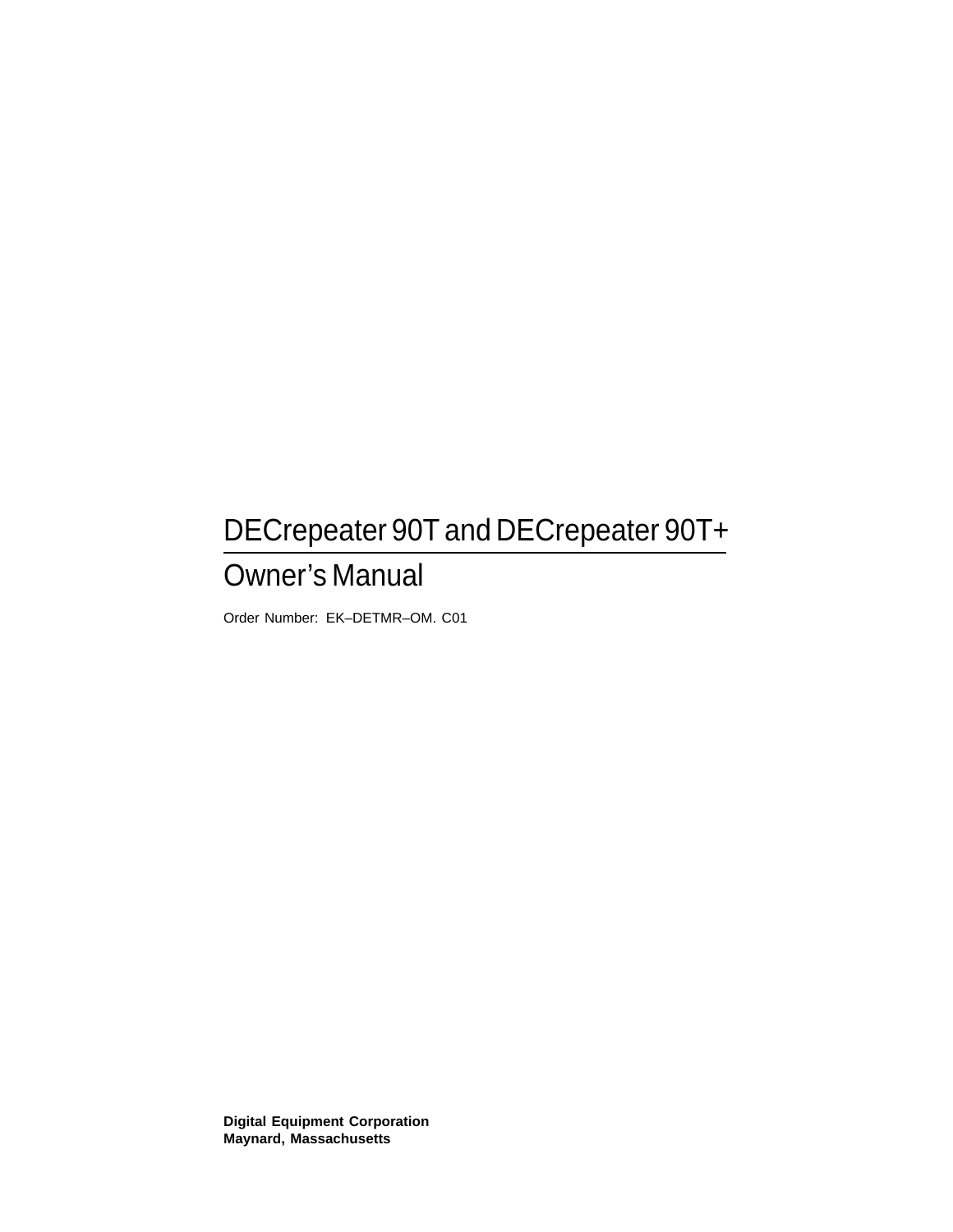#### **Third Edition, December 1992**

The information in this document is subject to change without notice and should not be construed as a commitment by Digital Equipment Corporation. Digital Equipment Corporation assumes no responsibility for any errors that may appear in this document.

No responsibility is assumed for the use or reliability of software on equipment that is not supplied by Digital Equipment Corporation or its affiliated companies.

Restricted Rights: Use, duplication, or disclosure by the U.S. Government is subject to restrictions as set forth in subparagraph (c) (1) (ii) of the Rights in Technical Data and Computer Software clause at DEFARS 252.227–7013.

© Digital Equipment Corporation 1991, 1992.

All Rights Reserved. Printed in U.S.A.

**FCC NOTICE:** The equipment described in this manual generates, uses, and may emit radio frequency energy. The equipment has been type tested and found to comply with the limits for a Class A computing device pursuant to Subpart J of Part 15 of FCC Rules, which are designed to provide reasonable protection against such radio frequency interference when operated in a commercial environment. Operation of this equipment in a residential area may cause interference, in which case the user at his own expense may be required to take measures to correct the interference.

The following are trademarks of Digital Equipment Corporation: BI, DEC, DECbridge, DECconnect, DEChub, DECmcc, DECnet, DECrepeater, DECserver, Digital, LAT, MicroVAX, ThinWire, ULTRIX, UNIBUS, VAX, VAX–11/780, VAX–11/785, VAX 3600, VAX 3900, VAX 6000, VAX 6400, VAX 9000, VAXcluster, VAX DOCUMENT, VAXELN, VAXstation, VMS, VT, and the DIGITAL logo.

All other trademarks and registered trademarks are the property of their respective holders.

This document was prepared using VAX DOCUMENT, Version 2.1.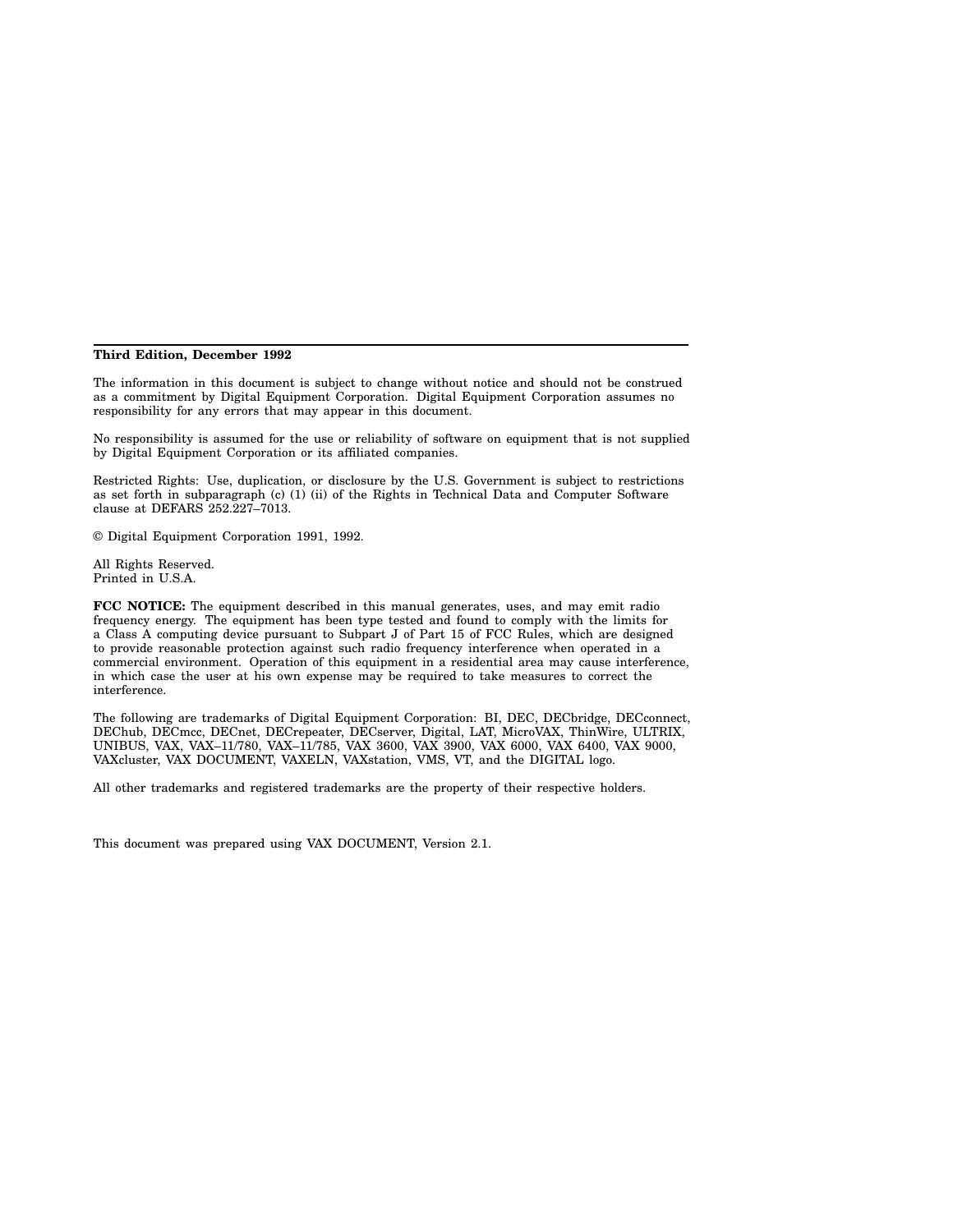# **Contents**

|              |                                                                                 | vii                                      |
|--------------|---------------------------------------------------------------------------------|------------------------------------------|
| 1            | <b>Overview</b>                                                                 |                                          |
|              | LEDs and Connectors                                                             | $1 - 1$<br>$1 - 1$<br>$1 - 2$<br>$1 - 3$ |
| $\mathbf{2}$ | <b>Configuring the DECrepeater 90T and</b><br><b>DECrepeater 90T+ Repeaters</b> |                                          |
|              |                                                                                 | $2 - 1$<br>$2 - 1$<br>$2 - 1$<br>$2 - 2$ |
| 3            | <b>Installation</b>                                                             |                                          |
|              | Standalone Installation<br>Mount the DECrepeater 90T and DECrepeater 90T+ on a  | $3 - 1$<br>$3 - 1$<br>$3 - 1$            |
|              | Standalone Installation Connections<br>Shielded Twisted-Pair Environments       | $3 - 2$<br>$3 - 4$<br>3–6<br>$3 - 8$     |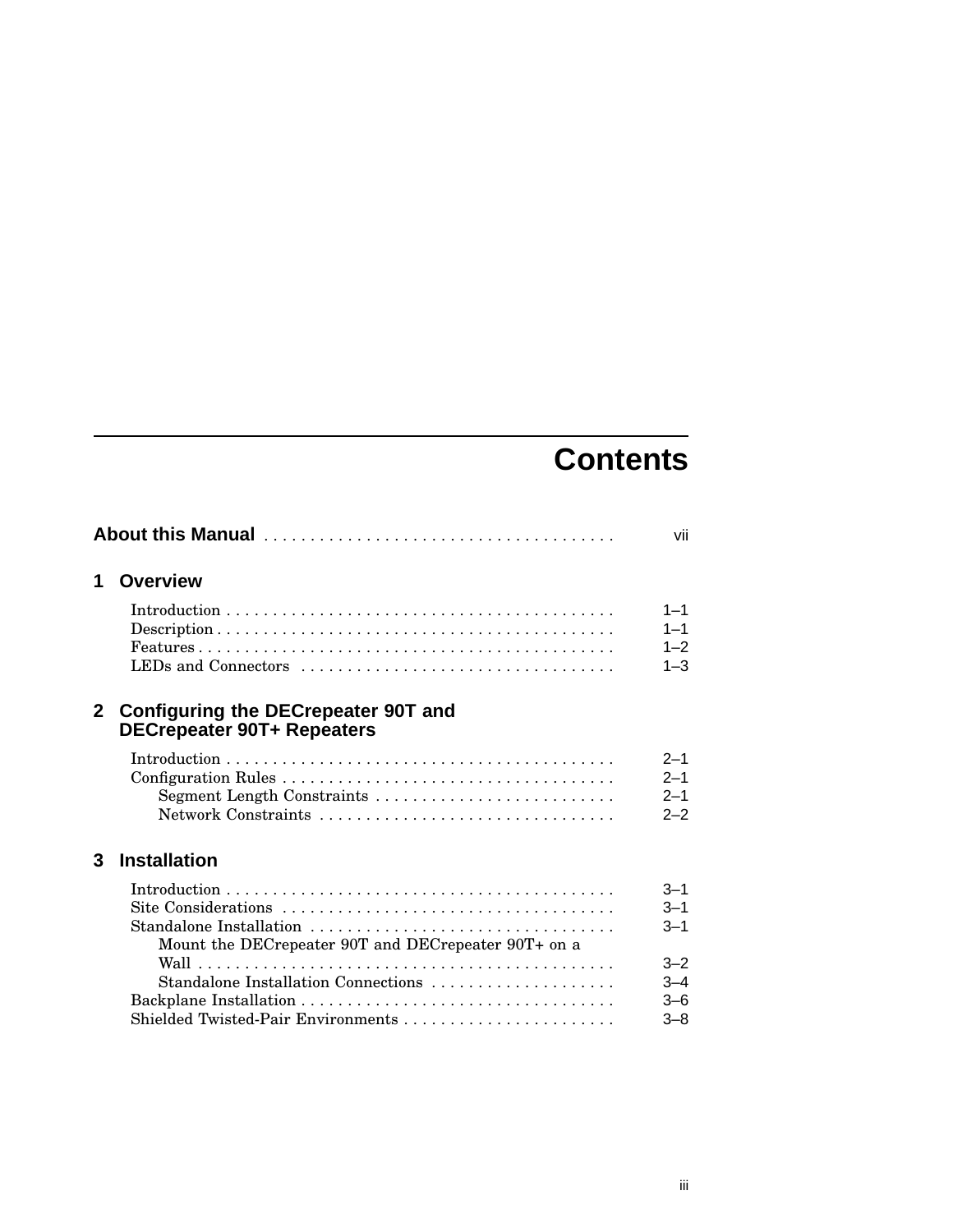### **4 Managing the DECrepeater 90T and DECrepeater 90T+**

|                                                 | 4-1      |
|-------------------------------------------------|----------|
|                                                 | 4–1      |
|                                                 | $4 - 2$  |
| Accessing MOP from VMS Systems                  | 4–2      |
| Accessing MOP from ULTRIX Systems               | 4–3      |
| Console Carrier User Interface                  | 4–4      |
| Console Carrier Command Language                | 4–4      |
| Description of Command Parameters               | 4–6      |
| Description of Commands                         | $4 - 7$  |
| Typical Management Techniques                   | $4 - 13$ |
| Remote Network Management with the DECbridge 90 | $4 - 13$ |
| Management Disconnect                           | $4 - 13$ |
|                                                 | $4 - 14$ |
| Example of a Typical Management Session         | $4 - 14$ |
| If Problems are Reported                        | $4 - 15$ |
| To Disable a Port                               | $4 - 16$ |
| To Reset the Repeater                           | $4 - 16$ |
|                                                 | $4 - 17$ |
| Standalone Configuration Management             | $4 - 19$ |

### **5 Troubleshooting**

|                                                                                                  | $5 - 1$ |
|--------------------------------------------------------------------------------------------------|---------|
|                                                                                                  | $5 - 1$ |
| DECrepeater 90T and DECrepeater 90T+ Standalone                                                  |         |
| $Troubles hooting \dots \dots \dots \dots \dots \dots \dots \dots \dots \dots \dots \dots \dots$ | $5 - 2$ |
| DECrepeater 90T and DECrepeater 90T+ Backplane                                                   |         |
| $Troubles hooting \dots \dots \dots \dots \dots \dots \dots \dots \dots \dots \dots \dots \dots$ | $5 - 5$ |

### **A Specifications and Parts List**

| - A-1   |
|---------|
| A-1     |
| $A-2$   |
| $A - 3$ |
| A-4     |
|         |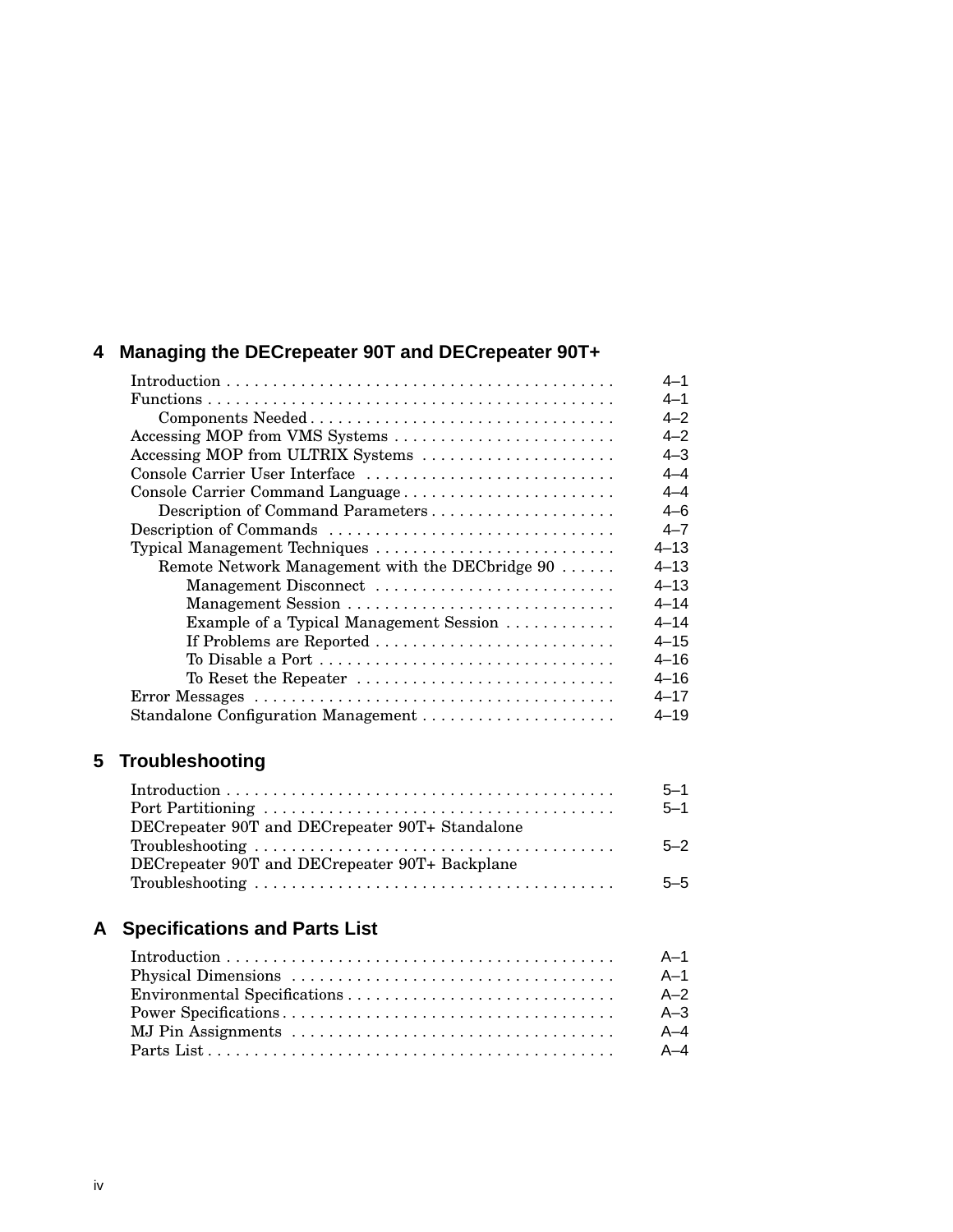### **B Management Details**

|                                                       | $B-1$ |
|-------------------------------------------------------|-------|
| Designating a Hub Manager                             | $B-1$ |
| Annotating the Bridge Address Table                   | $B-2$ |
| Using the WGB Address Table for Work Group Management | B-3   |

### **C Documentation and Ordering**

| C—1 |
|-----|
| C—1 |
|     |

### **Index**

### **Figures**

| $1 - 1$ | Sample DECrepeater 90T Configuration           | $1 - 2$  |
|---------|------------------------------------------------|----------|
| $1 - 2$ | DECrepeater 90T LEDs and Connectors            | $1 - 3$  |
| $1 - 3$ | DECrepeater 90T+ LEDs and Connectors           | $1 - 4$  |
| $3 - 1$ | Removing the Back Cover                        | $3 - 2$  |
| $3 - 2$ | Mounting Screws                                | $3 - 3$  |
| $3 - 3$ | Standalone Installation                        | $3 - 5$  |
| $3 - 4$ | Installing a DECrepeater 90T Repeater into the |          |
|         |                                                | $3 - 7$  |
| $4 - 1$ | Sample Configuration                           | $4 - 7$  |
| $4 - 2$ | Typical Network Topology Map                   | $4 - 14$ |
|         |                                                |          |

### **Tables**

| $1 - 1$ | DECrepeater 90T and DECrepeater 90T+ LEDs and                               |          |
|---------|-----------------------------------------------------------------------------|----------|
|         |                                                                             | $1 - 5$  |
| $2 - 1$ |                                                                             | $2 - 1$  |
| $4 - 1$ | Ethernet Circuit Names for Systems                                          | $4 - 2$  |
| $4 - 2$ | Summary of DECrepeater 90T and DECrepeater 90T+                             |          |
|         | $Commonands \ldots \ldots \ldots \ldots \ldots \ldots \ldots \ldots \ldots$ | $4 - 5$  |
| $4 - 3$ | Status Messages and Causes                                                  | $4 - 15$ |
| $4 - 4$ | DECbridge 90 Messages                                                       | $4 - 17$ |
| $5 - 1$ | DECrepeater 90T and DECrepeater 90T+ Status                                 |          |
|         |                                                                             | $5 - 2$  |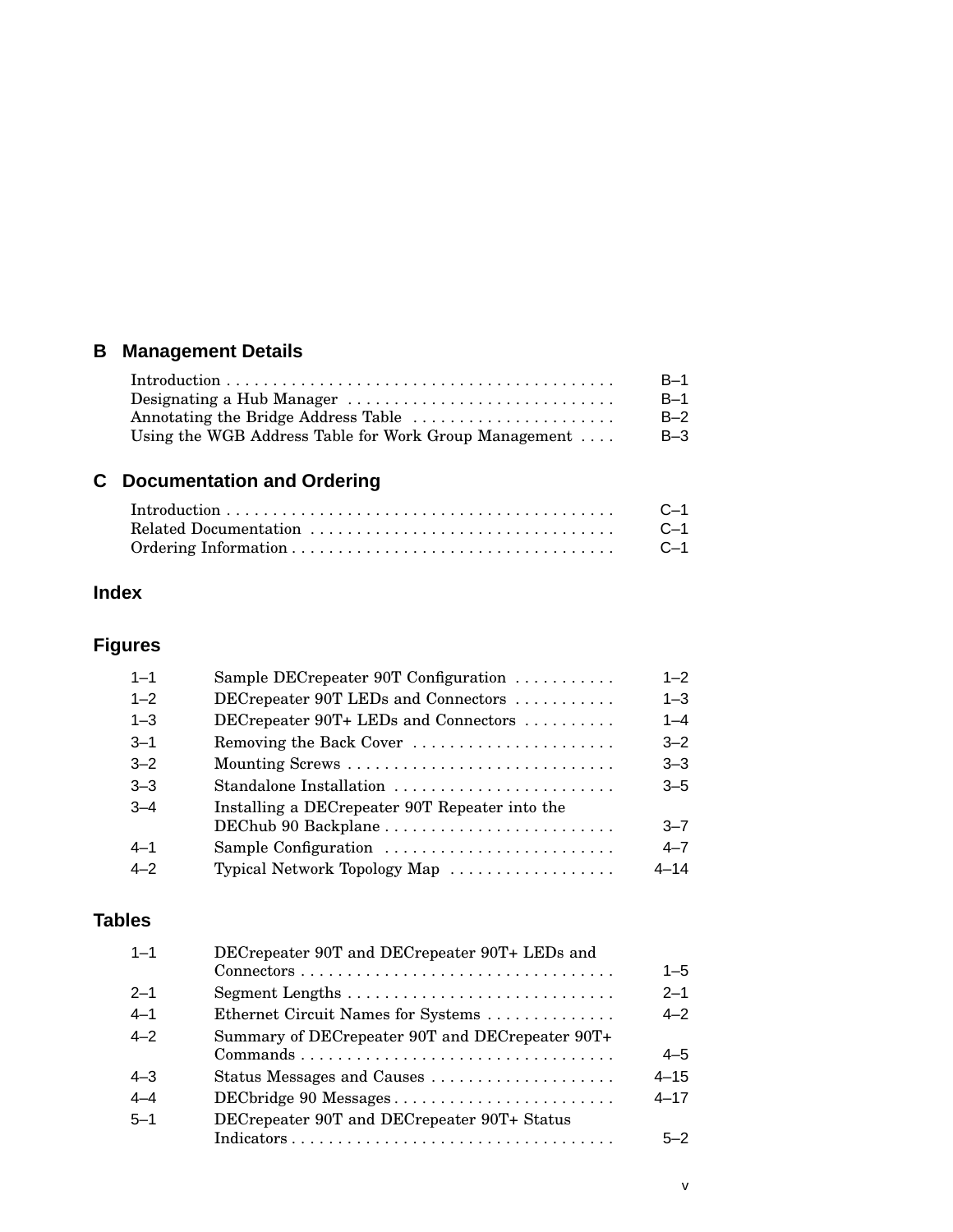| $5 - 2$ | Troubleshooting a DECrepeater 90T and<br>DECrepeater 90T+ Standalone Unit          | $5 - 2$ |
|---------|------------------------------------------------------------------------------------|---------|
| $5 - 3$ | Troubleshooting a DECrepeater 90T and<br>DECrepeater 90T+ in a DEChub 90 Backplane | $5 - 5$ |
| $A-1$   | Physical Dimensions                                                                | $A-1$   |
| $A-2$   |                                                                                    | $A - 2$ |
| $A-3$   |                                                                                    | $A - 2$ |
| $A - 4$ | Power Specifications                                                               | $A - 3$ |
| $A-5$   | DECrepeater 90T and DECrepeater 90T+ Input $\dots$                                 | $A-3$   |
| $A - 6$ |                                                                                    | $A - 4$ |
|         |                                                                                    |         |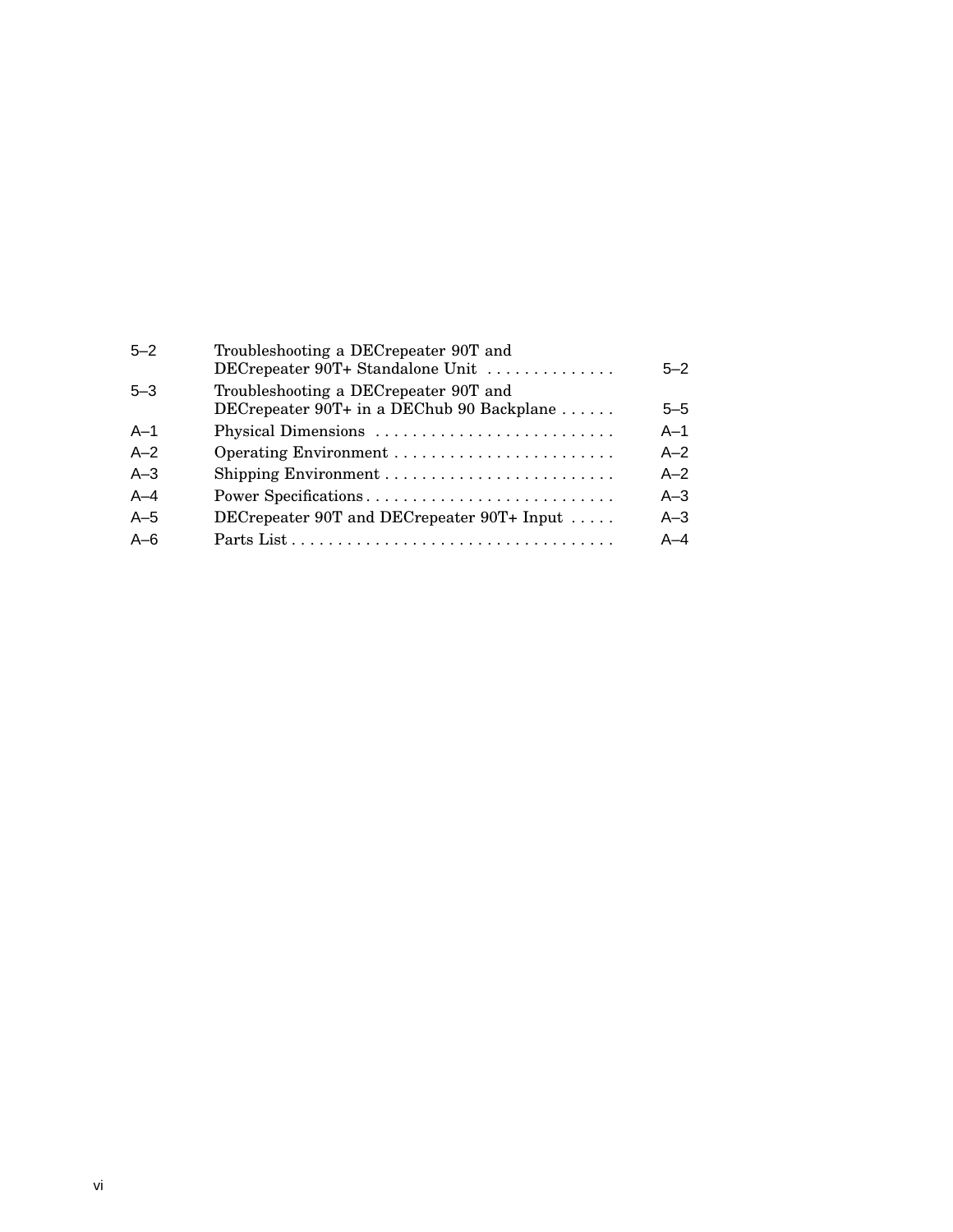## **About this Manual**

### **Introduction**

This manual describes how to install, operate, and maintain the DECrepeater 90T and DECrepeater 90T+ repeaters. These repeaters are 9-port twisted-pair repeaters designed to function as standalone units or as managed units in the DEChub 90 backplane. The functionality of the DECrepeater 90T+ is the same as the DECrepeater 90T except that it supports shielded as well as unshielded twisted-pair cable.

In this manual, the term *repeater* may be used to denote both the DECrepeater 90T and the DECrepeater 90T+ repeaters. When information is unique to a specific repeater, the terms *DECrepeater 90T* and *DECrepeater 90T+* are used.

### **Organization**

This manual contains five chapters and three appendices.

| <b>Chapter</b> | <b>Description</b>                                                                                                                                                           |
|----------------|------------------------------------------------------------------------------------------------------------------------------------------------------------------------------|
| 1              | Provides an overview of the DECrepeater 90T and DECrepeater 90T+<br>and briefly describes the features of these repeaters.                                                   |
| $\overline{2}$ | Describes the configuration rules and conditions of operation for the<br>DECrepeater 90T and DECrepeater 90T+ in a ThinWire Ethernet<br>system or standard Ethernet network. |
| 3              | Describes how to install the DEC repeater 90T and DEC repeater 90T+.                                                                                                         |
| $\overline{4}$ | Describes how to manage the DECrepeater 90T and DECrepeater 90T+<br>on a network.                                                                                            |
| 5              | Provides basic troubleshooting information.                                                                                                                                  |
| Appendix A     | Provides the physical dimensions, environmental (operating and<br>shipping) specifications, electrical specifications, and a parts list.                                     |
| Appendix B     | Provides more detailed information about management issues.                                                                                                                  |
| Appendix C     | Provides information about related documentation and ordering.                                                                                                               |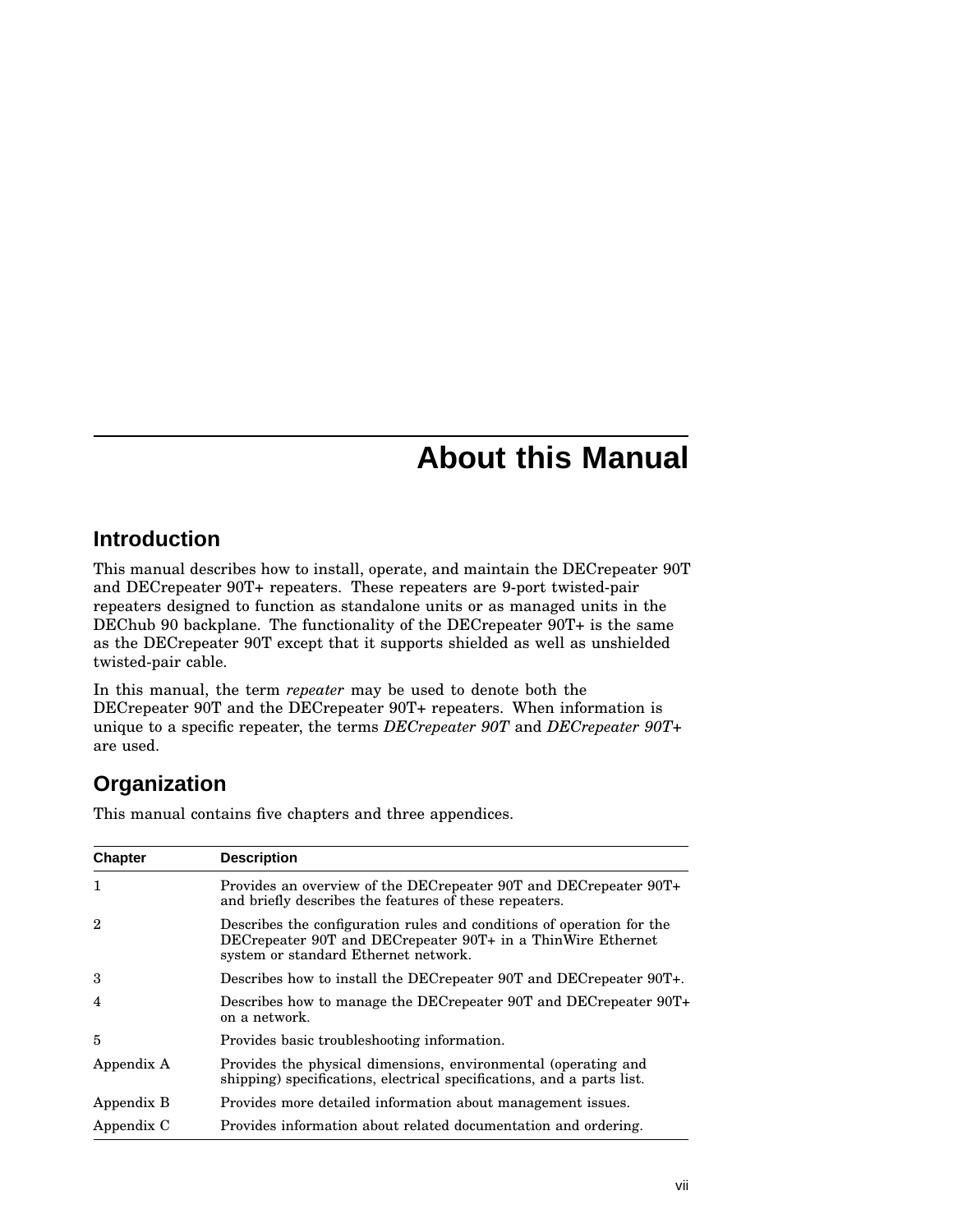### **Conventions**

The following conventions are used in this manual:

| <b>Convention</b>      | <b>Meaning</b>                                                                                                                                                                                                                                                                                      |
|------------------------|-----------------------------------------------------------------------------------------------------------------------------------------------------------------------------------------------------------------------------------------------------------------------------------------------------|
| <b>Note</b>            | Provides general information.                                                                                                                                                                                                                                                                       |
| O                      | A number in a black circle in text refers to<br>the corresponding number in an accompanying<br>illustration.                                                                                                                                                                                        |
| n                      | In command descriptions, brackets indicate<br>optional elements.                                                                                                                                                                                                                                    |
| <i>Italic type</i>     | Italic type emphasizes important information,<br>indicates complete titles of documents, and in<br>command descriptions, indicates a variable that<br>you supply.                                                                                                                                   |
| <b>SHOW ADDRESS</b>    | In text, commands are shown in all uppercase<br>letters to differentiate them from regular text.<br>For the VMS operating system, you can enter<br>commands in either uppercase or lowercase letters.<br>For the ULTRIX operating system, commands must<br>be entered as indicated in the examples. |
| DECbridge>             | Text that the system displays on the screen is<br>shown in monospaced type.                                                                                                                                                                                                                         |
| <b>SHOW REPEATER 1</b> | Text that you enter is shown in bold monospaced<br>type.                                                                                                                                                                                                                                            |
| Return                 | A key name enclosed in a box indicates that you<br>press that key.                                                                                                                                                                                                                                  |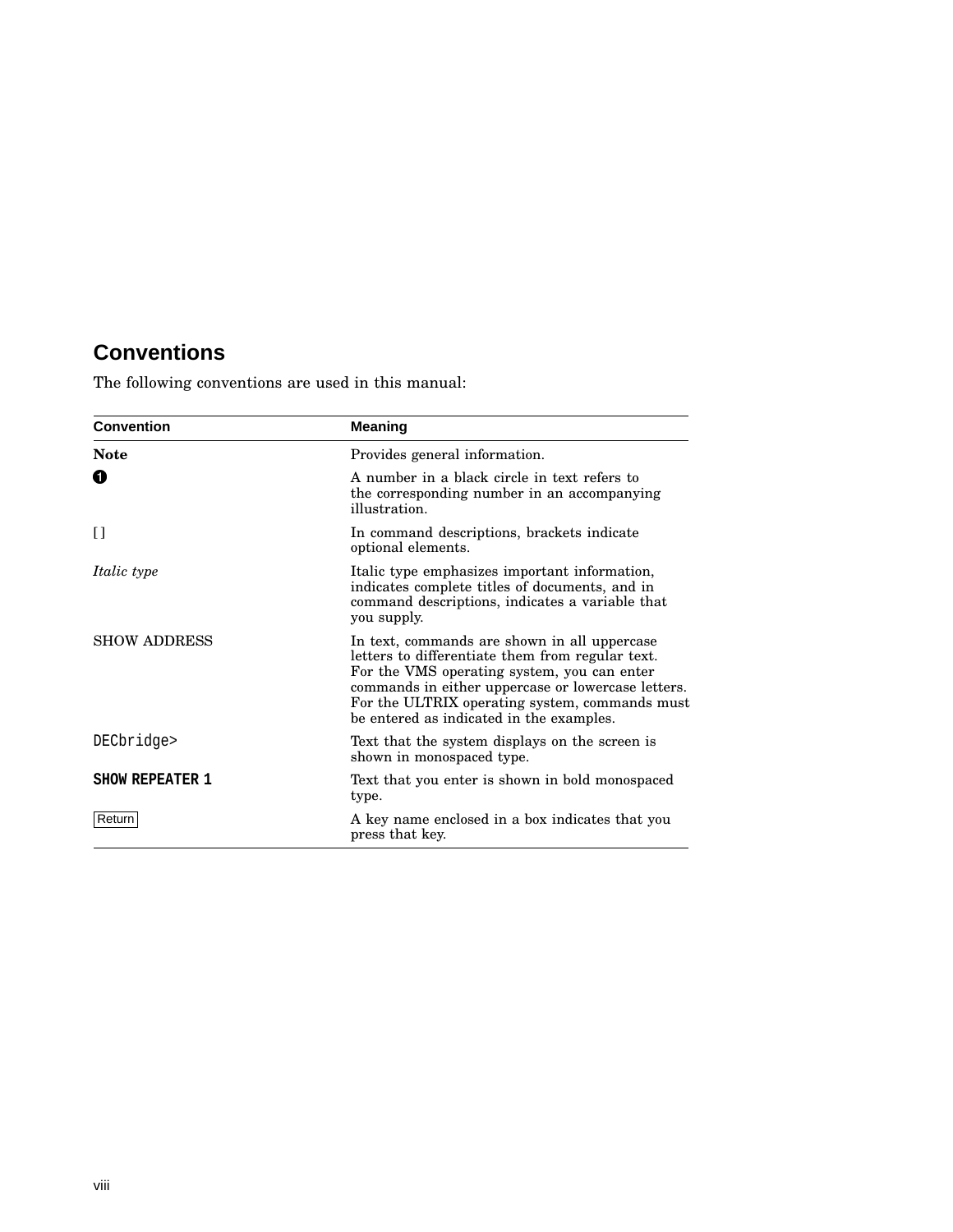# **1 Overview**

### **Introduction**

This chapter describes the DECrepeater 90T and DECrepeater 90T+ repeaters and briefly summarizes the features of these repeaters.

### **Description**

The DECrepeater 90T and DECrepeater 90T+ are 9-port repeaters designed for the IEEE 802.3 standard CSMA/CD networks. The repeaters have one ThinWire port and eight twisted-pair ports. The ThinWire port complies with the IEEE 802.3 standard for 10Base2 networks; the twisted-pair ports comply with the IEEE 802.3 standard for 10BaseT networks.

The DECrepeater 90T twisted-pair ports support unshielded twisted-pair cable; the DECrepeater 90T+ twisted-pair ports support both shielded and unshielded twisted-pair cable. Installations that require a shielded 100-ohm twisted-pair cable use a shielded MJ connector. Installations that require a 160-ohm shielded media connection are accommodated by adding 10BaseT baluns. See Chapter 3, Installation, for more information about shielded twisted-pair environments.

The repeaters can operate in standalone configurations or as managed repeaters when installed in a DEChub 90 backplane with a DECbridge 90 series bridge.

Figure 1–1 shows a typical configuration of the DECrepeater 90T repeater in an Ethernet local area network (LAN).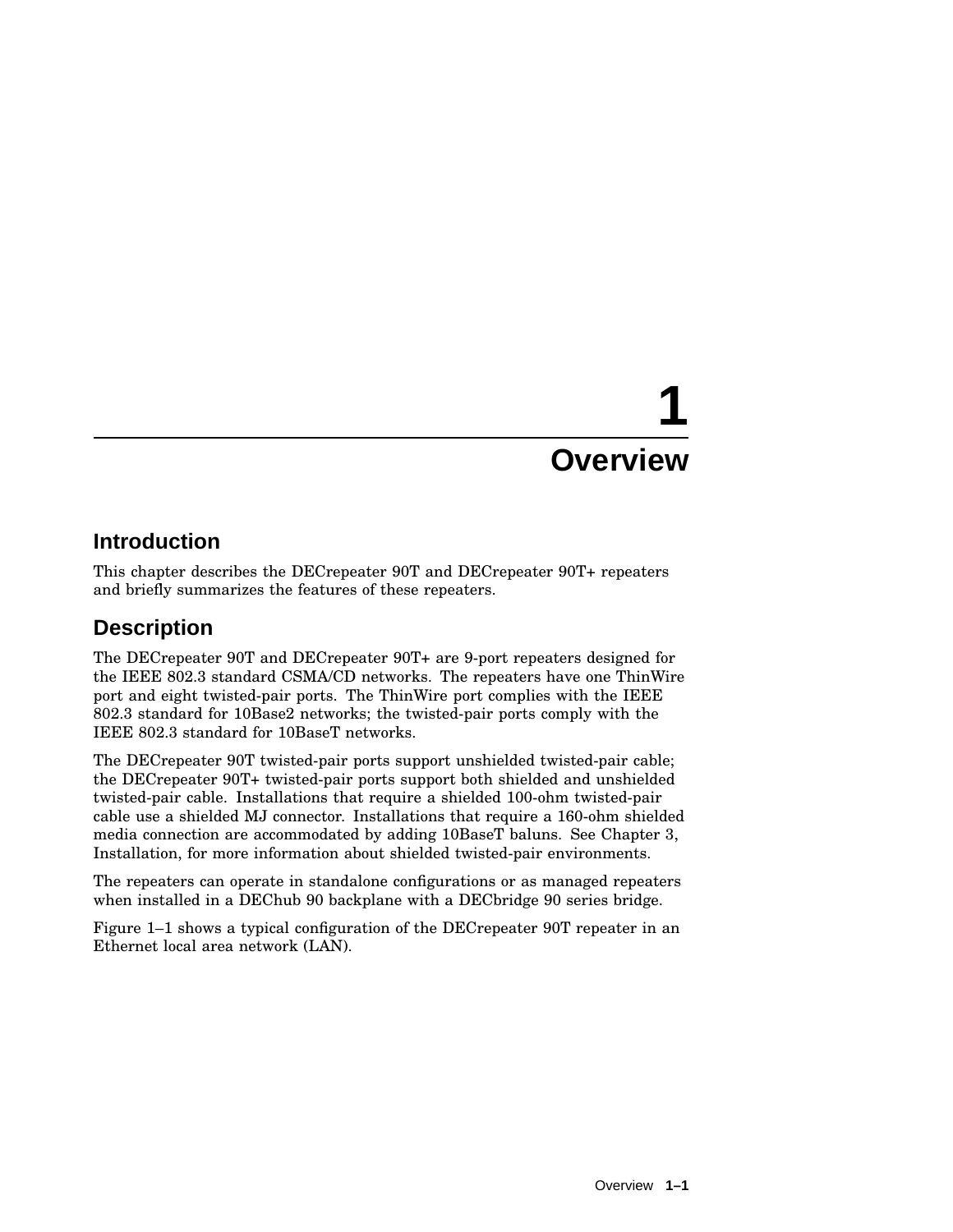

#### **Figure 1–1 Sample DECrepeater 90T Configuration**

When operating as a standalone unit, the repeater is an unmanaged repeater with a separate power supply connected to the repeater by a cable with a 7-pin connector. The auto-ranging power supply is modular and accommodates either a North American 120-volt or an international 240-volt wall outlet.

### **Features**

The following list summarizes the features of the DECrepeater 90T and DECrepeater 90T+ repeaters:

- One ThinWire (10Base2) port
- Eight twisted-pair (10BaseT) ports
- Standalone or installable in a DEChub 90 backplane
- Manageable when installed in a DEChub 90 backplane

For detailed information about how to configure the repeaters, see Chapter 2, Configuring the DECrepeater 90T and DECrepeater 90T+ Repeaters. For detailed information about how to install the repeaters, see Chapter 3, Installation.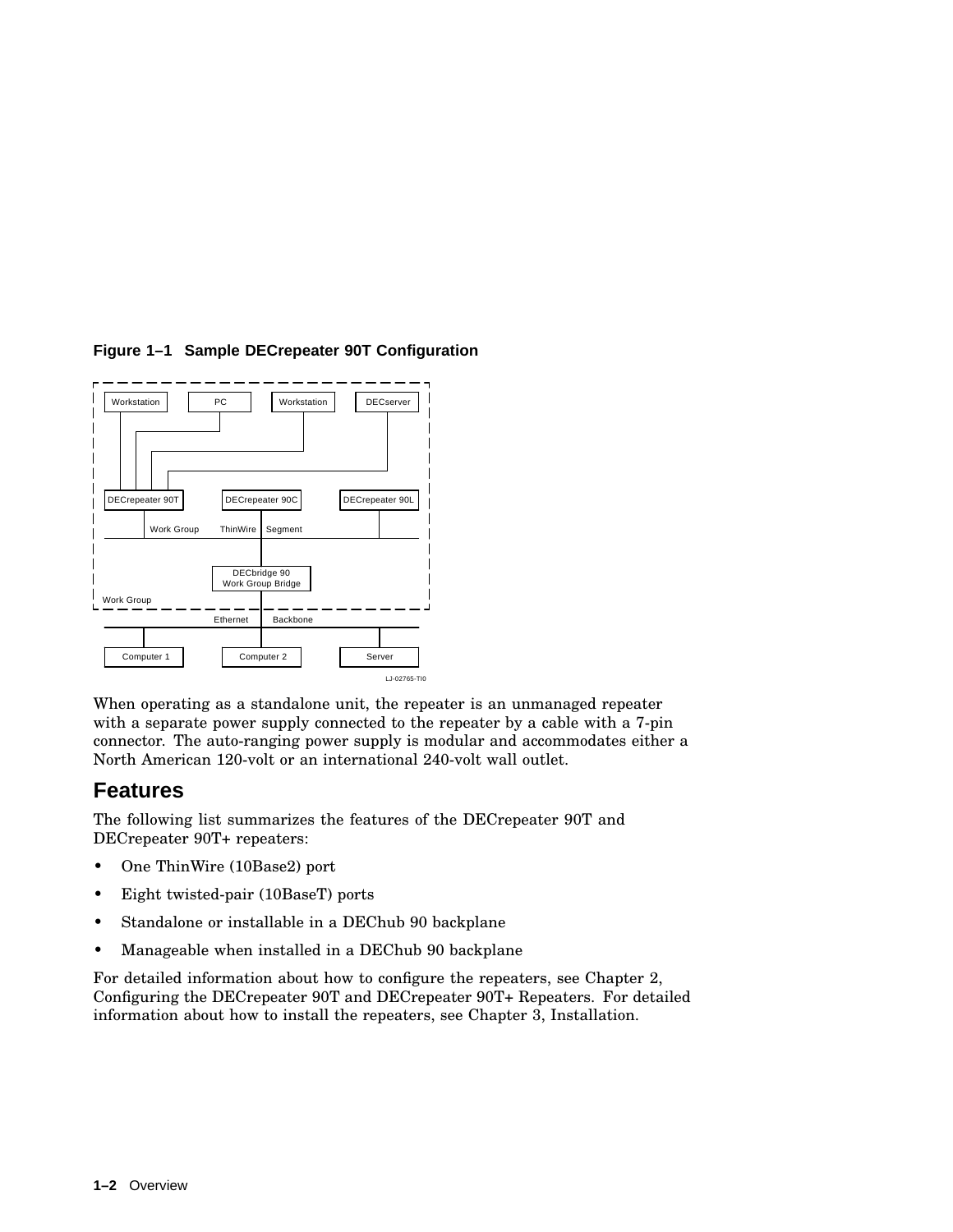### **LEDs and Connectors**

The front panels on the DECrepeater 90T and DECrepeater 90T+ repeaters, although somewhat different in appearance, both contain the same indicator lights (LEDs) and connectors. These LEDs and connectors are shown in Figure 1–2 and Figure 1–3 and are described in Table 1–1.





LJ-00543-TI0A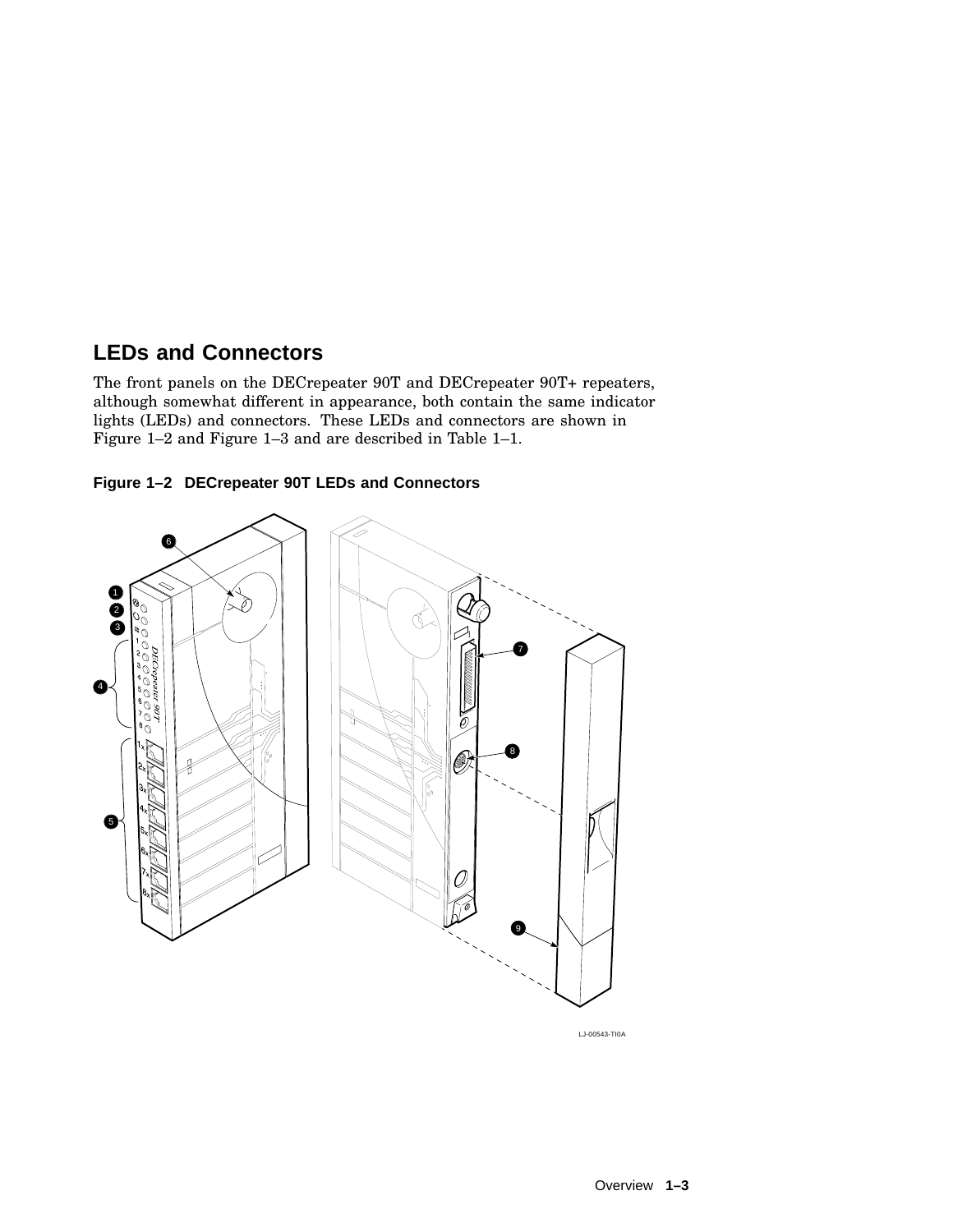

**Figure 1–3 DECrepeater 90T+ LEDs and Connectors**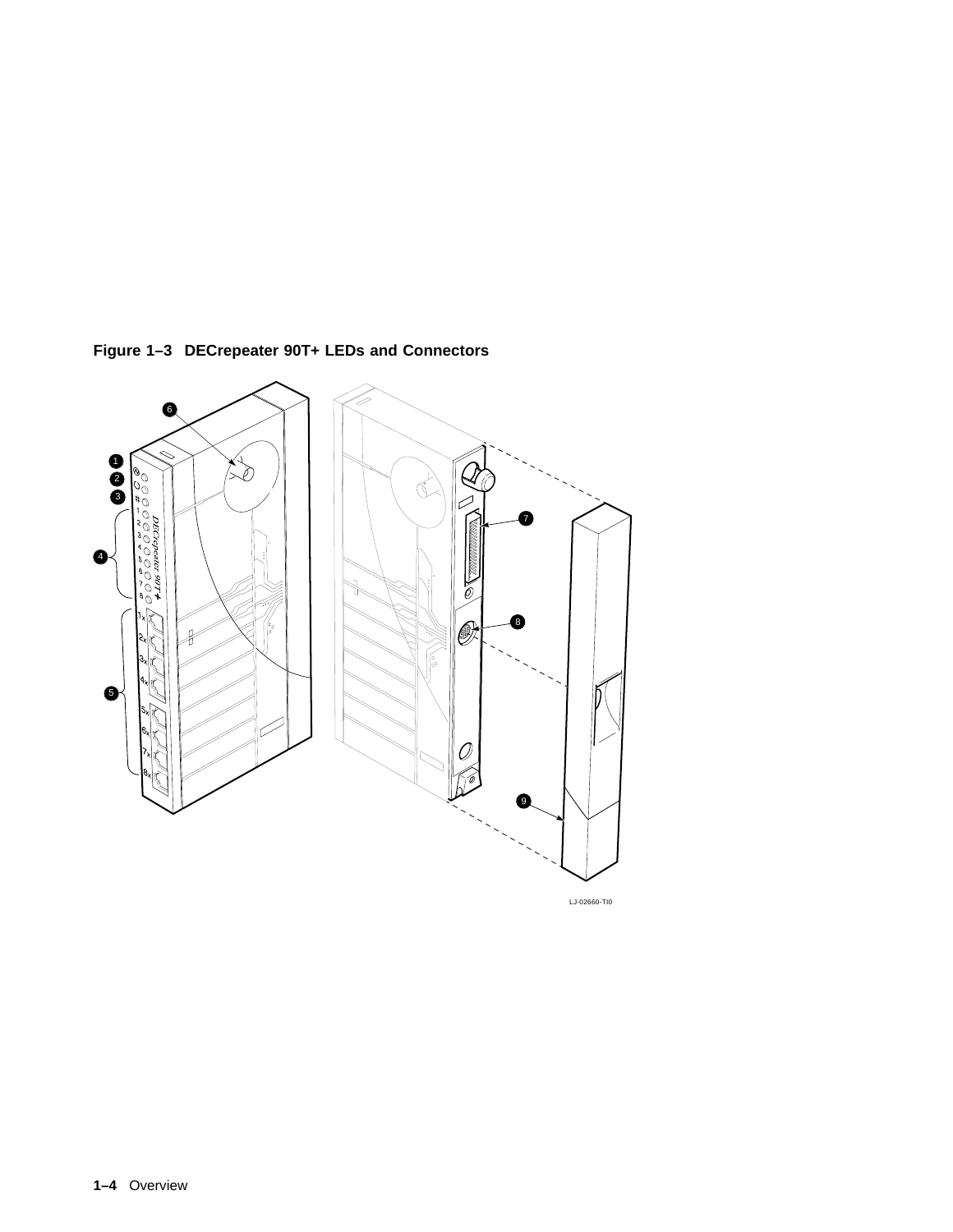### **Table 1–1 DECrepeater 90T and DECrepeater 90T+ LEDs and Connectors**

| 0 | <b>DC OK</b> monitors the voltage.<br><b>On:</b> The +5.0 Vdc voltage is normal.<br><b>Off:</b> The voltage is abnormal (as when a power failure occurs).                                                                                                                                                                          |
|---|------------------------------------------------------------------------------------------------------------------------------------------------------------------------------------------------------------------------------------------------------------------------------------------------------------------------------------|
| A | <b>Network activity indicator</b> monitors the network activity.<br><b>On:</b> There is network activity.<br><b>Off:</b> There is no network activity.                                                                                                                                                                             |
| ❸ | <b>Port 0 status indicator</b> monitors the status of port 0.<br><b>On:</b> Port 0 is functional.<br><b>Off:</b> Port 0 is not functioning or has been partitioned.<br><b>Flashing:</b> Port 0 has been partitioned by management.                                                                                                 |
| Ø | <b>Status indicators</b> monitor the status activity of ports 1 to 8. The top<br>status LED represents port 1; the bottom LED represents port 8.<br><b>On:</b> The port is functional.<br>Off: The port is not functioning or has been partitioned by management.<br><b>Flashing:</b> The port has been partitioned by management. |
| 6 | <b>Port 1X through 8X connectors (MJ)</b> connect workstations and PCs to<br>the repeater. These connectors have internal crossovers (indicated by the<br>X).                                                                                                                                                                      |
| 0 | <b>Port 0 network connector (BNC)</b> connects the repeater to the work<br>group ThinWire segment. Not used when the repeater is installed in the<br>DEChub 90 backplane.                                                                                                                                                          |
| ❼ | <b>Backplane connector</b> provides network and power connections to the<br>repeater when it is installed in the DEChub 90 backplane.                                                                                                                                                                                              |
| ❸ | <b>Power connector</b> receives +5.0 V from the repeater power supply. Not<br>used when the repeater is installed in the DEChub 90 backplane.                                                                                                                                                                                      |
| ø | Back cover covers the backplane connector and mounting assembly. (Use<br>with standalone units only.)                                                                                                                                                                                                                              |
|   |                                                                                                                                                                                                                                                                                                                                    |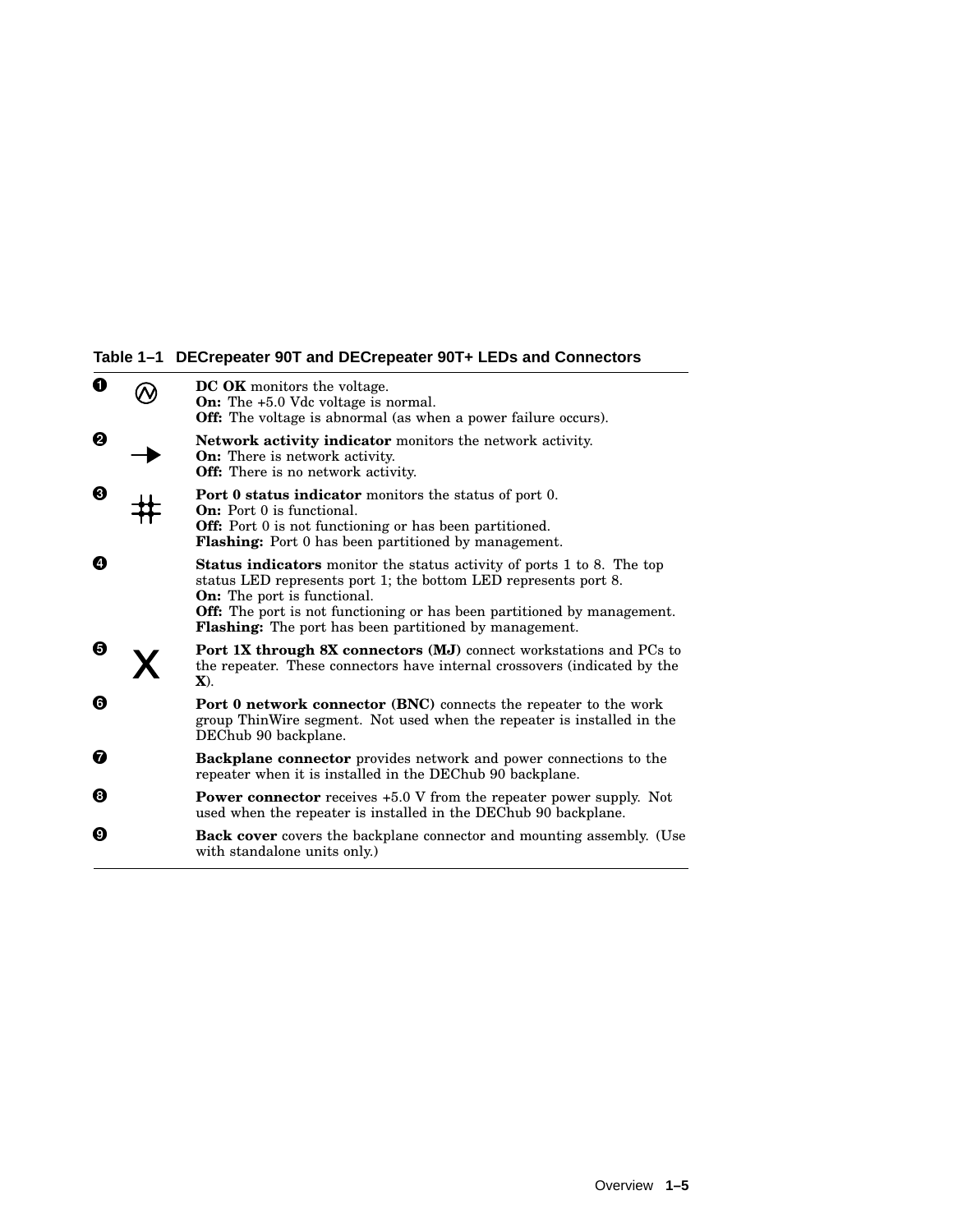# **2**

### **Configuring the DECrepeater 90T and DECrepeater 90T+ Repeaters**

### **Introduction**

This chapter contains some of the basic configuration rules and guidelines that must be followed to correctly install the typical DECrepeater 90T and DECrepeater 90T+ configurations. For more detailed information about installing IEEE 802.3 compliant multisegment LANs, refer to Section 13 of the IEEE 802.3i-1990 standard.

### **Configuration Rules**

The two basic constraints in IEEE 802.3 LAN configurations are segment lengths and the number of repeaters between data terminal equipment (DTE). To ensure the proper operation of the IEEE 802.3 physical layer and access methodology, the network size must meet the round trip propagation delay budget.

#### **Segment Length Constraints**

Table 2–1 specifies the maximum segment lengths for ThinWire and twisted-pair cables.

| Media Type       |                        | <b>Maximum Segment Length (Meters)</b> |  |
|------------------|------------------------|----------------------------------------|--|
| Mixing (coaxial) | 10Base2 (ThinWire)     | 185                                    |  |
| Link             | 10BaseT (twisted-pair) | 100                                    |  |

#### **Table 2–1 Segment Lengths**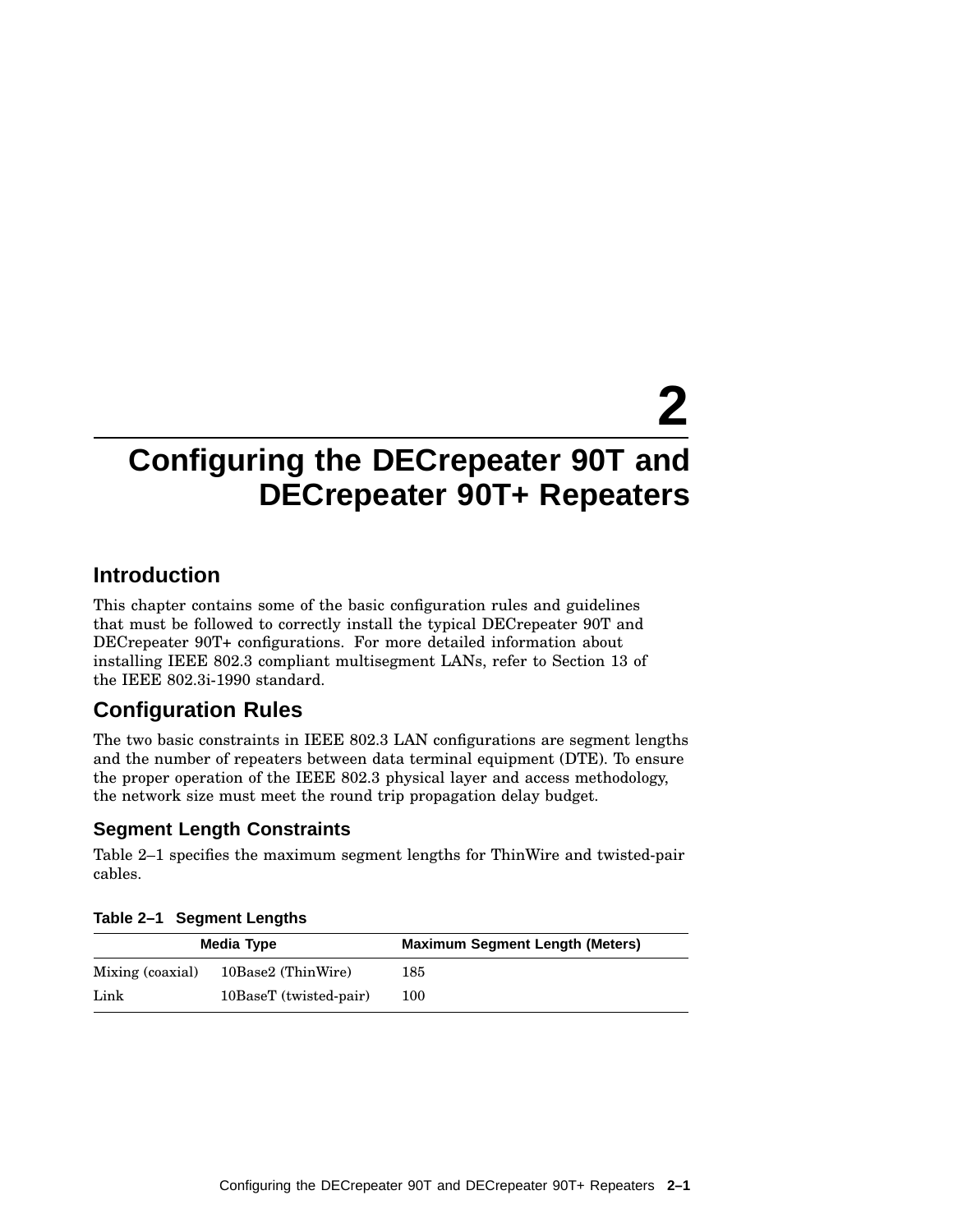#### **Network Constraints**

The overall network constraints are imposed by the following IEEE 802.3 rules:

1. The transmission path between any two DTEs may consist of up to five segments and four repeater sets.

When a network consists of five segments and four repeater sets, a maximum of three of these segments may be mixing (coaxial) segments.

2. The total of all segments (up to five) shall not exceed 2500 meters.

The actual maximum segment length depends on the cable characteristics. Longer or shorter lengths are possible depending on the performance of the twisted-pair cable. A ThinWire segment may have a total of 30 transceivers. Port 0 has an integral transceiver.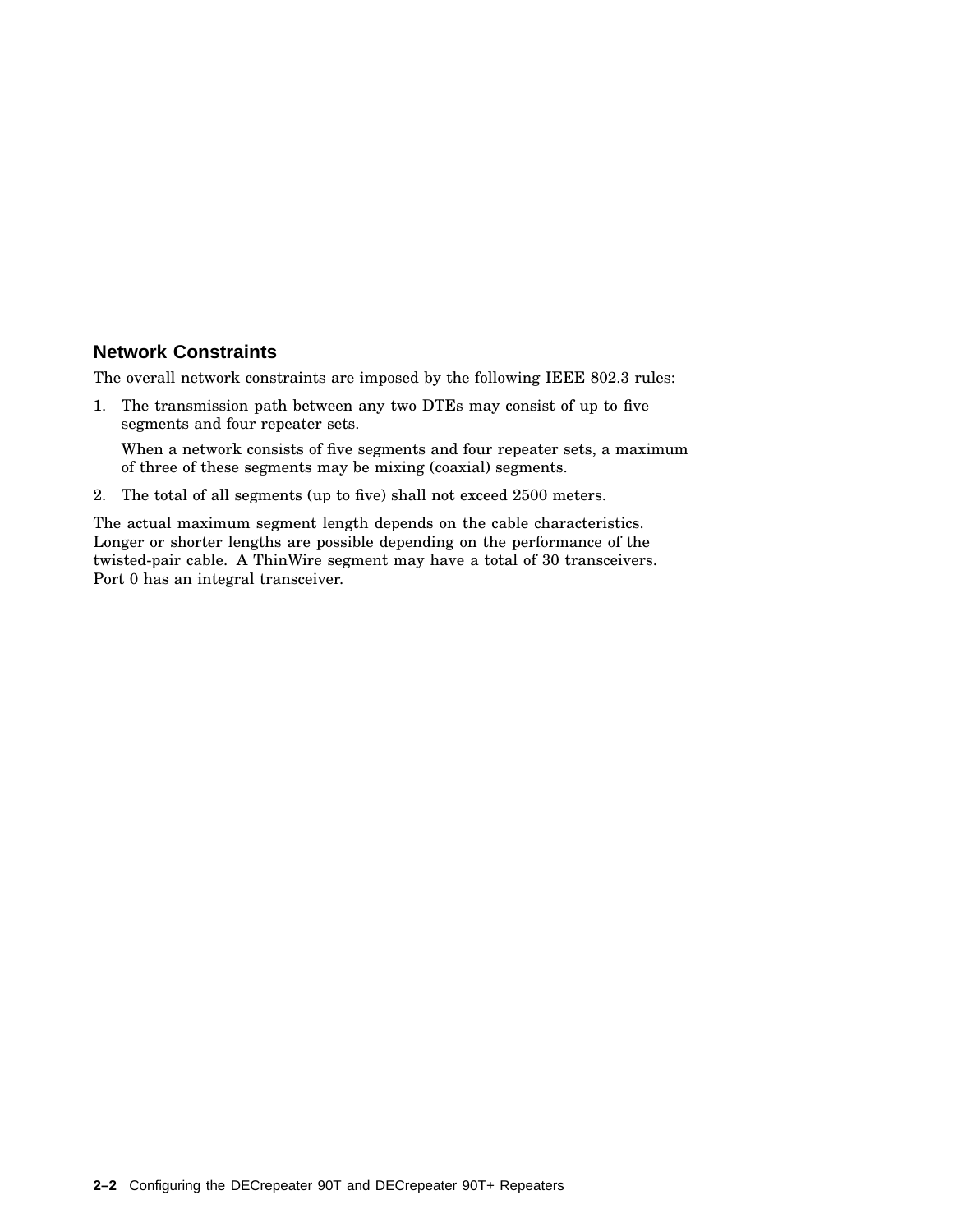# **3 Installation**

### **Introduction**

Before you install the DECrepeater 90T and DECrepeater 90T+ repeaters, you should read this entire manual to become familiar with the features and configuration rules of the repeaters. If problems occur during installation, refer to Chapter 5, Troubleshooting. For additional information that may be useful during installation, refer to Appendix A, Specifications and Parts List.

The repeaters may be installed on top of a desk or table, mounted on a wall by the back cover, or installed in a DEChub 90 backplane. The only tool required for installation is a screwdriver. The screwdriver is used to remove the back cover, which covers the backplane connector and mounting assembly, and to mount the repeater or the power supply on the wall.

### **Site Considerations**

The repeaters and their power supplies can be placed in various locations, including office areas, computer rooms, or wiring closets, as long as the environmental requirements are met. These requirements are provided in Table A–2, Operating Environment, in Appendix A.

### **Standalone Installation**

To install a DECrepeater 90T or DECrepeater 90T+ repeater on top of a desk or table, make sure that the air circulation around the repeater does not become obstructed by papers or other materials. Refer to the environmental specifications provided in Table A–2 in Appendix A.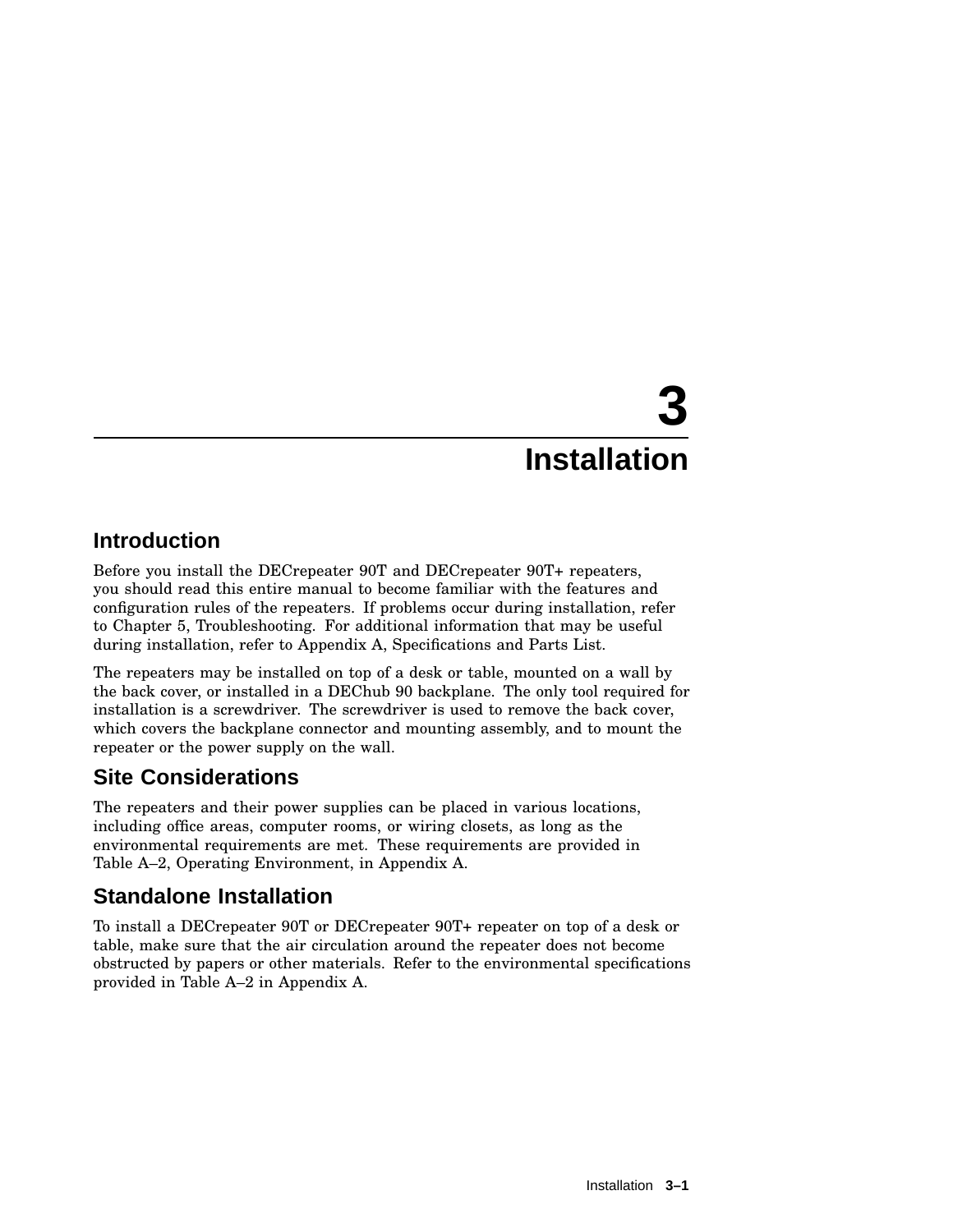#### **Mount the DECrepeater 90T and DECrepeater 90T+ on a Wall**

To install the DECrepeater 90T or DECrepeater 90T+ as a standalone wall-mount unit, use the following procedure:

- 1. Remove the cover (if necessary).
	- a. Insert a small screwdriver into the top mounting hole on the cover (Figure 3–1).
	- b. Lift the internal latch with the screwdriver, then pull the cover away and down from the top of the unit.

**Figure 3–1 Removing the Back Cover**



LJ-00320-TI0

- 2. Use the mounting holes on the back cover to determine the placement for the mounting screws on the wall (Figure 3–2).
- 3. Secure the back cover to the wall using the mounting screws.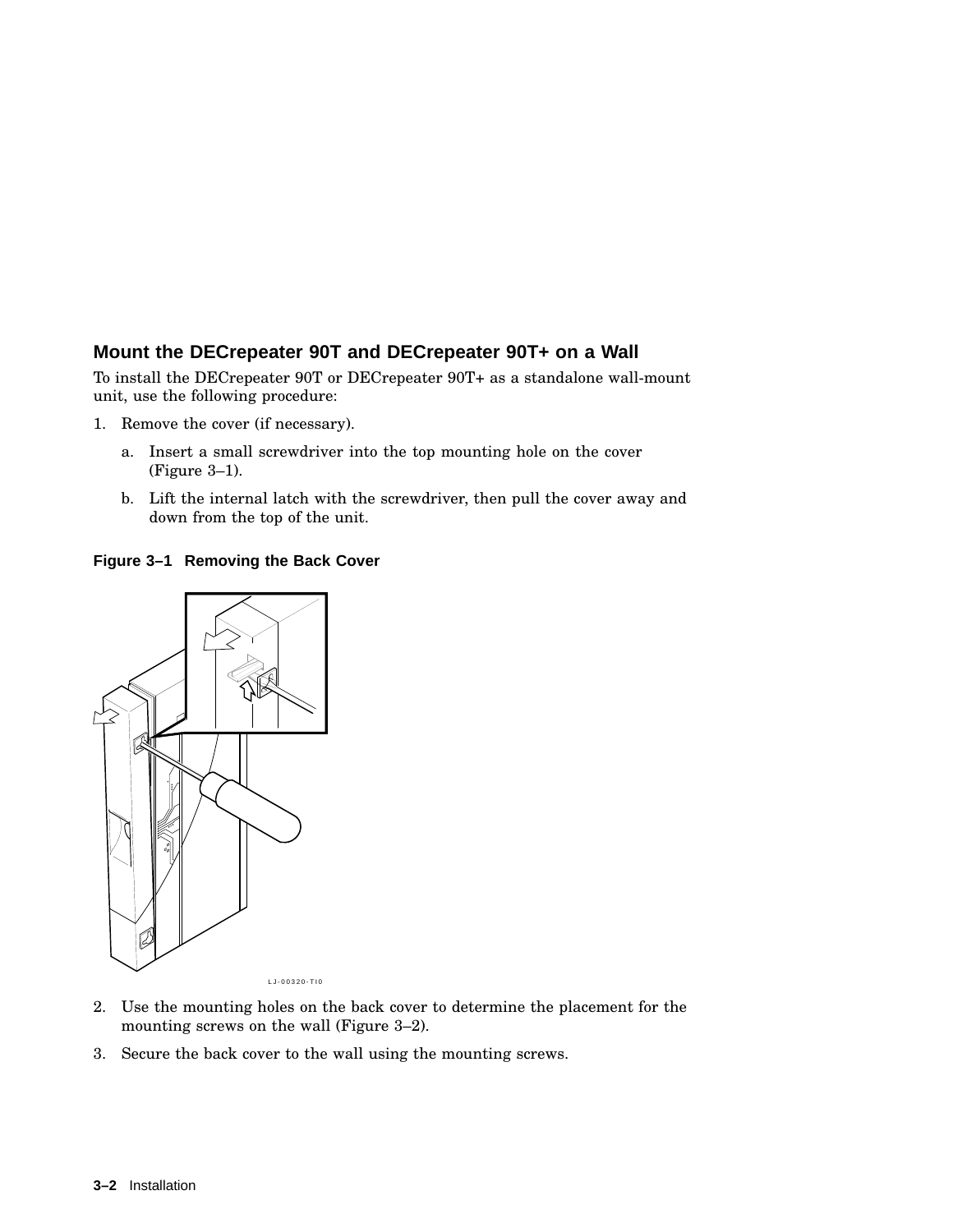



The screws should be tight enough to provide resistance if you try to remove the back cover from the wall. However, do not make them so tight that the cover is distorted or cannot be removed from the wall.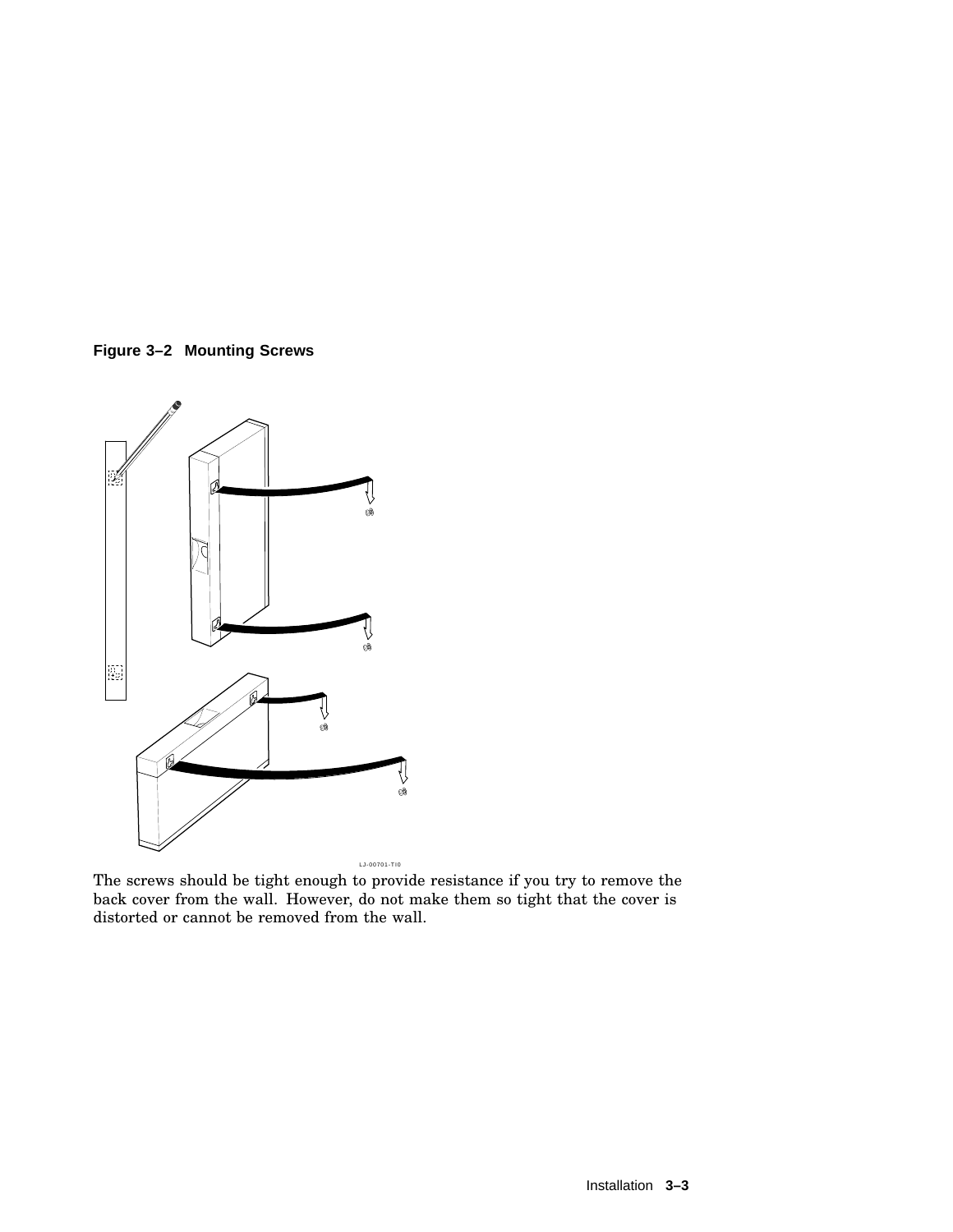- 4. Remove the back cover from the wall.
- 5. Attach the back cover to the repeater.
- 6. Mount the repeater onto the mounting screws.

#### **Standalone Installation Connections**

To make the standalone installation connections, use the following procedure and refer to Figure 3–3:

- 1. Connect the cable from the power supply to the 7-pin power connector on the repeater. Align the power symbol on the direct current (dc) power connector with the power symbol on the repeater and push the connector straight in.
- 2. Connect the repeater to the power source.

For a 240-volt power outlet, connect the power supply cord to the modular power supply, then to the wall outlet.

For a 120-volt power outlet, connect the power supply directly to the wall outlet.

All the LEDs should turn on during initial power-up. After approximately .05 seconds, the network activity LED should turn off while the other LEDs remain on.

3. Connect the Ethernet ThinWire segment to a T-connector; connect the T-connector to the port 0 BNC network connector. Terminate the T-connector using a 50-ohm terminator or extend the Ethernet segment to the next device.

The port 0 status activity LED should be on or flashing to indicate the amount of traffic on the network. The LED intensity varies with the amount of traffic: the more traffic, the brighter the LED appears.

4. Connect the twisted-pair cables to ports 1 to 8.

The crossover twisted-pair cable function is built into the repeater. Use point-to-point wiring (with 8-pin MJ connectors) when connecting a device to the twisted-pair ports.

The port LED should turn on when a port is correctly terminated and first receives network activity. Verify the operation of each port by sending information to the device being tested.

The repeater is now installed.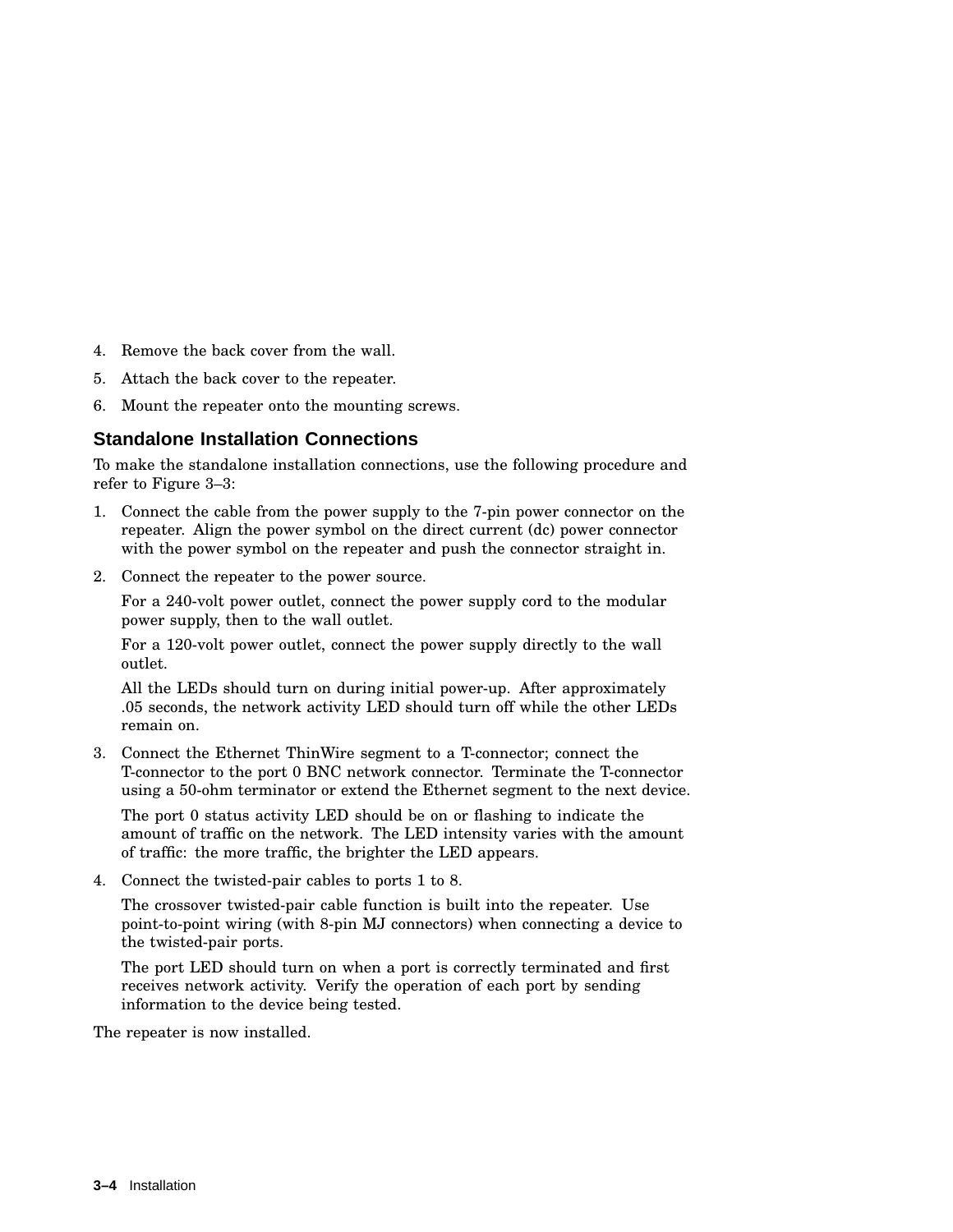**Figure 3–3 Standalone Installation**

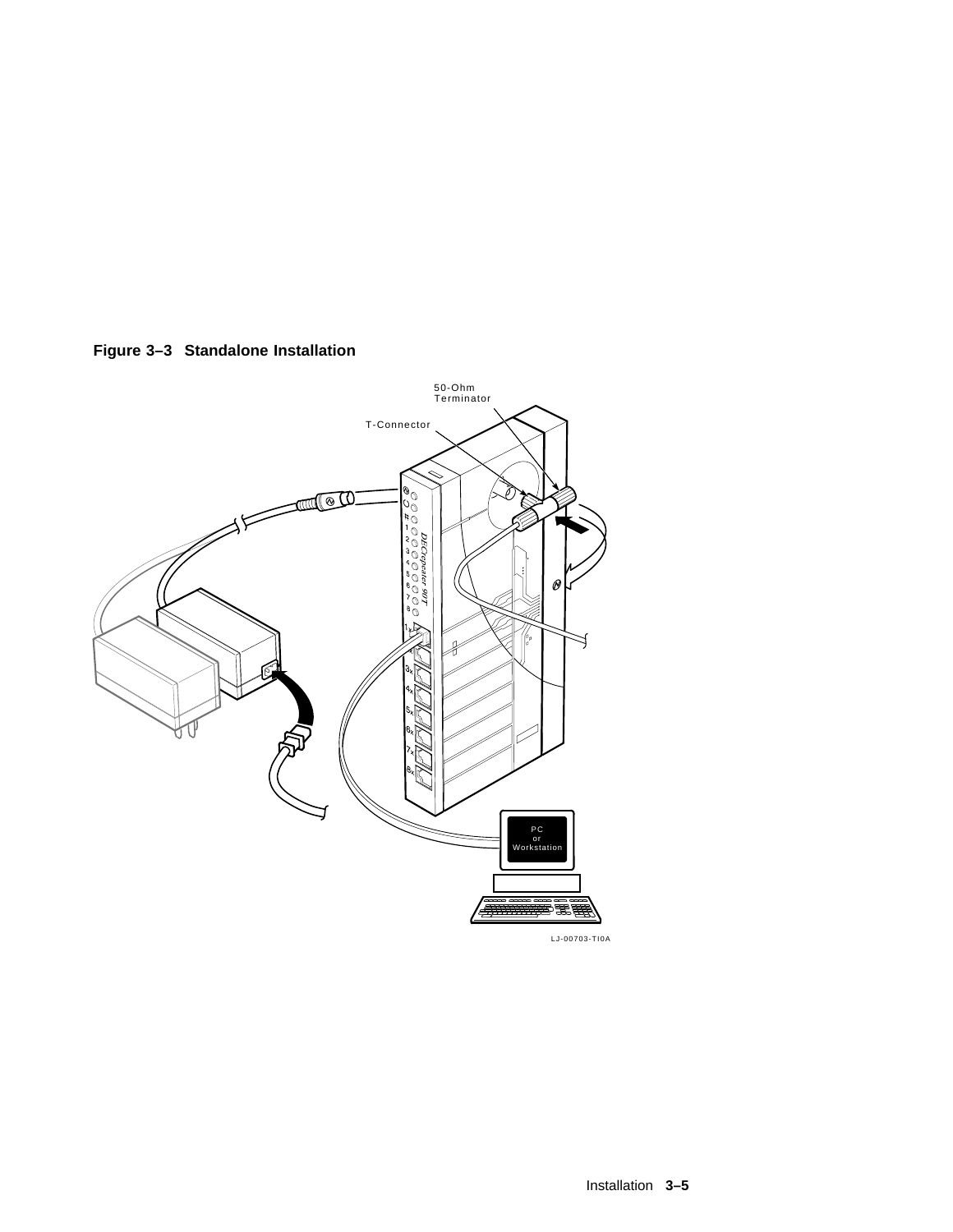### **Backplane Installation**

To install a DECrepeater 90T or DECrepeater 90T+ in a DEChub 90 backplane, use the following procedure:

- 1. Remove the back cover (if necessary).
	- a. Insert a small screwdriver into the top mounting hole located on the cover.
	- b. Lift the internal latch with the screwdriver and pull the cover away and down from the top of the unit (Figure 3–1).
- 2. Place the lower mounting tab, located on the back of the repeater, into the correct mounting slot on the backplane (Figure 3–4).
- 3. Rock the repeater into place. You will hear a click when the repeater is secured in the slot.
- 4. Supply power to the backplane if this is a new installation.

The port 0 status activity LED should be on or flashing to indicate the amount of traffic on the network. The LED intensity varies with the amount of traffic: the more traffic, the brighter the LED appears.

The port status LEDs for unconnected ports should turn off when network traffic is established.

The repeater is now installed.

**Note**

The repeaters can be installed into or removed from the DEChub 90 backplane while power is supplied to the backplane. (This is referred to as a hot swap.)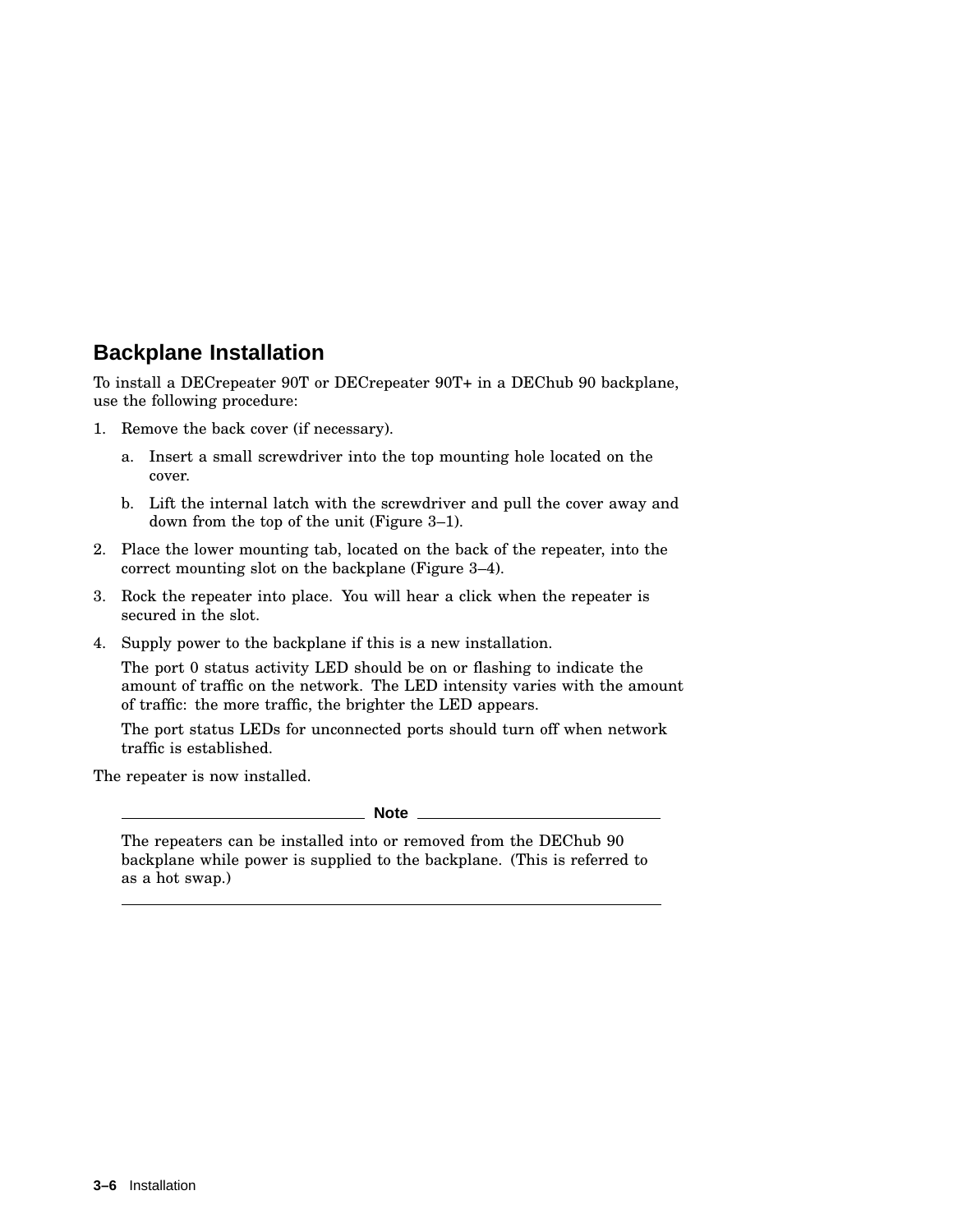

**Figure 3–4 Installing a DECrepeater 90T Repeater into the DEChub 90 Backplane**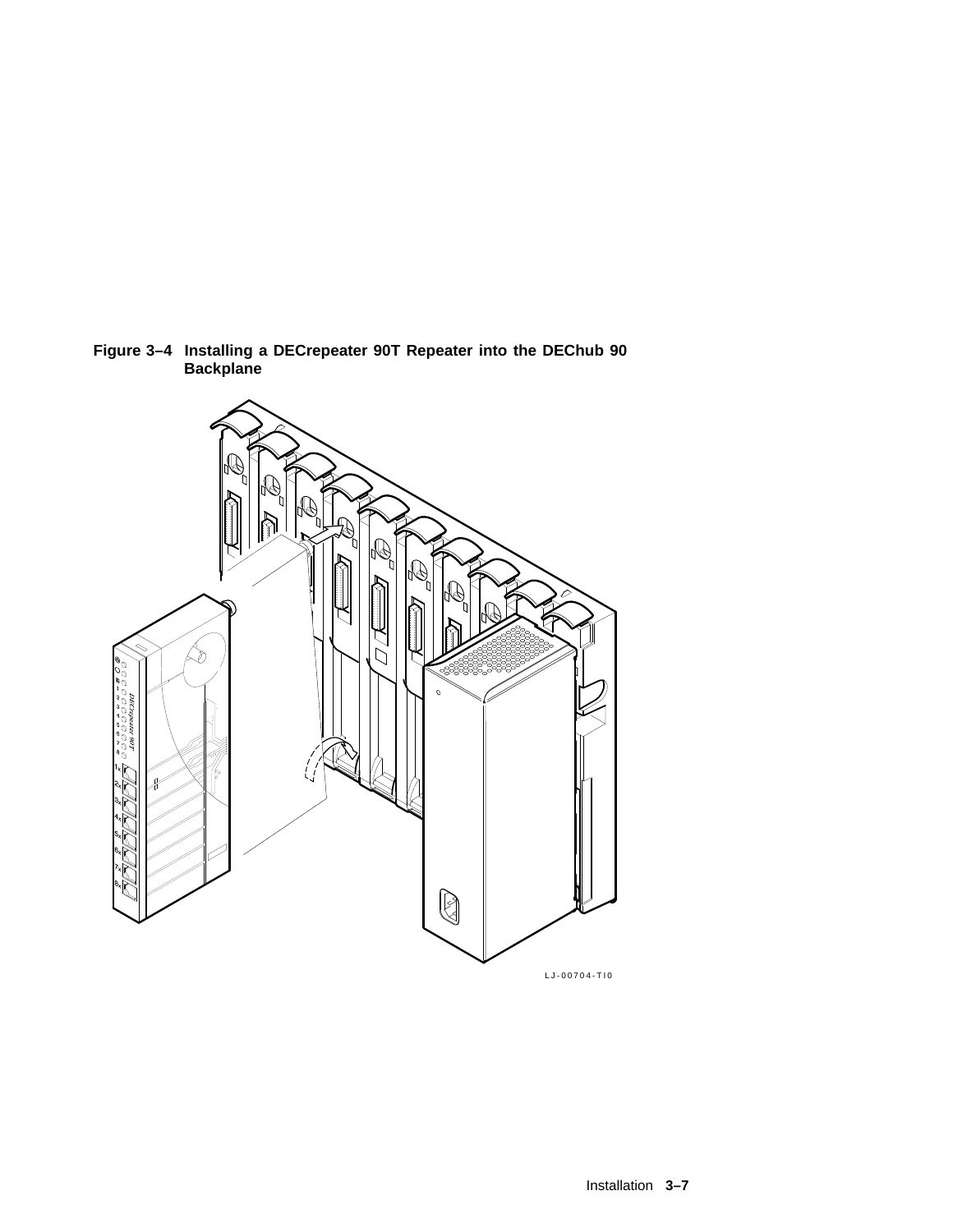### **Shielded Twisted-Pair Environments**

The DECrepeater 90T+ accommodates environments where shielded twisted-pair 10BaseT installations are required. The DECrepeater 90T+ has shielded MJ connectors, but retain the 100-ohm impedance environment. For installations that require 160-ohm line impedances, connections to the repeater should be made through a 10BaseT balun.

The DECrepeater 90T+ shields are electrically common to earth ground connections in both standalone and backplane installations. The shielded connections at the user end of twisted-pair links should be impedance-coupled to earth ground to avoid direct current (dc) or low-frequency ground loop currents.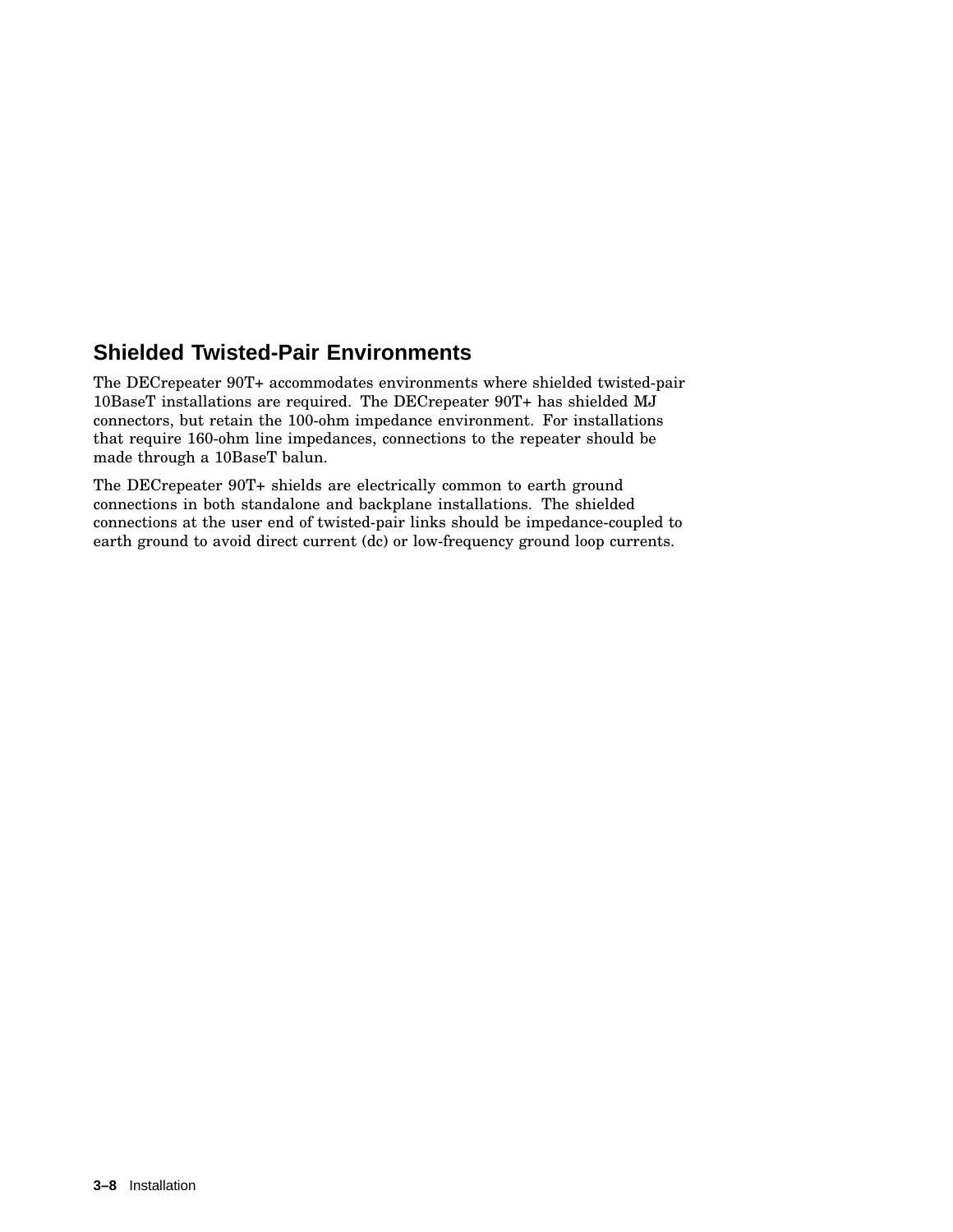# **4**

### **Managing the DECrepeater 90T and DECrepeater 90T+**

### **Introduction**

This chapter provides information about managing the DECrepeater 90T and DECrepeater 90T+ repeaters on a network using the Maintenance Operations Protocol (MOP) for VMS or ULTRIX operating systems. This chapter also describes the management functions, commands, techniques, and messages.

The repeaters are managed online using a DECbridge 90 series unit in a DEChub 90 backplane. All commands that affect the repeaters are part of the DECbridge 90 series command set.

### **Functions**

Online management allows the user to perform the following functions:

- Identify all repeaters in the DEChub 90.
- Examine port status (enabled, disabled, properly operating, or inoperative) of repeater ports that share the DEChub 90 backplane with a bridge.
- Examine the work group address database entries 1 to 200, annotated with the repeater port to which each is attached, if any.
- Reset any repeater in the DEChub 90 backplane.
- Enable or disable a repeater port.
- Define the bridge password.

See the Description of Commands section of this chapter for more information about command syntax.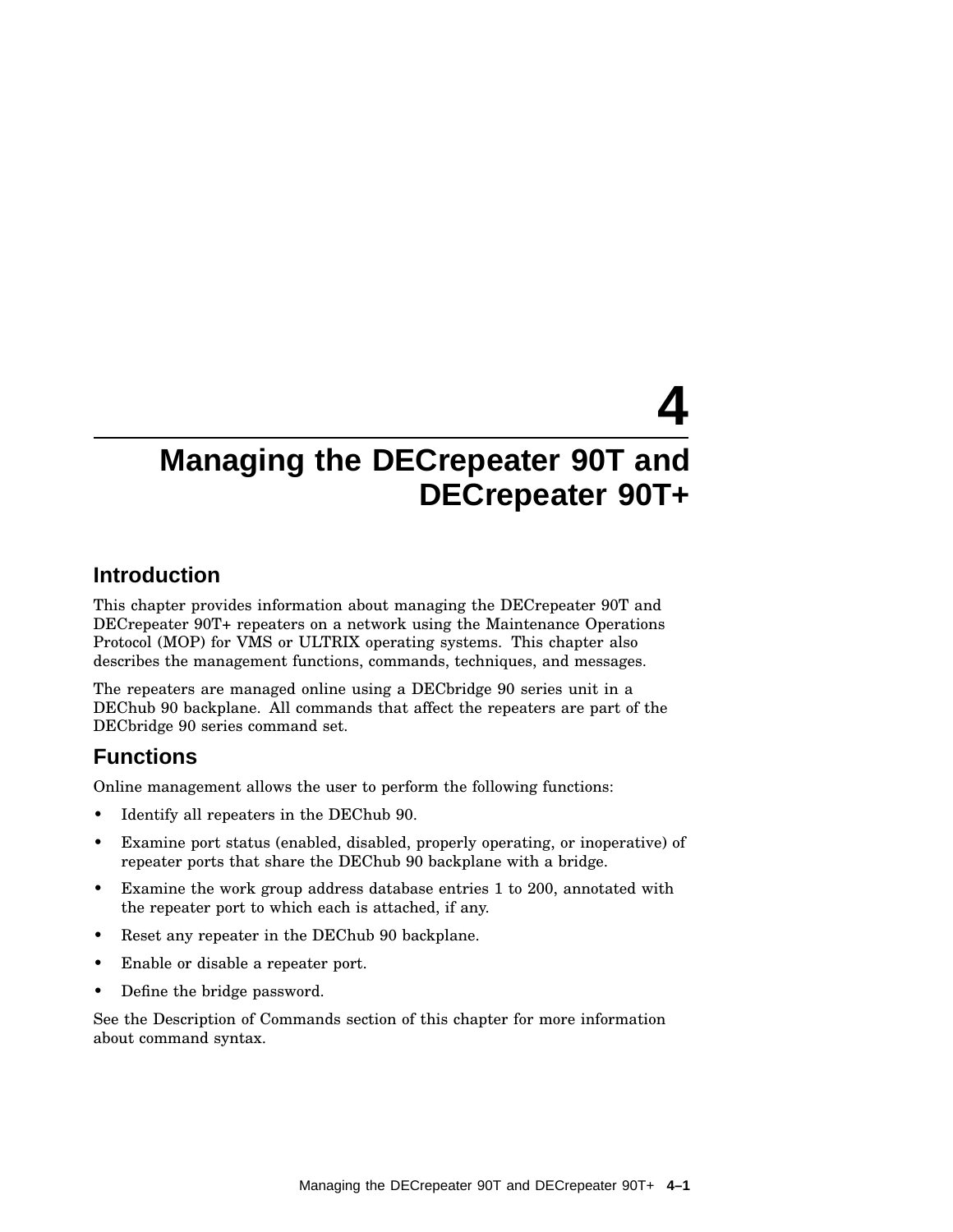#### **Components Needed**

You need the following components to manage a repeater online:

- DEChub 90 backplane
- DECbridge 90 work group bridge
- DECrepeater 90T or DECrepeater 90T+

### **Accessing MOP from VMS Systems**

The MOP console carrier on a VMS operating system is included as part of the Network Control Program (NCP) facility, which requires a DECnet license. You do not need increased user privileges to use the NCP facility; however, to establish a console carrier session, you must know the following:

- The Ethernet address of the bridge used for management
- The Ethernet name of the circuit containing the bridge

The circuit name is needed because a VMS operating system may have more than one Ethernet interface. The Ethernet address is located on the front panel label on a DECbridge 90 series unit.

Table 4–1 lists the Ethernet circuit names that apply. The Ethernet circuit names are based on system type.

**Table 4–1 Ethernet Circuit Names for Systems**

| <b>System</b>                                           | <b>Ethernet Circuit Name</b> |
|---------------------------------------------------------|------------------------------|
| VAX 6000 and VAX 9000 XMI computers                     | $_{\rm mna-0}$               |
| BI based systems (VAX 6300 and VAX 6400 computers)      | $b$ na-0                     |
| VAX 4000 computer series                                | isa-0                        |
| MicroVAX systems and VAX 3600 and VAX 3900<br>computers | $qna-0$                      |
| VAX station 2000 and VAX station 3000 computer series   | sva-0                        |
| $VAX-11/780$ and $VAX-11/785$ computers (UNIBUS)        | $una-0$                      |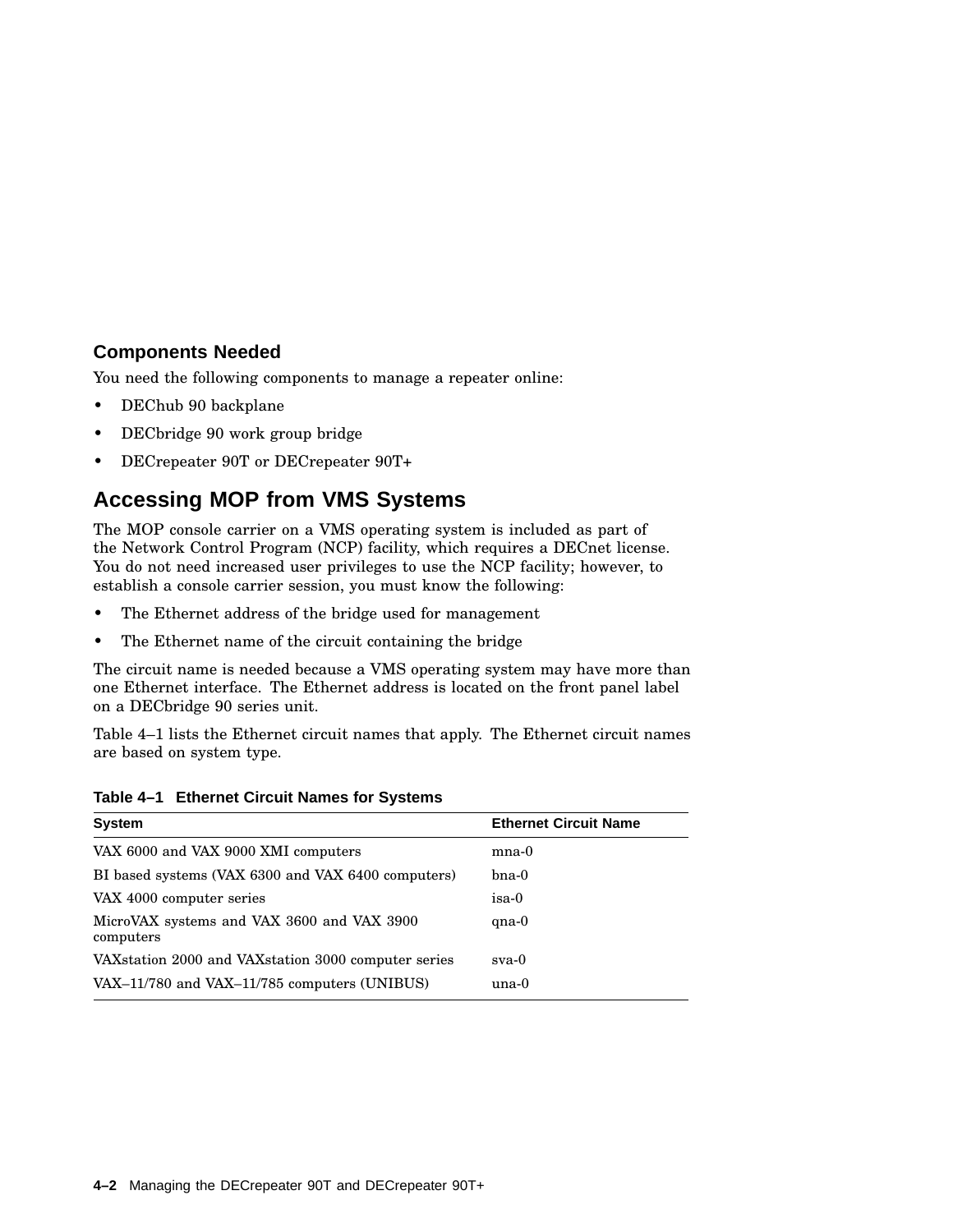#### **Example:**

If the bridge address is 08-00-2B-01-23-45 and the Ethernet circuit name is sva-0, a typical VMS system command line to establish the session from a VAXstation 3100 computer is:

\$ MCR NCP CONNECT VIA SVA-0 PHYSICAL ADDRESS 08-00-2B-01-23-45 Return

When you establish the connection, the following message appears on the screen:

Console connected (press CTRL/D when finished)

#### **Accessing a Bridge Repeatedly**

If you need to access a specific bridge repeatedly, you can enter the bridge Ethernet address in the NCP database by choosing an arbitrary address in area 13. Bridge names in the NCP database may have a maximum of six characters.

#### **Example:**

If you name your bridge DBRG1 on address 13.87 and access it from a VAX 6400 computer (the Ethernet circuit name is bna-0), you could use the following commands:

```
$ NCP
NCP> DEFINE NODE DBRG1 ADDRESS 13.87 HARDWARE 08-00-2B-01-23-45 SERVICE CIR BNA-0 Return
NCP> SET NODE DBRG1 ALL Return
```
To access the bridge, enter the following:

\$ **NCP CONNECT NODE DBRG1** Return

\$ **NCP** NCP> **DEFINE NODE DBRG1 ADDRESS 13.87 HARDWARE 08-00-2B-01-23-45 SERVICE CIR BNA-0** Return NCP> **SET NODE DBRG1 ALL** Return

To access the bridge, enter the following:

\$ **NCP CONNECT NODE DBRG1** Return

### **Accessing MOP from ULTRIX Systems**

On ULTRIX operating systems, the console carrier is a separate utility included as part of the MOP option. This option is part of the regular distribution; however, it is not selected by default and is not included in the basic installation. You can install the MOP option from the original distribution media using the setld utility. You must have superuser privileges to invoke console carrier.

After the MOP option is installed, each bridge to be managed must be given a name and a dummy node number using the addnode utility. For example:

# **addnode 13.1 DBRG1** Return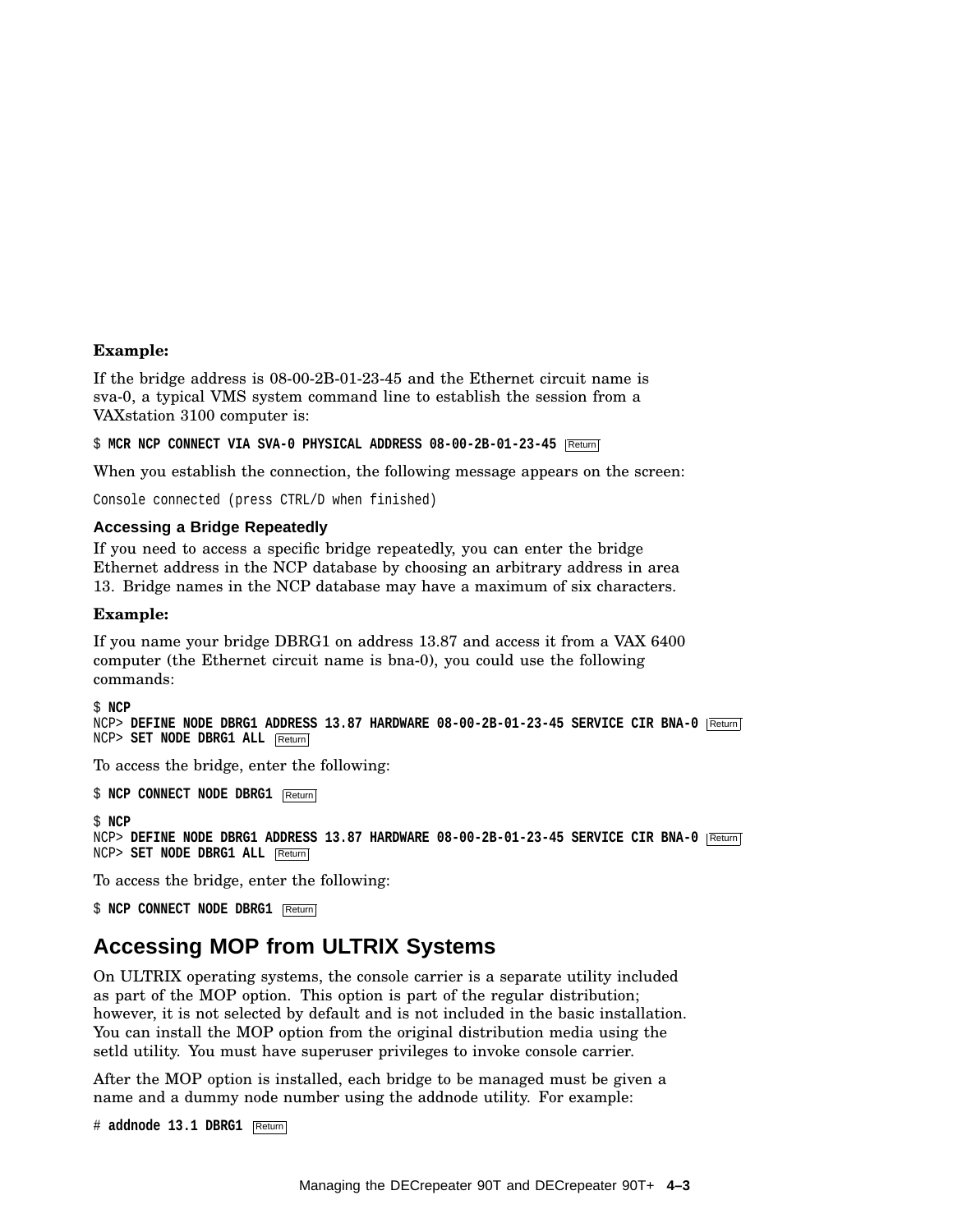After the name and node number are assigned, you can establish the link at any time using the ccr command:

# **ccr -n DBRG1 -h 08-00-2b-01-23-45 -c sva-0** Return

In this example, the -h qualifier is followed by the station address of the DECbridge unit to be attached. The -c qualifier is followed by the name of the Ethernet circuit to use for the connection. Ethernet circuit names, based on system type, apply. Refer to Table 4–1 for circuit names.

### **Console Carrier User Interface**

The DECbridge 90 is not shipped with a pre-set password; therefore, no password prompt appears on the screen when you connect for the first time. For secure operation of the DECbridge 90, you should define a password using the DEFINE BRIDGE PASSWORD command.

The password prompt is represented by the pound sign (#). If you do not define a password, then the password prompt does not appear on the screen when you log in.

You have three attempts to enter a password; if all three attempts fail, then you must disconnect and try again.

After you enter the correct password, or if there is no password, the DECbridge console carrier management banner and prompt appears on the screen as follows:

Copyright © Digital Equipment Corporation 1991.

```
DEWGB V2.0 08-00-2B-2D-9B-81
EPROM V2.7 ©1991,92 Digital Equip Corp 25-JUN-92
DECbridge>
```
### **Console Carrier Command Language**

You can type a question mark (?) at any point in the command line to display a list of the options available at that point in the command line. The system accepts unique command abbreviations.

Table 4–2 summarizes DECbridge commands that apply to the repeaters. For a complete list of commands, refer to the *DECbridge 90 Owner's Manual* or the *DECbridge 90FL Owner's Manual*.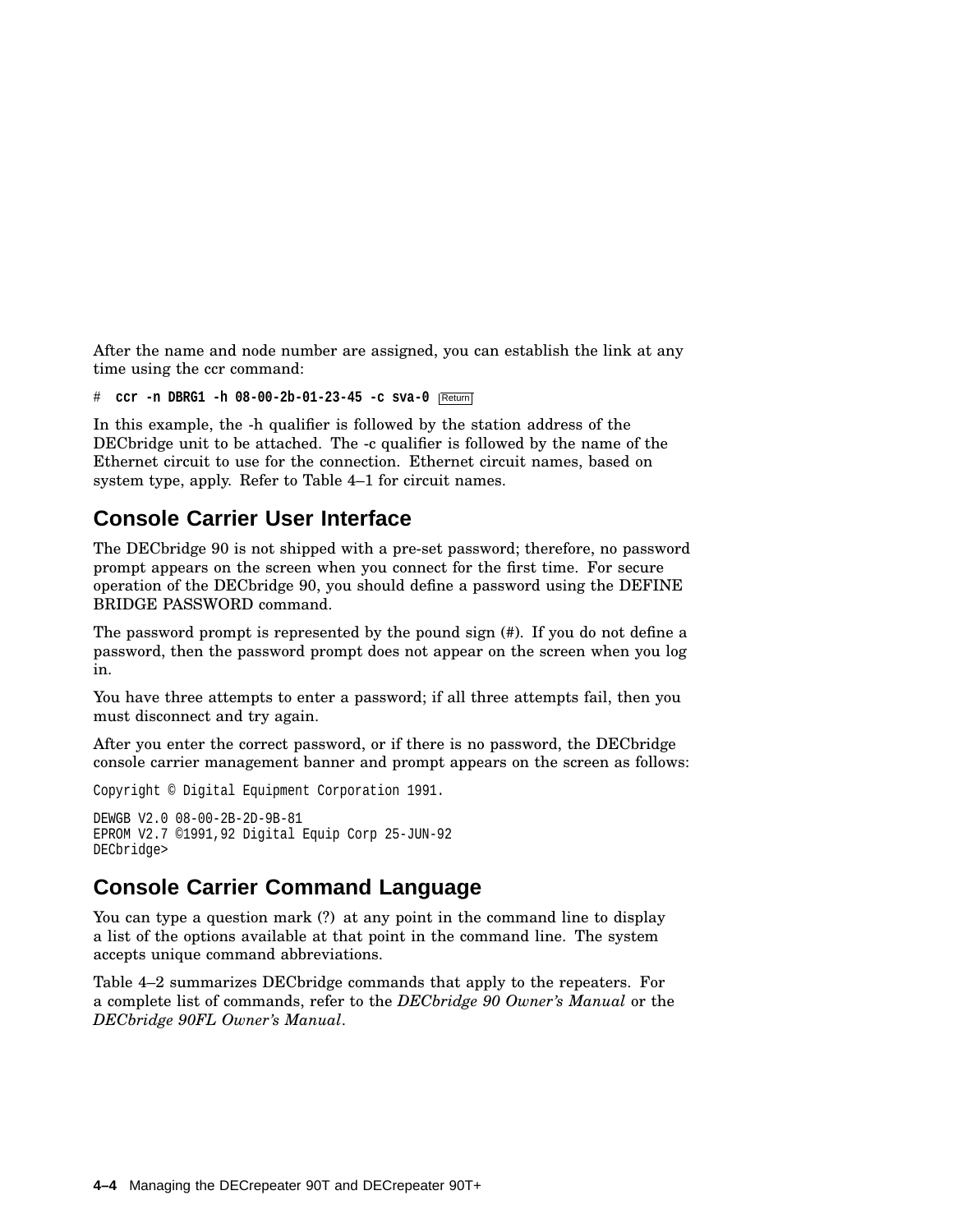| DEFINE <sup>1</sup> | <b>BRIDGE AGE</b> age                                                                                                                                                                                                         |
|---------------------|-------------------------------------------------------------------------------------------------------------------------------------------------------------------------------------------------------------------------------|
|                     |                                                                                                                                                                                                                               |
|                     | <b>BRIDGE FLOOD</b><br><b>ENABLE</b><br><b>DISABLE</b>                                                                                                                                                                        |
|                     | <b>BRIDGE HUB MANAGEMENT</b><br><b>ENABLE</b><br><b>DISABLE</b>                                                                                                                                                               |
|                     | <b>BRIDGE PASSWORD</b> password string                                                                                                                                                                                        |
|                     | BRIDGE SPANNING TREE<br><b>ENABLE</b><br><b>DISABLE</b>                                                                                                                                                                       |
|                     | PORT port number<br><b>ENABLE</b><br><b>DISABLE</b>                                                                                                                                                                           |
|                     | PROTOCOL protocol number<br>FILTER ALL protocol identifier<br>FILTER BACKGROUND protocol identifier<br>FILTER GROUP protocol identifier<br>FILTER WORKGROUP protocol identifier<br>FORWARD protocol identifier<br><b>NONE</b> |
|                     | <b>REPEATER</b>                                                                                                                                                                                                               |
| <b>LIST</b>         | <b>BRIDGE</b>                                                                                                                                                                                                                 |
|                     | PROTOCOL protocol number                                                                                                                                                                                                      |
| $\mathrm{SET}^{2}$  | <b>BRIDGE HUB MANAGEMENT</b><br><b>ENABLE</b><br><b>DISABLE</b>                                                                                                                                                               |
|                     | PORT [hub number,]slot number,port number<br><b>ENABLE</b><br><b>DISABLE</b>                                                                                                                                                  |
|                     | REPEATER [[hub number,]slot number]RESET                                                                                                                                                                                      |
| <b>SHOW</b>         | ADDRESS [start index, [stop index]                                                                                                                                                                                            |

**Table 4–2 Summary of DECrepeater 90T and DECrepeater 90T+ Commands**

 $^{1}$ Changes made with the DEFINE command change only the default settings, which are assumed on<br>power-up or reset. DEFINE commands do not change the currently active values.

 $^{2}$ The SET commands change only the currently active values, but do not affect the defaults that are assumed on power-up or reset.

(continued on next page)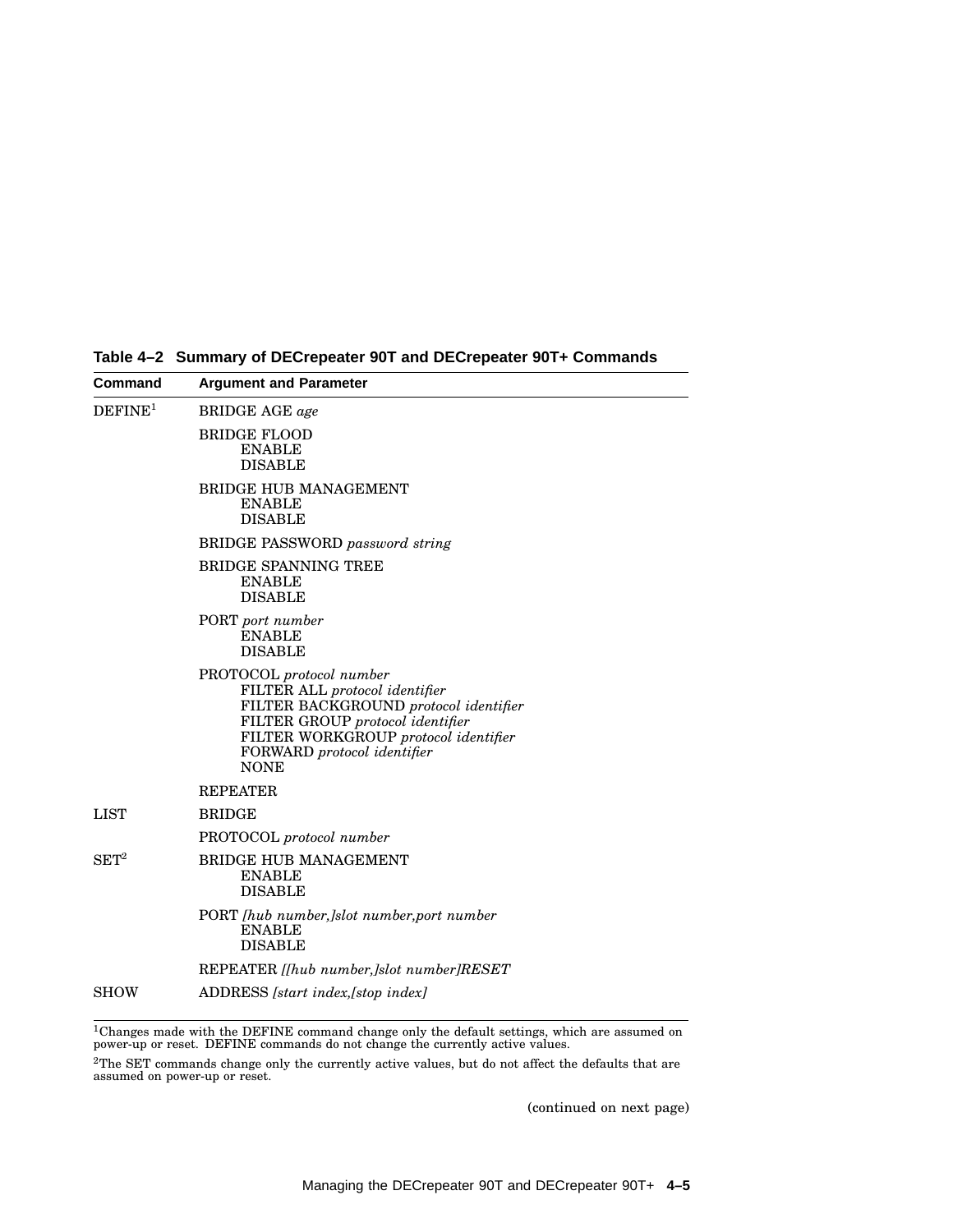| $1$ abic $-2$ (Cont.) Cummary of DECR epearer 301 and DECR epearer 301 $+$<br><b>Commands</b> |                                                  |  |
|-----------------------------------------------------------------------------------------------|--------------------------------------------------|--|
| Command                                                                                       | <b>Argument and Parameter</b>                    |  |
|                                                                                               | PORT <i>[hub number,]slot number,port number</i> |  |
|                                                                                               | REPEATER <i>[fhub number, ]slot number]</i>      |  |

# **Table 4–2 (Cont.) Summary of DECrepeater 90T and DECrepeater 90T+**

#### **Description of Command Parameters**

A *start index* or *stop index* for an address is a decimal index into the work group forwarding database in the range of 1 to 200.

A *slot number* is a single number ranging from 1 to 8 that identifies a hub slot containing a repeater. When two DEChub backplanes are connected together, the *hub number* (1 or 2) is specified before the slot number. For example, the *hub slot number* 2,4 refers to the fourth slot from the left in the second DEChub, which is the hub that does not contain the DECbridge 90.

A *password string* is a string with a maximum of 16 characters.

A *port number* is either a DECbridge 90 port, or the number of a port on a repeater that is installed in the DEChub backplane with the bridge. The bridge backbone port is 1. The work group port is 2. A repeater port is identified by a *hub slot number* and the port number within the slot.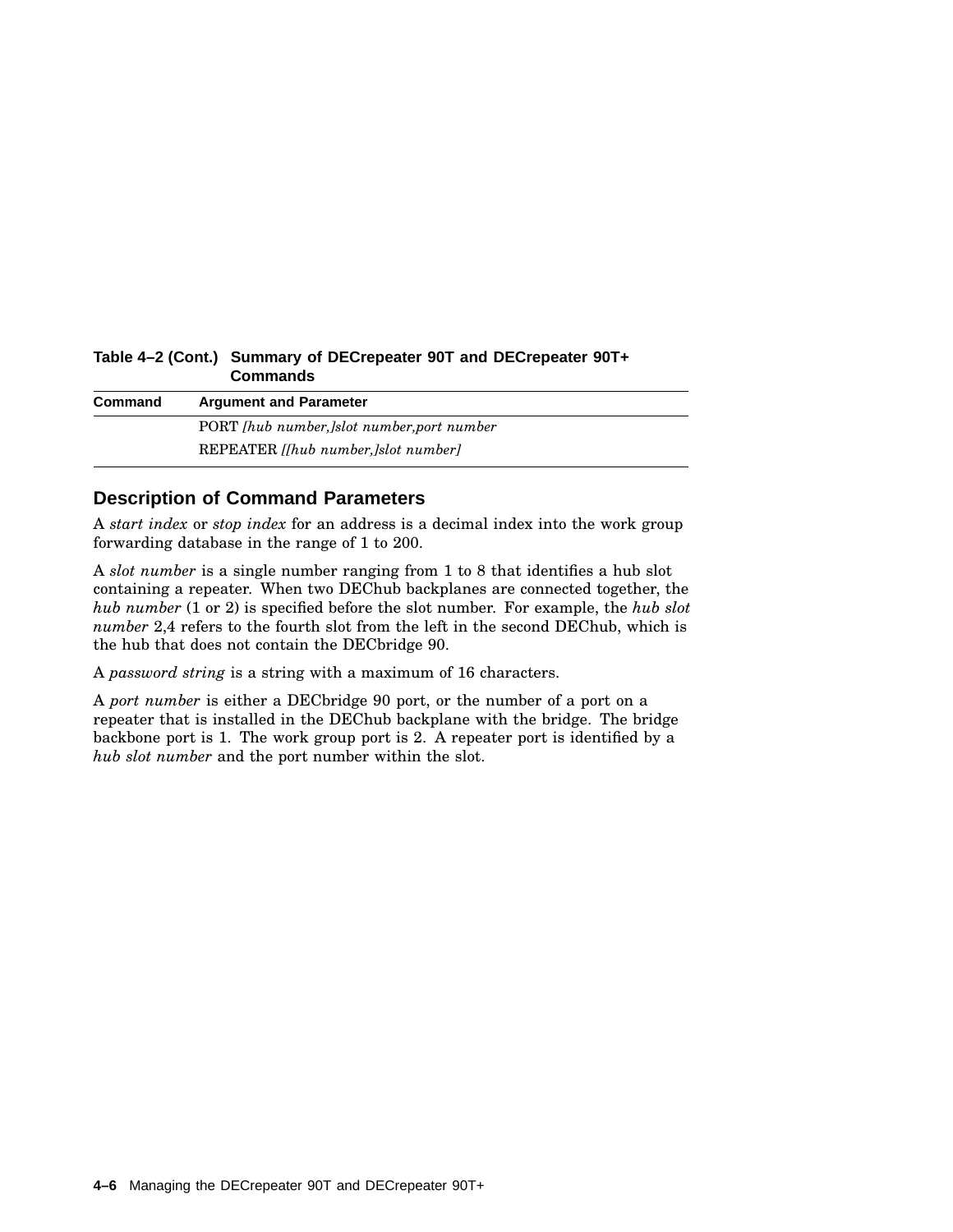### **Description of Commands**

This section describes the commands used with the DECrepeater 90T and DECrepeater 90T+ repeaters. The examples used to explain the commands are based on the configuration shown in Figure 4–1.





LJ-00947-TI0A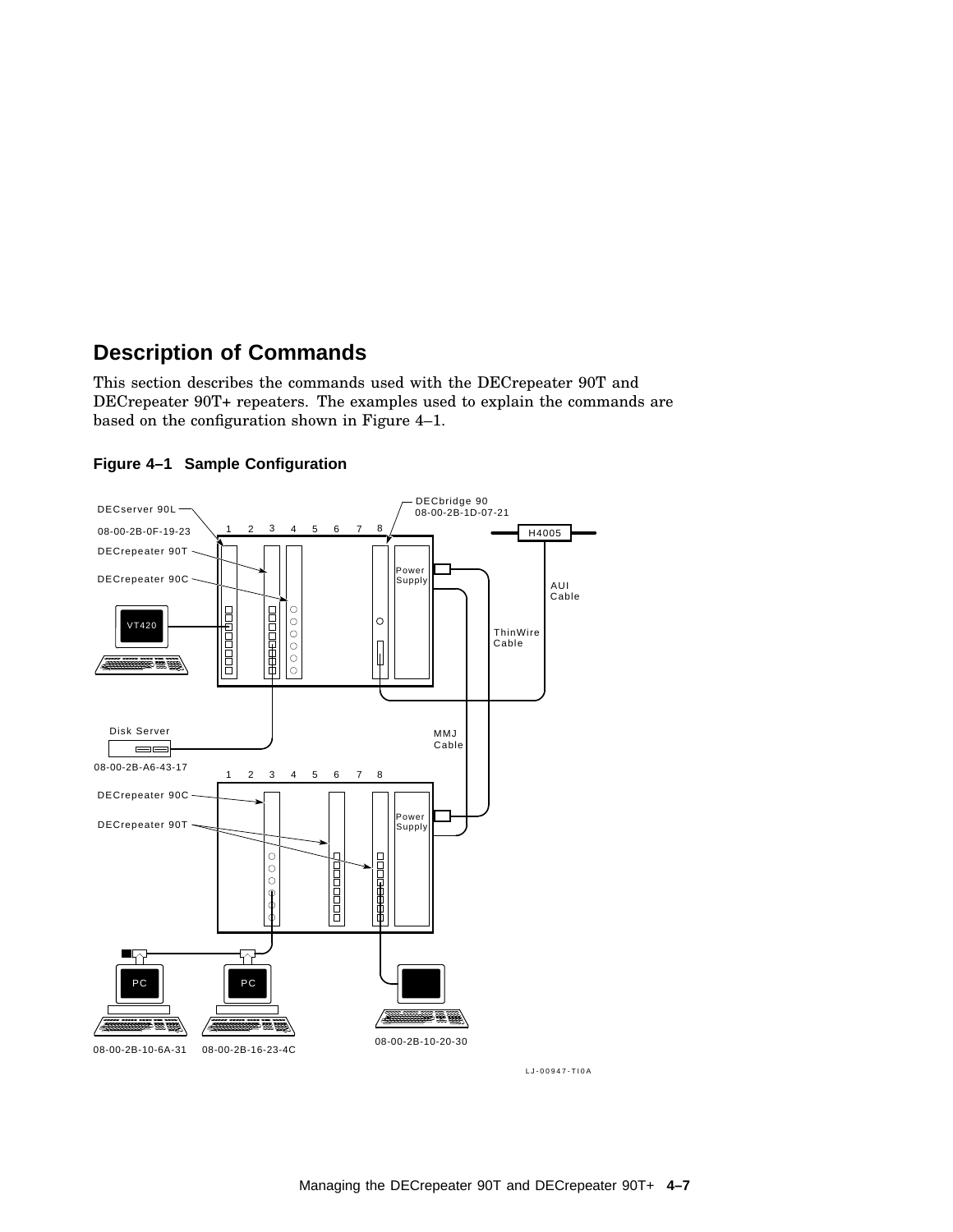#### **DEFINE BRIDGE HUB\_MANAGEMENT DISABLE SET BRIDGE HUB\_MANAGEMENT DISABLE**

Disables all repeater management through the DECbridge 90 unit for repeater units in the DEChub 90 backplane. When disabled, you receive an error message with the SHOW REPEATER, SET PORT, or SHOW PORT commands on repeater ports. You do not receive port number information from the SHOW ADDRESS command.

#### **DEFINE BRIDGE HUB\_MANAGEMENT ENABLE SET BRIDGE HUB\_MANAGEMENT ENABLE**

Reverses the affect of the SET or DEFINE BRIDGE HUB\_MANAGEMENT DISABLE commands.

#### **DEFINE BRIDGE PASSWORD** *password string*

Lets you change the password string. You are prompted twice for a new password. The password may be a maximum of 16 characters and does not appear on the screen. The system saves the new password. There is no corresponding SET command because the DEFINE BRIDGE PASSWORD takes effect immediately.

The MOP option provides a mechanism for setting and checking passwords. This mechanism is intended to provide protection against accidental tampering with parameters and is not intended as a security feature. No attempt is made to prevent compromise of the password by malicious users. The DECbridge 90 should not be used in applications that absolutely depend on the prevention of any unauthorized modifications to the parameters.

#### **LIST BRIDGE**

Displays the nonvolatile bridge-wide parameters.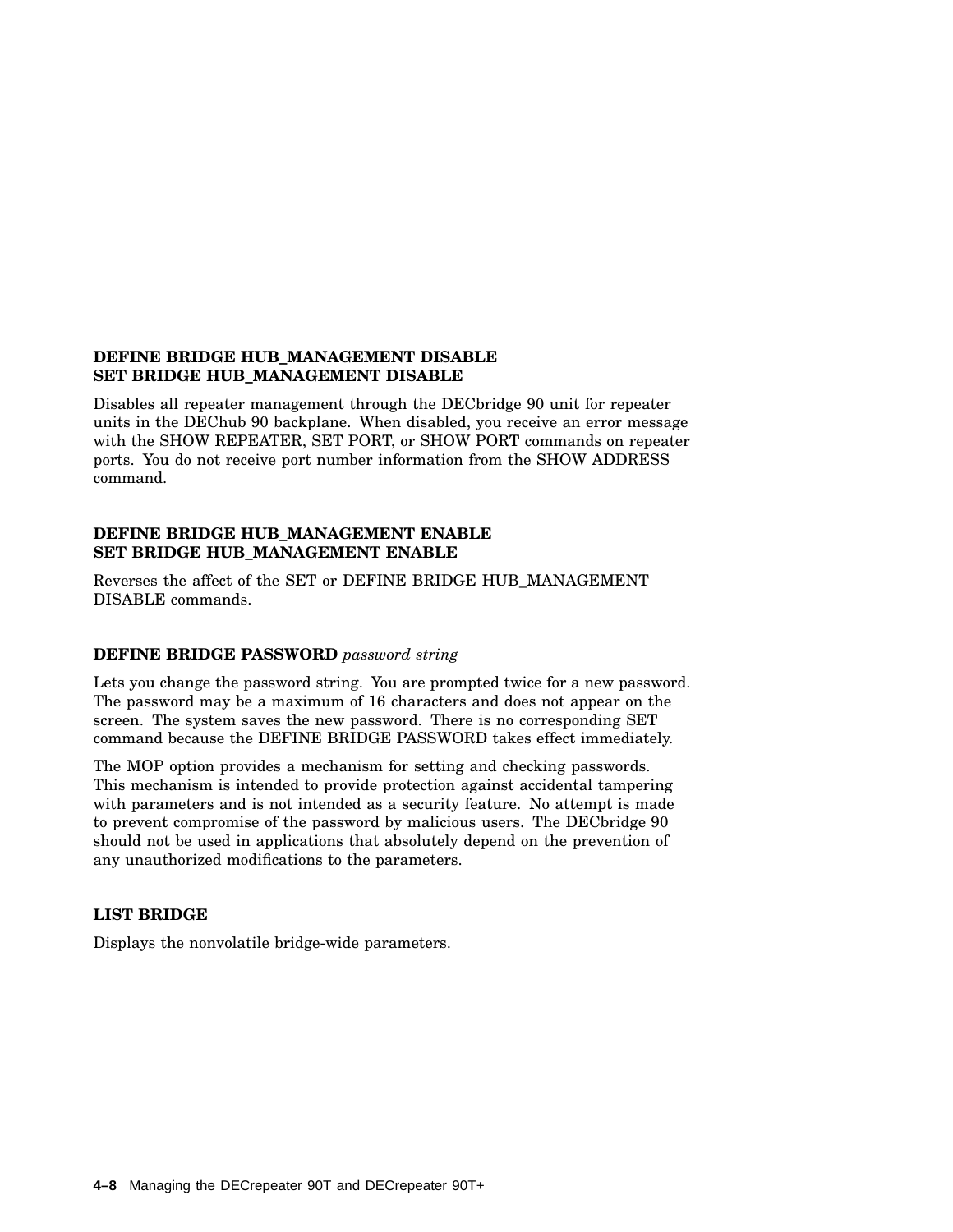#### **SET PORT** [*hub number,*] *slot number,port number* **DISABLE**

Disables the attachment of a specific repeater port in the DEChub backplane. The port status indicator on the selected repeater flashes, indicating that the port was disconnected by the network manager. There is no equivalent DEFINE command for disabling repeater ports.

#### **Example 1:**

The expected response to a SET PORT DISABLE command for a repeater appears as follows:

DECbridge>**SET PORT 1,3,2 DISABLE** Return Hub 1 slot 3 port 2 segment counter 0 status: disabled

#### **SET PORT** [*hub number,*] *slot number, port number* **ENABLE**

Reverses the effect of SET PORT DISABLE for DECrepeater 90 ports.

#### **Example 2:**

The expected response to a SET PORT ENABLE command for a repeater appears as follows:

```
DECbridge>SET PORT 1,3,2 ENABLE Return
Hub 1 slot 3 port 2 segment counter 0 status: no carrier loopback
```
#### **SET REPEATER** [*hub number*,]*slot number* **RESET**

Resets a specific repeater. There is no output response to this command. All disabled ports are enabled.

#### **SHOW ADDRESS** [*start index*,[*stop index*]]

Displays the station address in a selected range (1 to 200) of entries in the address database. The start index value always appears; however, other entries in the range appear only if they are not empty. Addresses in this database are all in the work group. If indexes are omitted, the addresses of all stations in the work group are listed.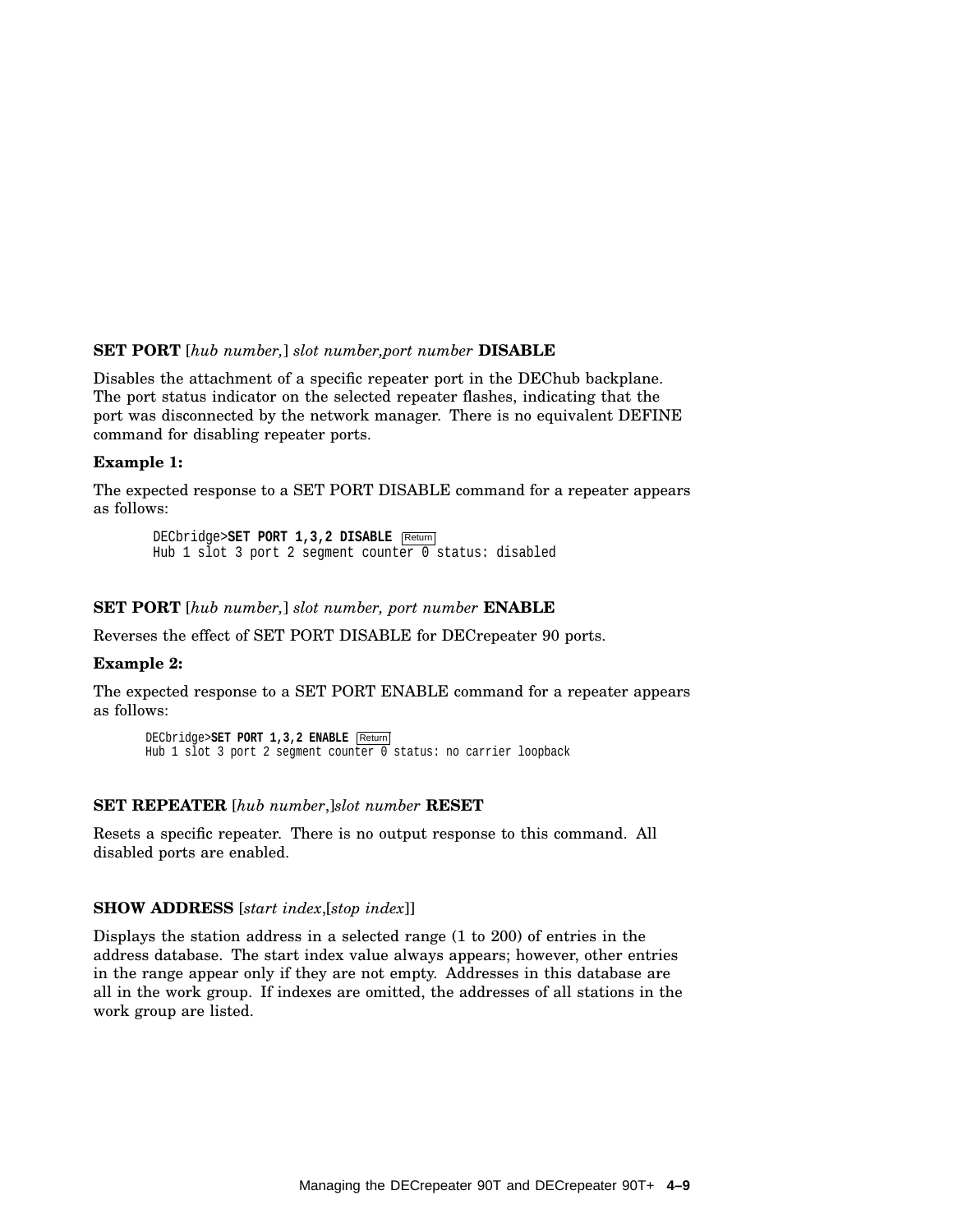When the DECbridge 90 unit is used with a DECrepeater 90T or DECrepeater 90T+ repeater, the hub slot number and repeater port to which each station is attached will also appear on the screen. Note that it may take several minutes for the SHOW ADDRESS command to accurately reflect the correct repeater port number for stations recently added to the network or stations that have been moved from one port to another. See Appendix B, Management Details, for more information about the SHOW ADDRESS command.

#### **Example 1:**

The SHOW ADDRESS command displays all addresses contained within the hub configuration. Address 5 and address 7 show the same hub, slot, and port because both devices are daisy chained on the same port.

> DECbridge>SHOW **ADDRESS** Return Address 1: 08-00-2B-0F-19-23 Address 2: 08-00-2B-10-20-30 hub 2 slot 8 port 4 Address 5: 08-00-2B-10-6A-31 hub 2 slot 3 port 3 Address 6: 08-00-2B-A6-43-17 hub 1 slot 3 port 5 Address 7: 08-00-2B-16-23-4C hub 2 slot 3 port 3

#### **Example 2:**

The expected response to a SHOW ADDRESS command to a nonexisting address appears as follows:

DECbridge>**SHOW ADDRESS 3** Return Address 3: unused

#### **Example 3:**

The expected response of a SHOW ADDRESS command to a valid address appears as follows:

> DECbridge>**SHOW ADDRESS 2** Return Address 2: 08-00-2B-10-20-30 hub 2 slot 8 port 4

#### **Example 4:**

The expected response of a SHOW ADDRESS command for a range of addresses appears as follows:

```
DECbridge>SHOW ADDRESS 2,6 Return
Address 2: 08-00-2B-10-20-30 hub 2 slot 8 port 4
Address 5: 08-00-2B-10-6A-31 hub 2 slot 3 port 3
Address 6: 08-00-2B-A6-43-17 hub 1 slot 3 port 5
```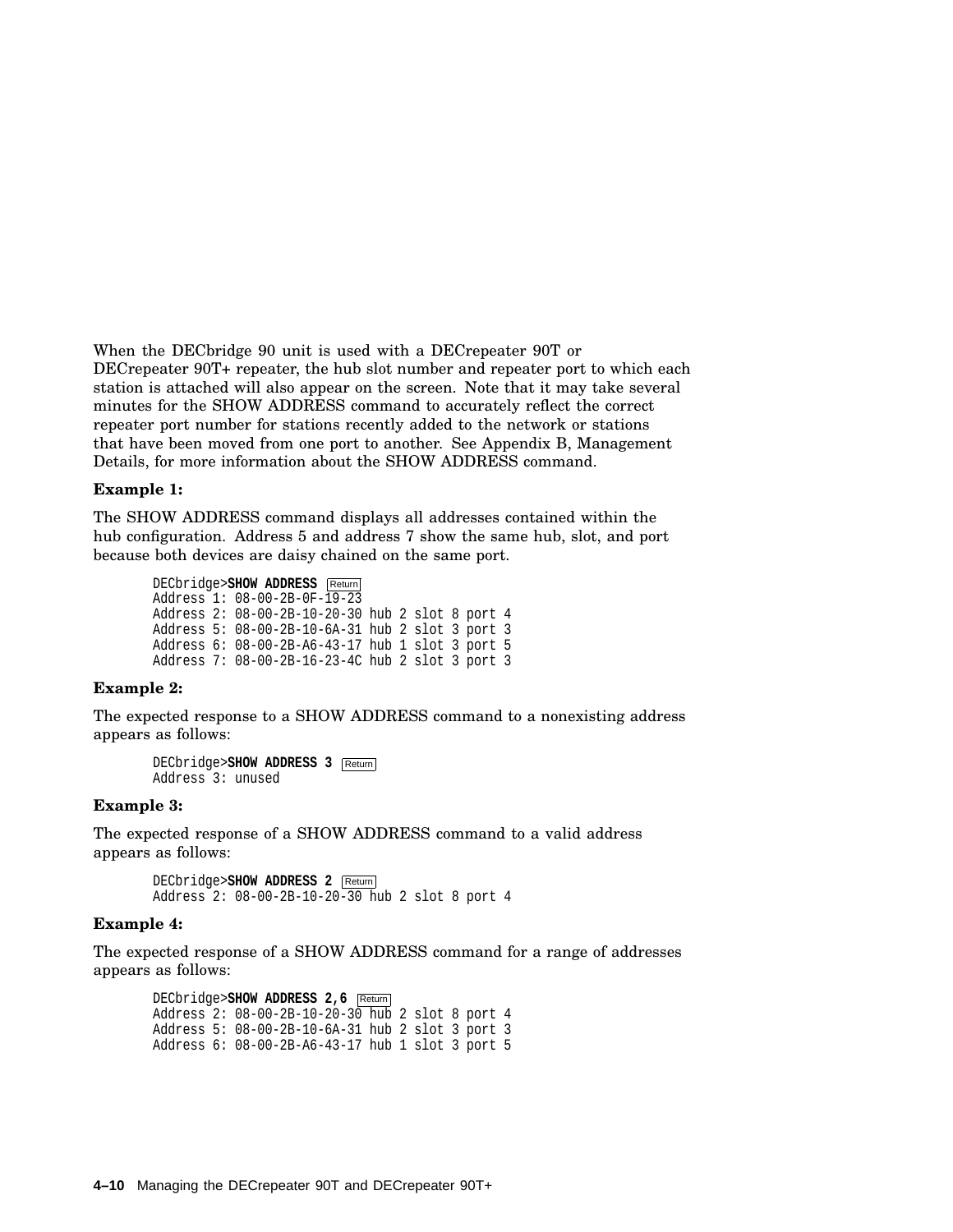#### **SHOW PORT** [*hub number,*] *slot number*, *port number*

Shows whether the port is enabled or disabled and shows the operational status of the port. Hub numbers can be 1 or 2; slot numbers can be 1 to 8. For the DECrepeater 90T and DECrepeater 90T+, port numbers are 1 to 8; for the DECrepeater 90C, port numbers are 1 to 6.

#### **Example 1:**

The expected response to a SHOW PORT command appears as follows:

```
DECbridge>SHOW PORT 3,2 Return
Hub 1 slot 3 port 2 segment counter 0 status: disabled-no carrier
loopback
```
The hub was not defined in the command so the default (1) was used.

#### **Example 2:**

A SHOW PORT command for hub 2 appears as follows:

DECbridge>**SHOW PORT 2,3,2** Return Hub 2 slot 3 port 2 segment counter 0 status: operational

#### **SHOW REPEATER** [[*hub slot number*,]*slot number*]

Shows the type of repeater and the port status for each port on that repeater. The hub number can be 1 or 2, and slot numbers can be 1 to 8. If you do not include parameters, information is shown for all repeaters in both hubs.

#### **Example 1:**

The expected response to a SHOW REPEATER command appears as follows:

```
DECbridge>SHOW REPEATER Return
Hub 1 slot 3 twisted pair, repeater, rev.1, 8 ports.
Hub 1 slot 4 ThinWire repeater, rev.1, 6 ports.
Hub 2 slot 3 ThinWire repeater, rev.1, 6 ports.
Hub 2 slot 6 twisted pair repeater, rev.1, 8 ports.
Hub 2 slot 8 twisted pair repeater, rev.1, 8 ports.
```
Note that the DECrepeater 90T or DECrepeater 90T+, and the DECrepeater 90C repeaters are installed in the hub.

#### **Example 2:**

The response to a SHOW REPEATER command to a slot that contains a device other than a repeater appears as follows:

DECbridge>**SHOW REPEATER 1** Return No repeater responds.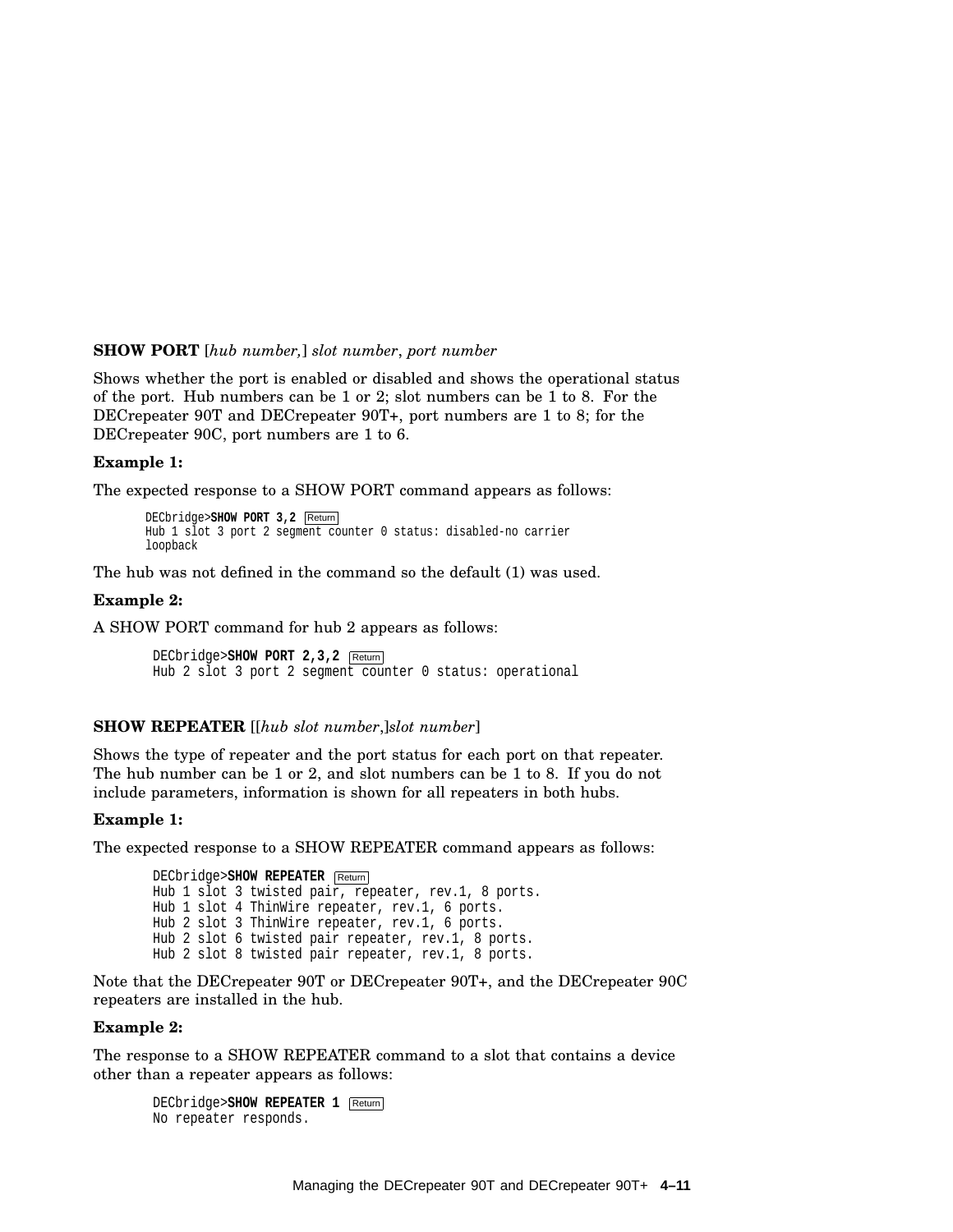#### **Example 3:**

The response to a SHOW REPEATER command to an empty slot appears as follows:

> DECbridge>**SHOW REPEATER 7** Return No repeater responds.

#### **Example 4:**

The response to a SHOW REPEATER command for a particular repeater appears as follows:

```
DECbridge>SHOW REPEATER 3 Return
Hub 1 slot 3 twisted pair, rev.1, 8 ports.
Hub 1 slot 3 port 0 segment counter 0 status: operational
Hub 1 slot 3 port 1 segment counter 1 status: no carrier loopback
Hub 1 slot 3 port 2 segment counter 0 status: disabled
Hub 1 slot 3 port 3 segment counter 0 status: operational
Hub 1 slot 3 port 4 segment counter 1 status: no carrier loopback
Hub 1 slot 3 port 5 segment counter 1 status: no carrier loopback
Hub 1 slot 3 port 6 segment counter 1 status: no carrier loopback
Hub 1 slot 3 port 7 segment counter 1 status: no carrier loopback
Hub 1 slot 3 port 8 segment counter 1 status: no carrier loopback
```
#### **Example 5:**

The response to a SHOW REPEATER command for hub 2 slot 3 appears as follows:

DECbridge>**SHOW REPEATER 2,3** Return Hub 2 slot 3 ThinWire, rev.1, 6 ports. Hub 2 slot 3 port 0 segment counter 0 status: operational Hub 2 slot 3 port 1 segment counter 1 status: no carrier loopback Hub 2 slot 3 port 2 segment counter 1 status: no carrier loopback Hub 2 slot 3 port 3 segment counter 1 status: no carrier loopback Hub 2 slot 3 port 4 segment counter 1 status: no carrier loopback Hub 2 slot 3 port 5 segment counter 0 status: operational Hub 2 slot 3 port 6 segment counter 1 status: no carrier loopback

#### **Example 6:**

The response to a SHOW REPEATER command when the DECbridge 90 is not the hub manager or when the DECbridge 90 is still in the power-up stage appears as follows:

DECbridge>**SHOW REPEATER** Return The DECbridge 90 is not the designated hub manager.

There is a 60-second delay after power-up before the DECbridge 90 takes control of the hub.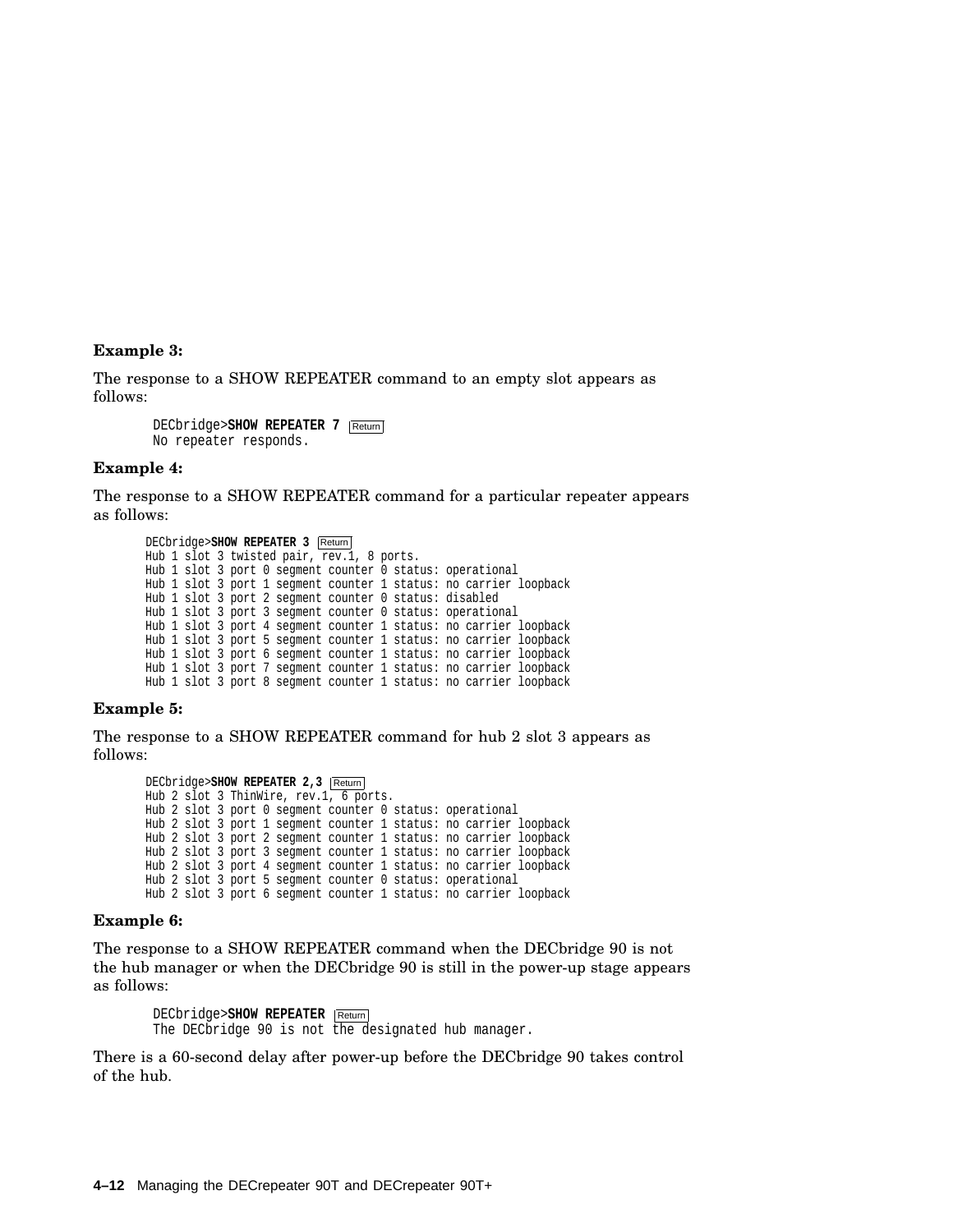### **Typical Management Techniques**

The DECrepeater 90T and DECrepeater 90T+ can be managed in the following ways:

• As standalone units using LEDs

The repeaters come with LEDs that indicate system status in a standalone configuration.

• Online within a group of repeaters installed in a DEChub 90

In a DEChub 90 environment, the repeaters may be managed using both LEDs and online management.

#### **Remote Network Management with the DECbridge 90**

You can manage the repeaters with a DECbridge 90 work group bridge and a DEChub 90 backplane. The DECbridge 90 unit communicates across the DEChub 90 backplane with any repeaters in the DEChub. You can also connect two DEChub 90 backplanes together and manage the repeaters in both DEChub 90 backplanes using one DECbridge 90 unit.

The DECbridge 90 unit communicates with the repeater units using unique signals on the DEChub 90 backplane. The two DEChub 90 backplanes are connected with two cables:

- 1. ThinWire coaxial cable to carry the work group Ethernet signals
- 2. DECconnect office cable to carry the management signals

#### **Note**

If two DEChub 90 backplanes are being managed by one bridge, the backplanes must be connected BNC to BNC using ThinWire cable (order number BC16M-*xx*) and a DECconnect office cable (order number BC16E-*xx*). (The *xx* in the order number represents the length.)

#### **Management Disconnect**

A port can be partitioned at any time by the management protocol. The management protocol can be used only for the repeater ports mounted in the DEChub 90 backplane and connected to a DECbridge 90. When a port is disconnected by the management protocol, it can be reconnected either by turning the power off and then on again, or by using the management protocol. If the port LED flashes approximately twice a second, the port is partitioned by the management protocol.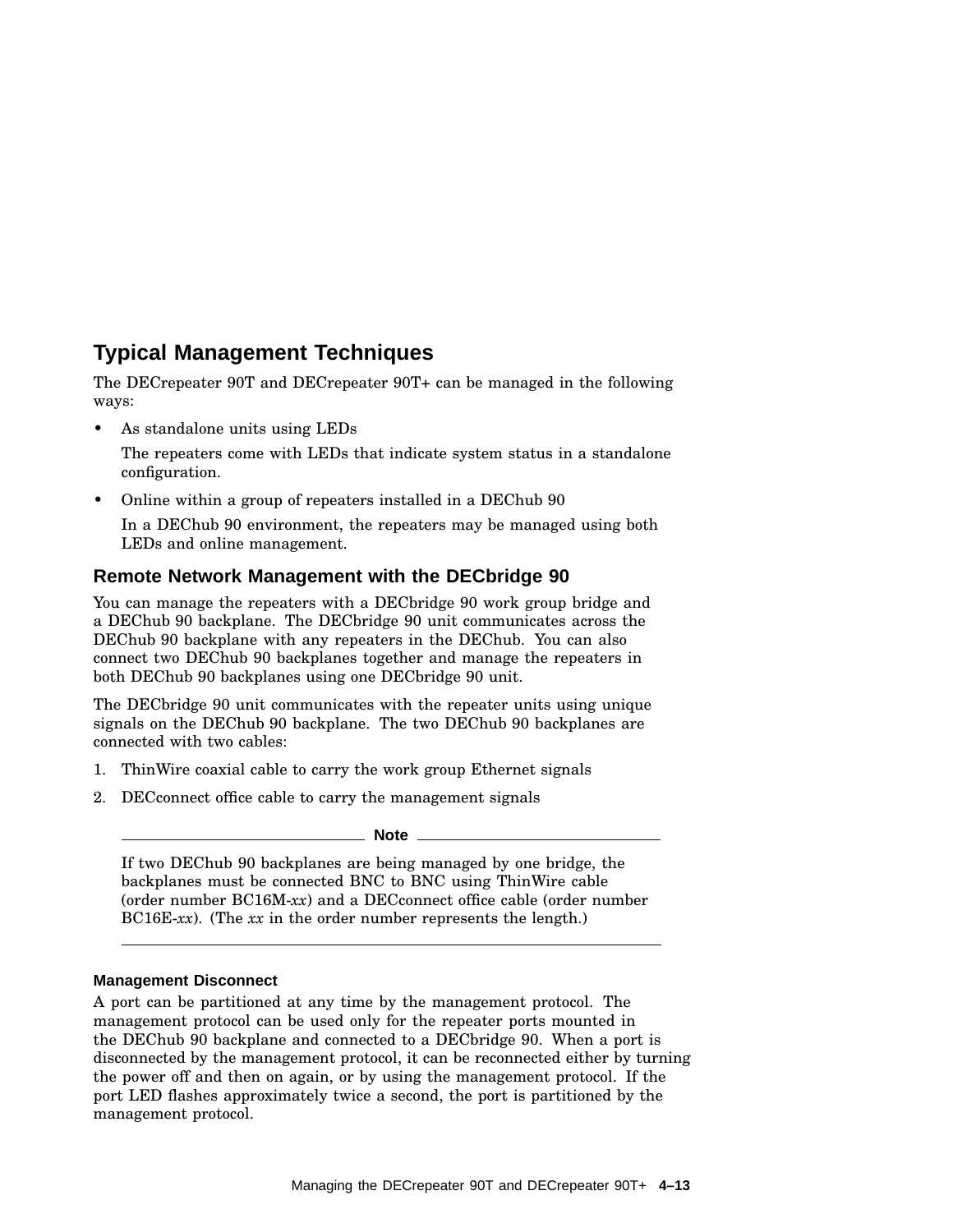Whether your configuration is a standalone or a DEChub 90 installation, you should create a network topology map to help facilitate management tasks.

Figure 4–2 shows an example of a typical network topology map.

| DEChub 90 |                           |        |                           |        |              |
|-----------|---------------------------|--------|---------------------------|--------|--------------|
| Slot 1    | DECrepeater 90T           | Slot 2 | DECrepeater 90C           | Slot 8 | DECbridge 90 |
| Port 1    | Node - Address - Username | Port 1 | Node - Address - Username | Port 1 | Address      |
| Port 2    | Node - Address - Username | Port 2 | Node - Address - Username |        |              |
| Port 3    | Node - Address - Username | Port 3 | Node - Address - Username |        |              |
| Port 4    | Node - Address - Username | Port 4 | Node - Address - Username |        |              |
| Port 5    | Node - Address - Username | Port 5 | Node - Address - Username |        |              |
| Port 6    | Node - Address - Username | Port 6 | Node - Address - Username |        |              |
| Port 7    | Node - Address - Username |        |                           |        |              |
| Port 8    | Node - Address - Username |        |                           |        |              |

**Figure 4–2 Typical Network Topology Map**

LJ-00956-TI0A

#### **Management Session**

To perform online management commands, establish a MOP console carrier session with the bridge from any remote node. After you connect to the bridge, the following prompt appears on the screen:

#### DECbridge>

When a bridge goes through a power cycle or is reset, the bridge begins to poll repeaters for status. This process includes a special algorithm to determine which repeater ports have stations that are attached. The time to complete this algorithm depends on the number of repeaters and the network activity. You should allow time before proceeding to manage the hub. For the same reason, it can take time for the system to report on stations or repeaters that are moved in the hub. See Appendix B, Management Details, for more information.

#### **Example of a Typical Management Session**

The following steps show how you can use the SHOW REPEATER and SHOW ADDRESS commands in a typical management session.

1. Determine what repeaters are in the hub.

```
DECbridge>SHOW REPEATER Return
Hub 1 slot 5 ThinWire repeater, rev.0, 6 ports.
```
In this example, there is a ThinWire repeater (DECrepeater 90C) in the same hub (hub 1) as the bridge (if this is a 2-hub configuration). The repeater is in slot 5 with six ThinWire ports.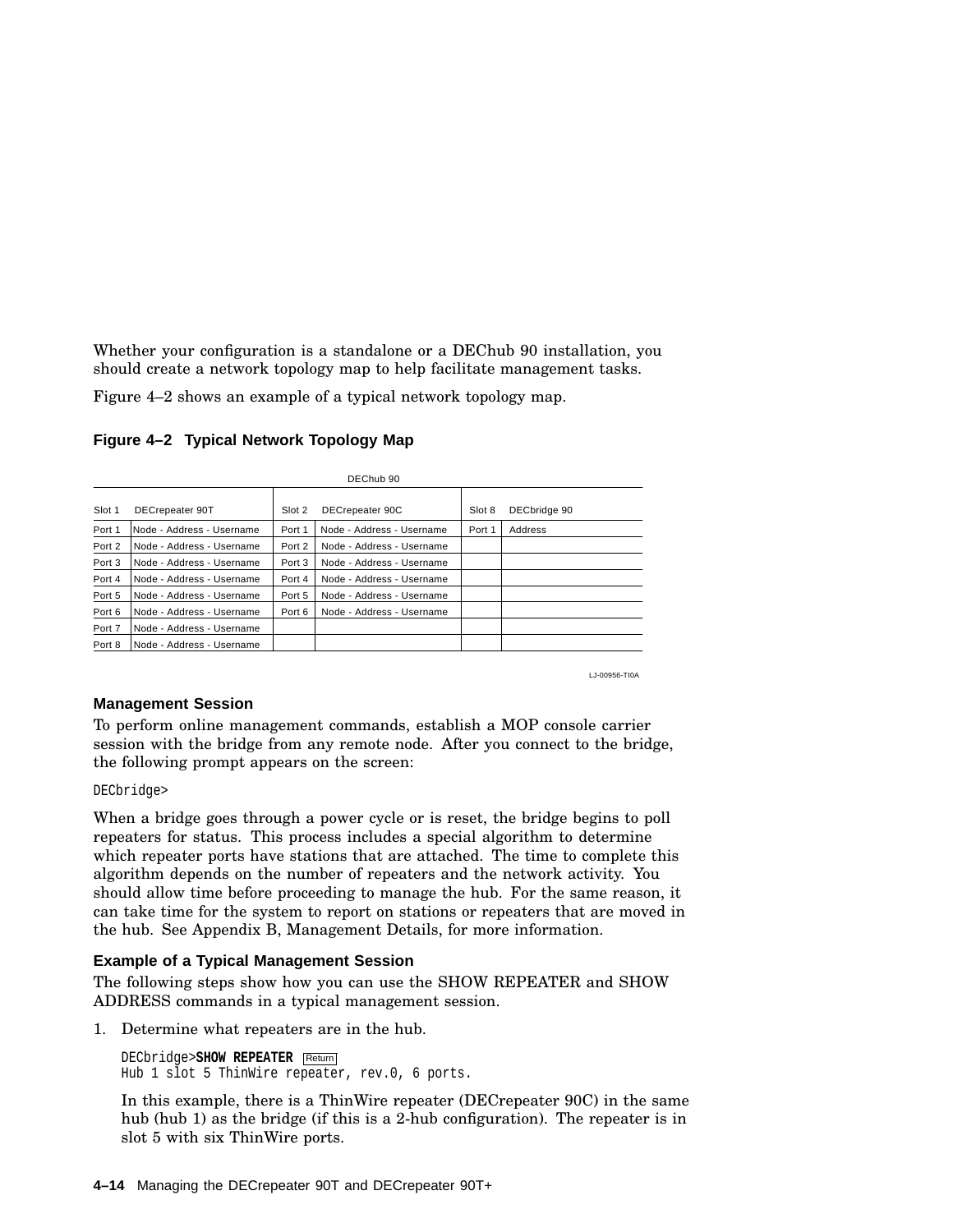2. Determine what stations are connected to the repeaters in the hub.

```
DECbridge>SHOW ADDRESS Return
Address 1: 08-00-2B-19-94-FB
Address 2: 08-00-2B-1E-2D-0C hub 1 slot 5 port 3
```
This indicates that a station with address 08-00-2B-1E-2D-0C is connected to the repeater in slot 5 on port 3. At this point, without physical examination, you have enough information to construct a network map.

3. Determine the status of all ports on the repeater.

```
DECbridge>SHOW REPEATER 5 Return
Hub 1 slot 5 twisted pair, rev.1, 6 ports.
Hub 1 slot 5 port 0 segment counter 0 status: operational
Hub 1 slot 5 port 1 segment counter 0 status: excessive collisions
Hub 1 slot 5 port 2 segment counter 0 status: excessive length collision
Hub 1 slot 5 port 3 segment counter 0 status: operational
Hub 1 slot 5 port 4 segment counter 0 status: excessive length collision
Hub 1 slot 5 port 5 segment counter 0 status: excessive length collision
Hub 1 slot 5 port 6 segment counter 0 status: excessive length collision
Hub 1 slot 5 port 7 segment counter 0 status: excessive length collision
Hub 1 slot 5 port 8 segment counter 0 status: excessive length collision
```
Continue to use the SHOW REPEATER command for each port on the repeater.

#### **If Problems are Reported**

Table 4–3 describes the status messages and the most common causes.

| <b>Message</b>             | <b>Most Common Cause</b>                                                                                                                                                       |  |
|----------------------------|--------------------------------------------------------------------------------------------------------------------------------------------------------------------------------|--|
| Operational                | Cable connected, everything OK.                                                                                                                                                |  |
| Excessive length collision | Cable fault, usually either a port that is not connected<br>to anything or an open cable. In the case of 10BaseT,<br>the remote station may be powered down (no link<br>beat). |  |
| Excessive collisions       | Cable fault, usually either a port that is not connected<br>to anything or an open cable. In the case of 10BaseT,<br>the remote station may be powered down (no link<br>beat). |  |
| No carrier loopback        | Cable fault, usually a shorted cable.                                                                                                                                          |  |
| Transmit carrier drop out  | Cable fault, usually a shorted cable.                                                                                                                                          |  |
|                            | (continued on next page)                                                                                                                                                       |  |

**Table 4–3 Status Messages and Causes**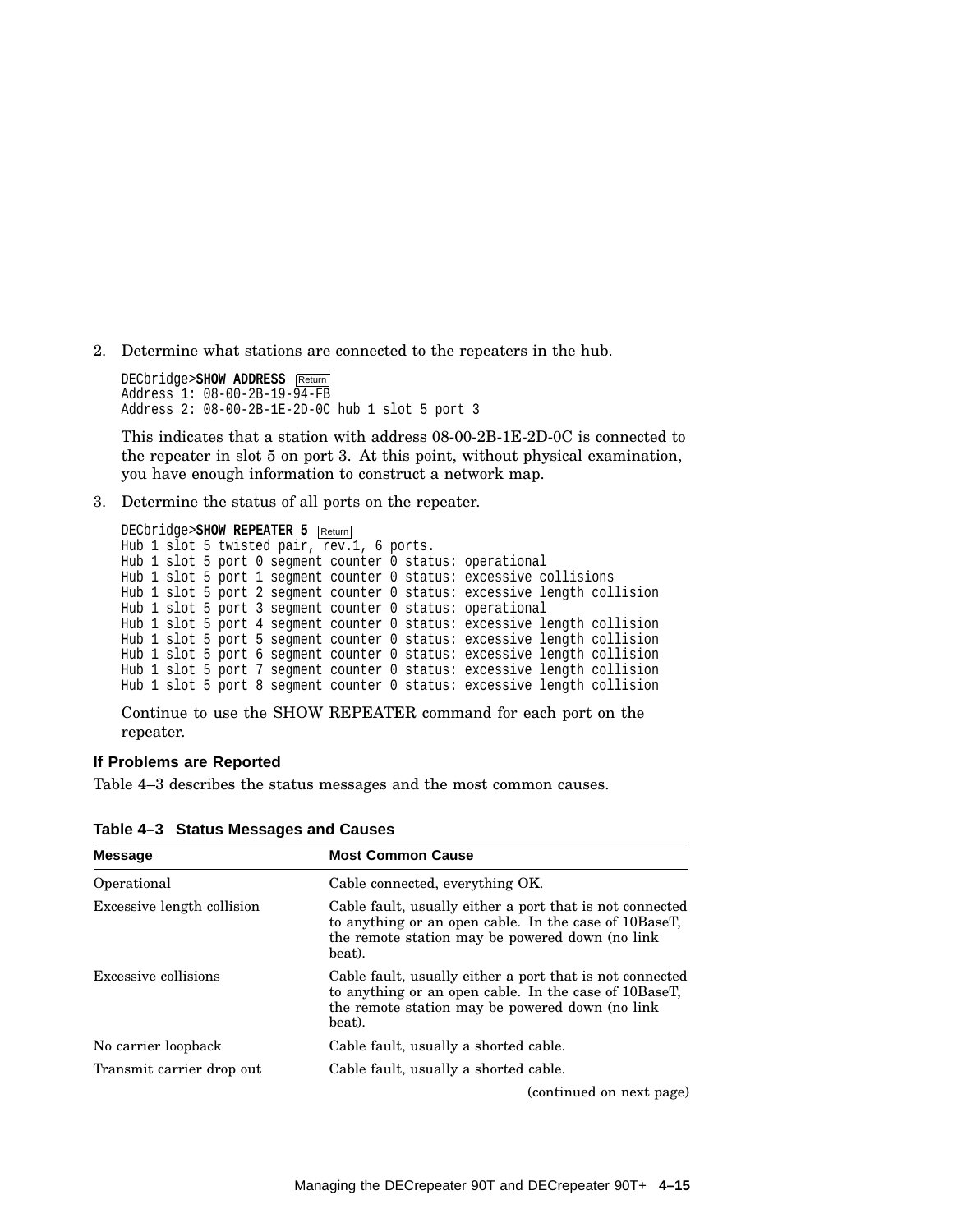#### **Table 4–3 (Cont.) Status Messages and Causes**

| <b>Message</b> | <b>Most Common Cause</b>                                                          |  |
|----------------|-----------------------------------------------------------------------------------|--|
| Jabber         | Stations connected to this port continue to transmit.<br>expect a faulty station. |  |

The operational condition is normal. All other conditions cause the repeater to automatically partition the port. When the condition clears, the repeater automatically reconnects the port and reports it as operational unless it is partitioned by management.

To help solve intermittent problems, the repeater reports a segmentation count. This count runs from 0 to 15 and then latches at 15. Every time you enter the SHOW REPEATER command, this count is set to zero.

If this count is not zero, you can tell that a port has partitioned since the last SHOW REPEATER command. This partitioning occurs normally if users turn stations on and off, or if cables are connected and disconnected from the repeater during installation and reconfiguration. If none of these normal causes have occurred, there may be an intermittent problem with cabling or attached stations.

#### **To Disable a Port**

The following command allows the hub manager to disable a particular port on a repeater. This may be useful if stations attached to that port are causing network difficulties.

```
DECbridge>SET PORT 5,1 DISABLE Return
Hub 1 slot 5 port 1 segment counter 0 status: disabled-no carrier
loopback
```
#### **To Reset the Repeater**

The following command resets the repeater to power-up condition. This includes restoring any ports that have been partitioned by the hub manager as well as resetting the segmentation counters.

```
DECbridge>SET REPEATER 5 RESET Return
```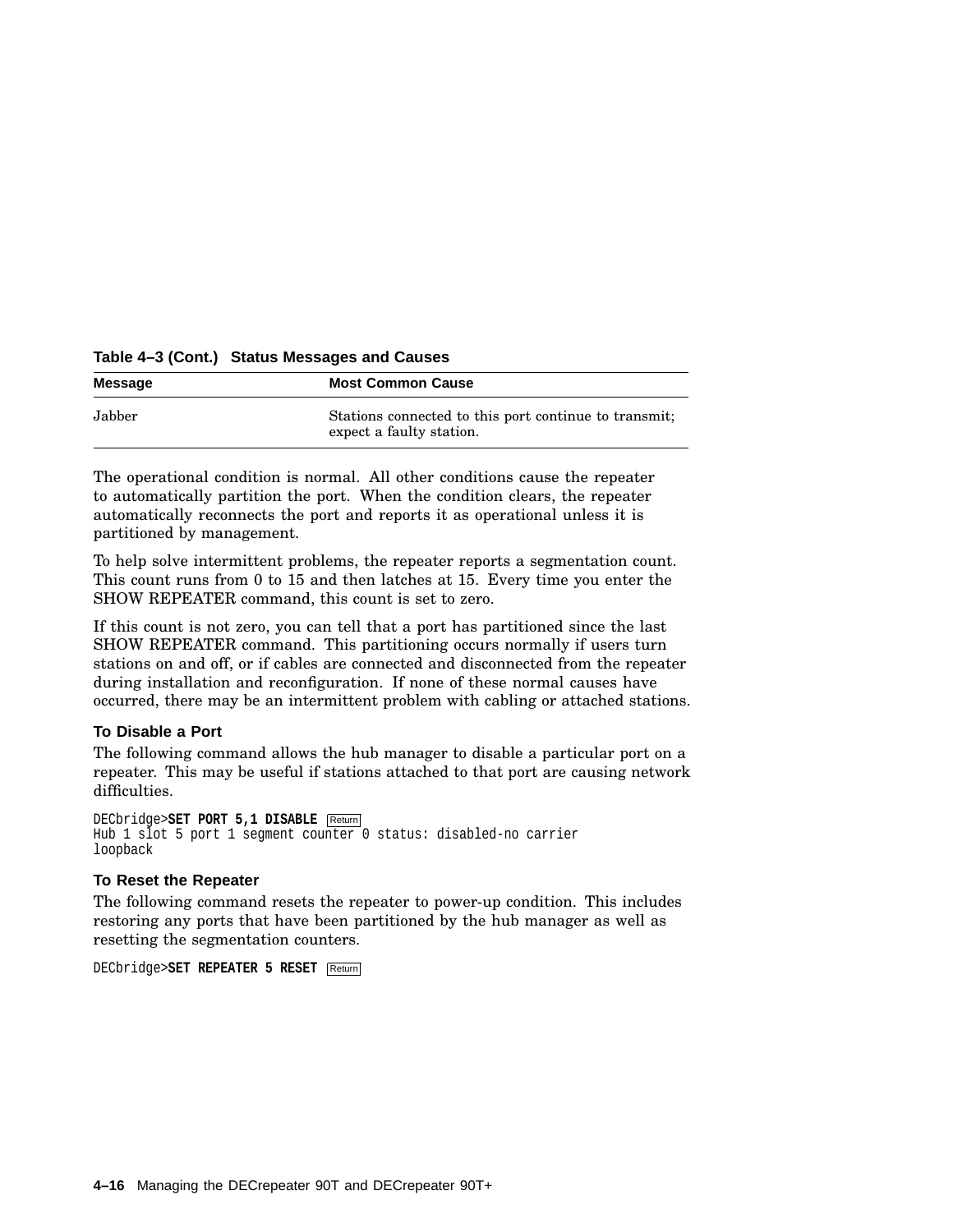### **Error Messages**

Table 4–4 describes the DECbridge 90 messages. For a complete list of messages, refer to either the *DECbridge 90 Owner's Manual* or the *DECbridge 90FL Owner's Manual*.

| <b>Error Message</b>                                                               | <b>Description</b>                                                                                                                                                                                                                       |  |  |
|------------------------------------------------------------------------------------|------------------------------------------------------------------------------------------------------------------------------------------------------------------------------------------------------------------------------------------|--|--|
| Address $n:$ unused                                                                | Address number $n$ does not contain a station address.                                                                                                                                                                                   |  |  |
| Confirmation error -<br>password not changed                                       | The second entry or verification of the new password of<br>the DEFINE BRIDGE PASSWORD command did not<br>match the first entry.                                                                                                          |  |  |
| DECbridge 90 is not the<br>designated hub manager                                  | The DEC bridge 90 was not the designated hub manager<br>when either the SHOW PORT or SHOW REPEATER<br>command was issued. This occurs when                                                                                               |  |  |
|                                                                                    | The bridge is reset and, for 60 seconds, the<br>DEC bridge is not the hub manager.                                                                                                                                                       |  |  |
|                                                                                    | Another DEC bridge unit is acting as the current hub<br>$\bullet$<br>manager.                                                                                                                                                            |  |  |
|                                                                                    | A fault exists in the BC16E cable or in the<br>$\bullet$<br>connections between two DEChub backplanes.                                                                                                                                   |  |  |
|                                                                                    | A fault exists in the power supply of one of the<br>٠<br>DEChub backplanes. This prevents repeater<br>management communication.                                                                                                          |  |  |
| Hub management disabled                                                            | A SHOW PORT or SHOW REPEATER command was<br>issued to a DECbridge 90 for which repeater management<br>is disabled. Enable repeater management with the SET<br>BRIDGE HUB_MANAGEMENT ENABLE command<br>before trying again.               |  |  |
| Hub number and slot number<br>[[hub], slot]. Hub is $1$ or $2$ ,<br>slot is $1-15$ | One or more parameters of the SHOW REPEATER<br>command were out of range. The hub number must<br>be either 1 or 2. The slot number must be between 1 and<br>15.                                                                          |  |  |
| Hub $h$ slot $s$ - port number<br>out of range                                     | The port number of the SHOW PORT command was out<br>of range for the device in hub $h$ slot $s$ . Use the SHOW<br>REPEATER command to determine the number of ports<br>for the device and to specify a port number within that<br>range. |  |  |

**Table 4–4 DECbridge 90 Messages**

(continued on next page)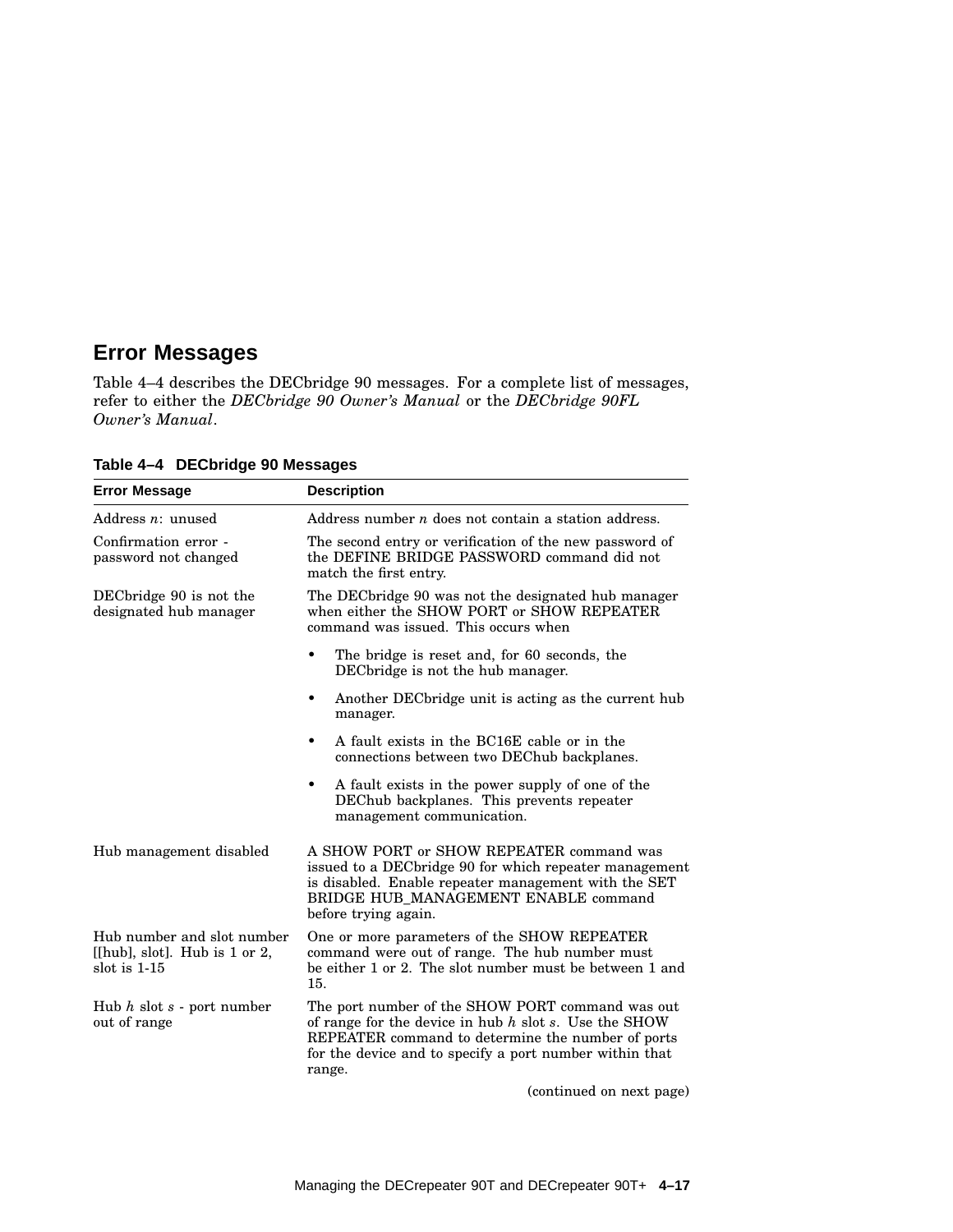| <b>Error Message</b>                                      | <b>Description</b>                                                                                                                                                                                                                                                                                                                          |  |
|-----------------------------------------------------------|---------------------------------------------------------------------------------------------------------------------------------------------------------------------------------------------------------------------------------------------------------------------------------------------------------------------------------------------|--|
| Hub $h$ slot $s$ not a repeater                           | The device does not use the same management protocol as<br>the repeaters. The device ports, if any, cannot be managed<br>by the DECbridge 90 unit.                                                                                                                                                                                          |  |
| Hub $h$ slot $s$ unrecognized<br>type                     | The repeater type in hub $h$ slot $s$ is not known to the<br>DEC bridge 90. The repeater ports can still be managed<br>with the DECbridge 90.                                                                                                                                                                                               |  |
| No repeater responds                                      | There is no repeater installed in the requested hub slots,<br>or the repeater is not functioning.                                                                                                                                                                                                                                           |  |
| No such port                                              | The bridge port number of the SHOW PORT command<br>was invalid. Valid numbers are 1 and 2.                                                                                                                                                                                                                                                  |  |
| Password too long - not<br>changed                        | A password longer than 16 characters was given to the<br>DEFINE BRIDGE PASSWORD command.                                                                                                                                                                                                                                                    |  |
| Port number [[hub,]slot,]port                             | One of the parameters of a SET PORT or DEFINE PORT<br>command was not a valid hub, slot, or port number.                                                                                                                                                                                                                                    |  |
| Station address number<br>[first [,last] ] in range 1-200 | One or more parameters of the SHOW ADDRESS<br>command was invalid. The valid range is 1 to 200.                                                                                                                                                                                                                                             |  |
| Unsupported by this<br>hardware revision                  | This occurs when you attempt to execute a SET or<br>DEFINE BRIDGE FLOOD command on a bridge with<br>a firmware revision of 1 (DECbridge 90 V1.4) but have<br>loaded V2.5 or a later version flash EPROM. The old<br>hardware revision does not support flood mode. These<br>version numbers appear in the MOP console connection<br>banner. |  |
| ???                                                       | A command or parameter was not recognized. Press the<br>question mark (?) key to display valid commands.                                                                                                                                                                                                                                    |  |
| 180501                                                    | A loopback diagnostic has run and passed on the backbone<br>port. If the backbone port is not receiving any messages,<br>this diagnostic is run every 10 minutes.                                                                                                                                                                           |  |
| 180201                                                    | A loopback diagnostic has run and passed on the work<br>group port. If the work group port is not receiving any<br>messages, this diagnostic is run every 10 minutes.                                                                                                                                                                       |  |
| 1805:00-00-00-00<br>01                                    | A loopback diagnostic has run and failed on the backbone<br>port. The diagnostic is tried every 5 seconds until the test<br>passes.                                                                                                                                                                                                         |  |
| 1802:00-00-00-00<br>01                                    | A loopback diagnostic has run and failed on the work<br>group port. The diagnostic is tried every 5 seconds until<br>the test passes.                                                                                                                                                                                                       |  |

### **Table 4–4 (Cont.) DECbridge 90 Messages**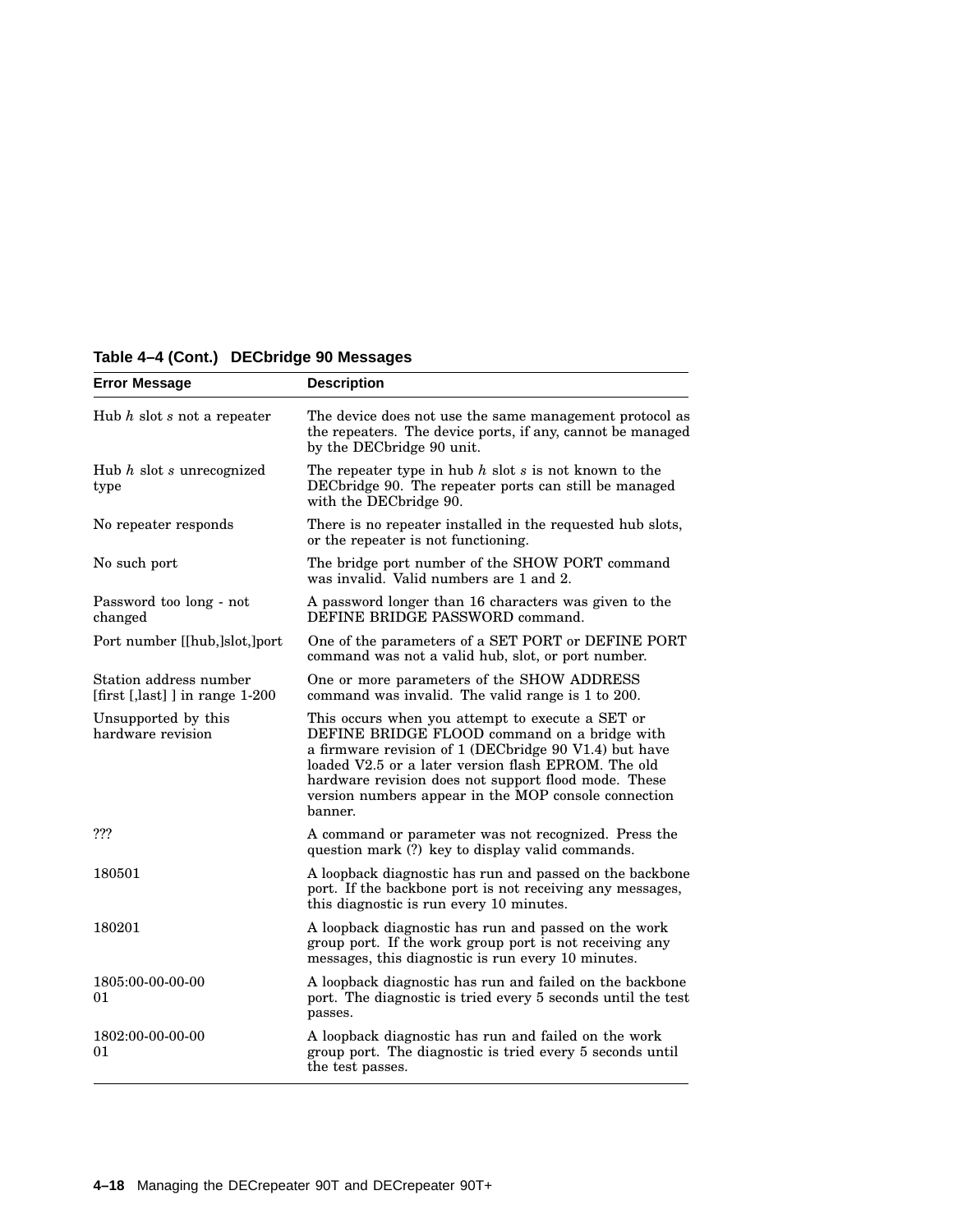### **Standalone Configuration Management**

The recommended process for managing a small standalone network is as follows:

- 1. Maintain records indicating which stations are connected to each port on each repeater. It may be helpful to draw a network topology map (Figure 4–2).
- 2. Observe the LEDs on the repeater for network status. Refer to Table 1–1 for a description of each LED and its function.

**Note** \_

After you power up a standalone repeater, all LEDs, except the network activity LED, stay on if there are no active connections, or if there is no hardware or network activity. After an active station is connected to one of the ports, the LED for the active port stays on and all other ports turn off.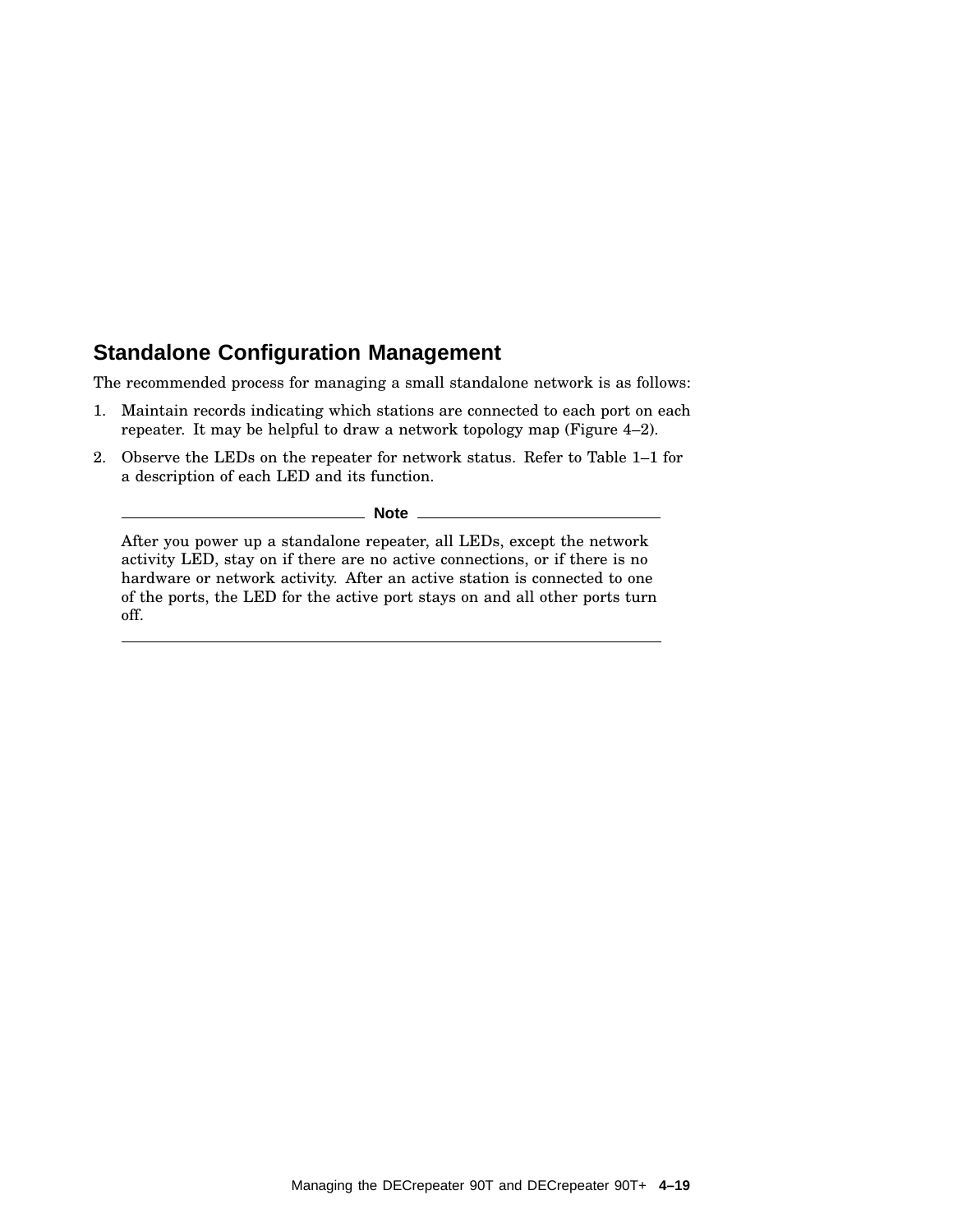# **5 Troubleshooting**

### **Introduction**

This chapter provides troubleshooting information for the DECrepeater 90T and DECrepeater 90T+ when used as standalone units or when installed in the DEChub 90 backplane.

#### **Before you start to troubleshoot a problem:**

- 1. Verify the installation of the repeater. The installation must meet the configuration rules provided in Chapter 2, Configuring the DECrepeater 90T and DECrepeater 90T+ Repeaters.
- 2. Note the fault condition.
- 3. Isolate the problem.

### **Port Partitioning**

Any messages or data packets received from any port by the repeater are transmitted to all ports. The port status LEDs display the following port partition status:

| On       | The port is not partitioned.           |
|----------|----------------------------------------|
| Off      | The port is autopartitioned.           |
| Flashing | The port is partitioned by management. |

Each port is automatically controlled by the repeater function and can be partitioned for any of the reasons listed in Table 5–1.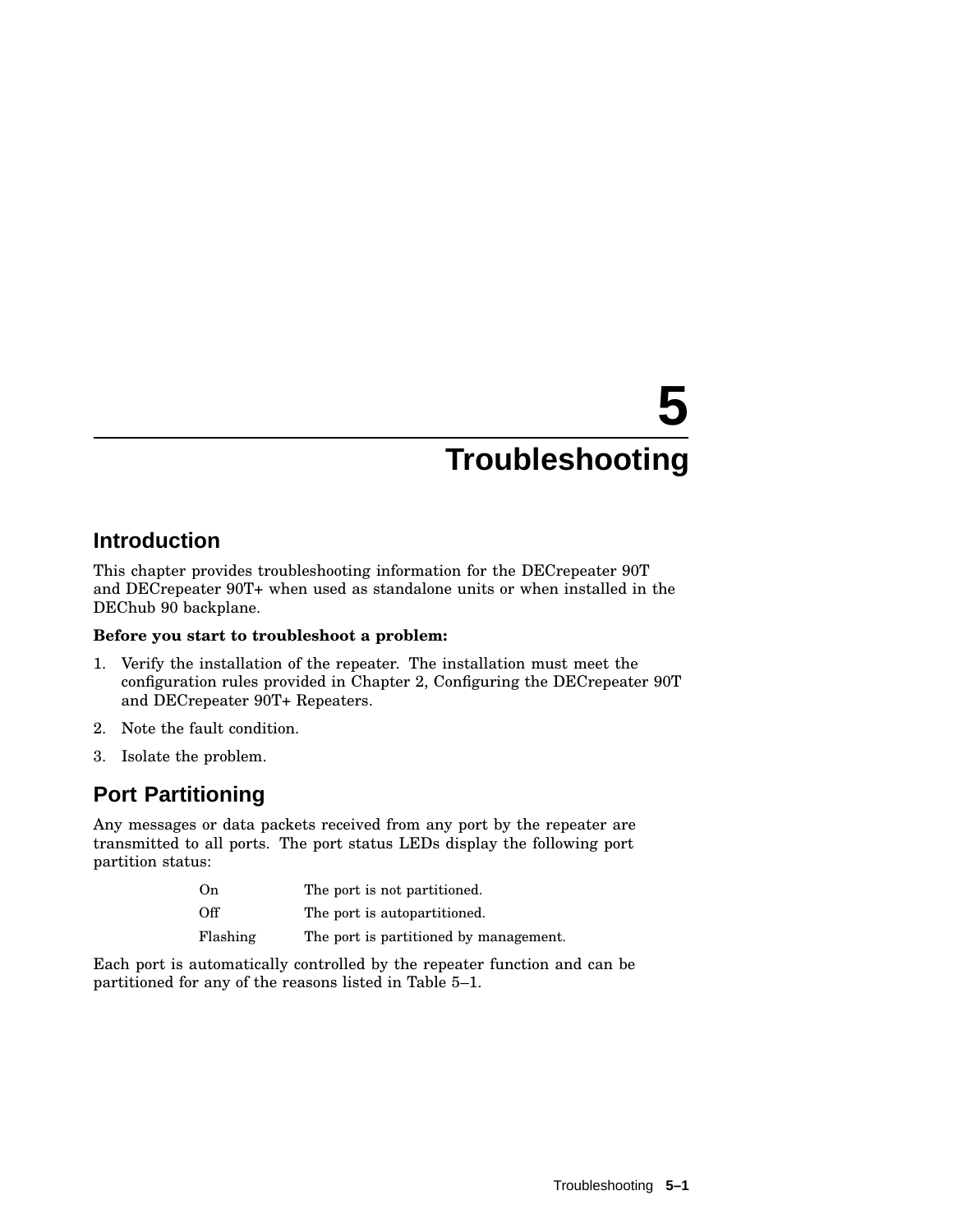| <b>LED</b>               | Fault                                                                                            | <b>Non-Fault</b>           |
|--------------------------|--------------------------------------------------------------------------------------------------|----------------------------|
| Port 0 off               | Open cables<br>Shorted cables<br>Cables not properly connected<br>Cables not properly terminated | Port not connected.        |
| Ports 0 to 8<br>flashing |                                                                                                  | Partitioned by management. |
| Ports 1 to 8 off         | Open cables<br>Shorted cables<br>Cables not properly terminated                                  | Port not connected.        |

**Table 5–1 DECrepeater 90T and DECrepeater 90T+ Status Indicators**

### **DECrepeater 90T and DECrepeater 90T+ Standalone Troubleshooting**

To troubleshoot a DECrepeater 90T or DECrepeater 90T+ standalone installation, refer to Table 5–2 for a list of possible error conditions and the corrective action.

| Table 5-2 Troubleshooting a DECrepeater 90T and DECrepeater 90T+ |
|------------------------------------------------------------------|
| <b>Standalone Unit</b>                                           |

| <b>If</b>                           | Then                                                     | Do this                                                                                                                                                                                                                          |
|-------------------------------------|----------------------------------------------------------|----------------------------------------------------------------------------------------------------------------------------------------------------------------------------------------------------------------------------------|
| All LEDs are off.                   | Check the ac power connection.                           | Check that the power<br>supply is properly plugged<br>into the power outlet.<br>Check the power to the<br>power outlet.                                                                                                          |
|                                     | Check the power supply.                                  | Check the 7-pin connector<br>at the repeater unit.<br>If the connections are<br>okay, replace either the<br>power supply (for 120 V<br>operation) or both the<br>power supply cord and<br>power supply (for 220 V<br>operation). |
| The network activity<br>LED is off. | There is low network activity or<br>no network activity. | Ensure that network<br>activity is present.                                                                                                                                                                                      |
|                                     |                                                          | (continued on next page)                                                                                                                                                                                                         |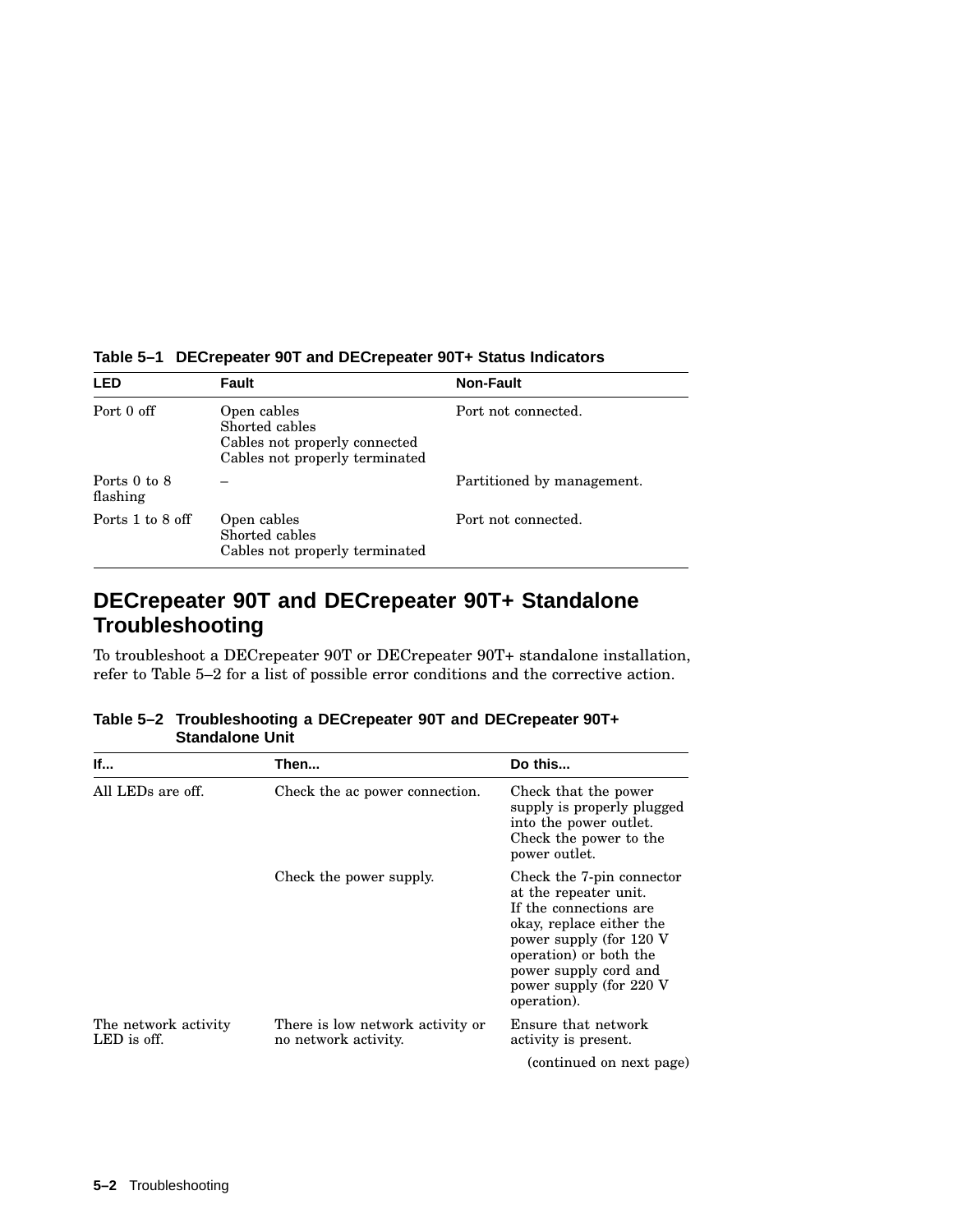| lf                             | Then                                                                                                                              | Do this                                                                                                                                                                                                                                                                                                   |
|--------------------------------|-----------------------------------------------------------------------------------------------------------------------------------|-----------------------------------------------------------------------------------------------------------------------------------------------------------------------------------------------------------------------------------------------------------------------------------------------------------|
|                                | If the network activity LED still<br>fails to light                                                                               | Turn the repeater off and<br>on by unplugging and<br>replugging the power<br>supply in. Check that<br>the network activity LED<br>comes on momentarily.                                                                                                                                                   |
|                                | If the network activity LED<br>lights momentarily, the LED<br>portion of testing has passed.<br>If the network LED fails to light | Replace the repeater.                                                                                                                                                                                                                                                                                     |
| The port status LED is<br>off. | Ensure that the cable has<br>activity on it.<br>If the LED still fails to light                                                   | Switch to an unused port<br>or replace the repeater.                                                                                                                                                                                                                                                      |
| All port LEDs are off.         | A connection has not been made.                                                                                                   | Remove all network<br>connections. Turn the<br>repeater off and on by<br>unplugging and replugging<br>the power supply. All LED<br>indicators turn on. Only<br>the network activity LED<br>turns off.                                                                                                     |
|                                | If any LED other than the<br>network activity LED turns off,<br>the repeater has failed this part<br>of the self-test.            | Replace the repeater.                                                                                                                                                                                                                                                                                     |
|                                | If all LEDs except the network<br>activity LED are on, this portion<br>of the self-test has passed.                               | Connect a known active<br>ThinWire network segment<br>to the repeater. The status<br>LED for the connected<br>port will stay on while<br>all status LEDs for the<br>unconnected ports should<br>turn off as soon as the first<br>connection to the active<br>segment is made.<br>(continued on next page) |

#### **Table 5–2 (Cont.) Troubleshooting a DECrepeater 90T and DECrepeater 90T+ Standalone Unit**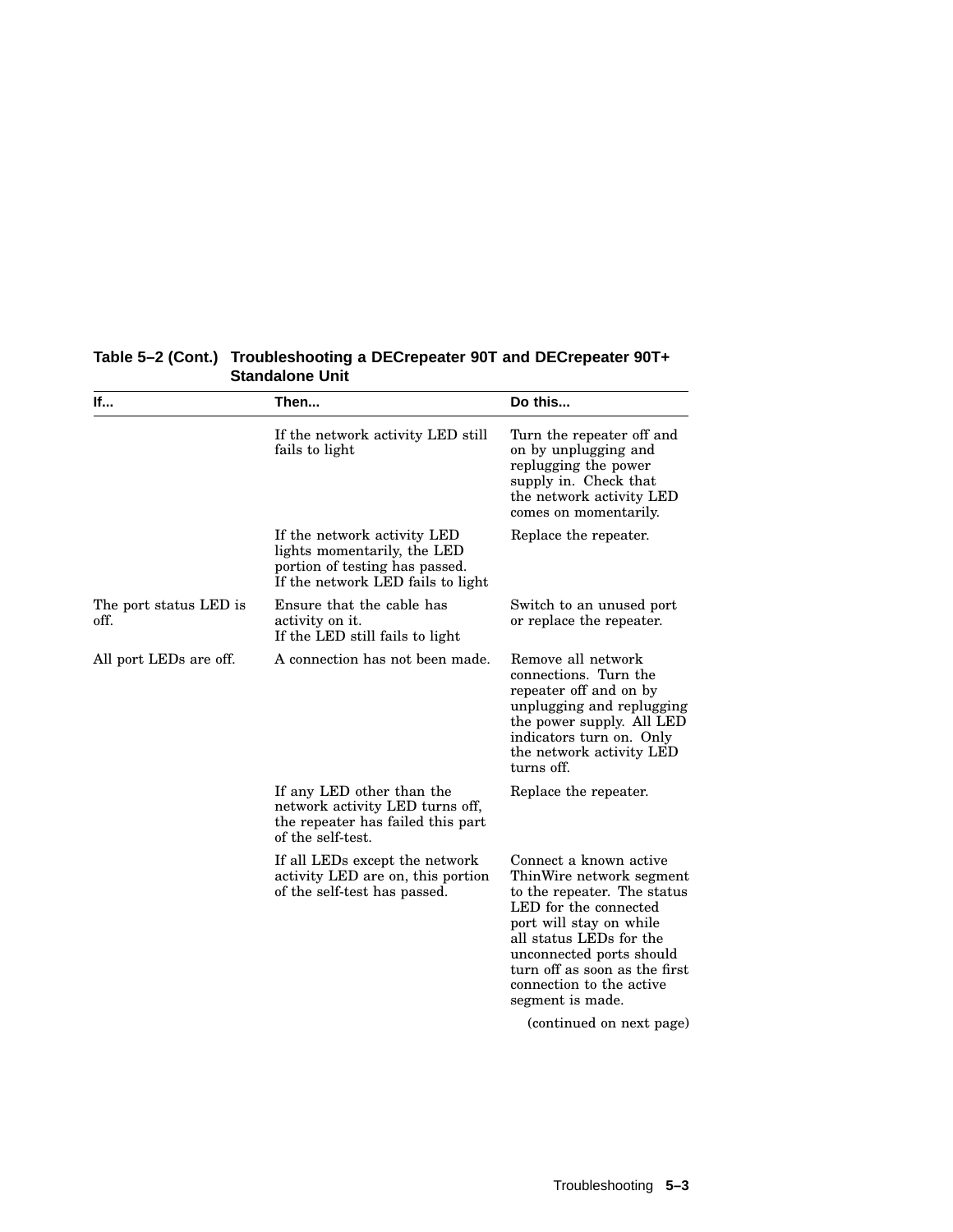| lf | Then                                                                                                                                                                                 | Do this                                                                                                                                                  |
|----|--------------------------------------------------------------------------------------------------------------------------------------------------------------------------------------|----------------------------------------------------------------------------------------------------------------------------------------------------------|
|    | If the status LED for the<br>connected port stays on and the<br>status LED for the unconnected<br>ports stay off, then the connected<br>port is okay.                                | Continue installing the<br>other network cables for<br>each port that you are<br>going to use.                                                           |
|    | If the status LED for the<br>unconnected ports do not turn off<br>while the LED for the connected<br>port remains on, there is a<br>possible problem with the cable<br>or that port. | Try another port. If the<br>same conditions exist,<br>check for a cable problem<br>by connecting a good cable<br>with a good device at the<br>other end. |
|    | If the same condition exists<br>when a good cable is plugged in                                                                                                                      | Replace the repeater.                                                                                                                                    |
|    | Continue installing other<br>network cables for each port<br>that you are going to use.                                                                                              | The indicator LED for each<br>properly terminated port<br>should turn on.                                                                                |
|    | If the LED for each properly<br>terminated port remains off<br>when a cable is connected, the<br>repeater is defective.                                                              | Replace the repeater.                                                                                                                                    |

**Table 5–2 (Cont.) Troubleshooting a DECrepeater 90T and DECrepeater 90T+ Standalone Unit**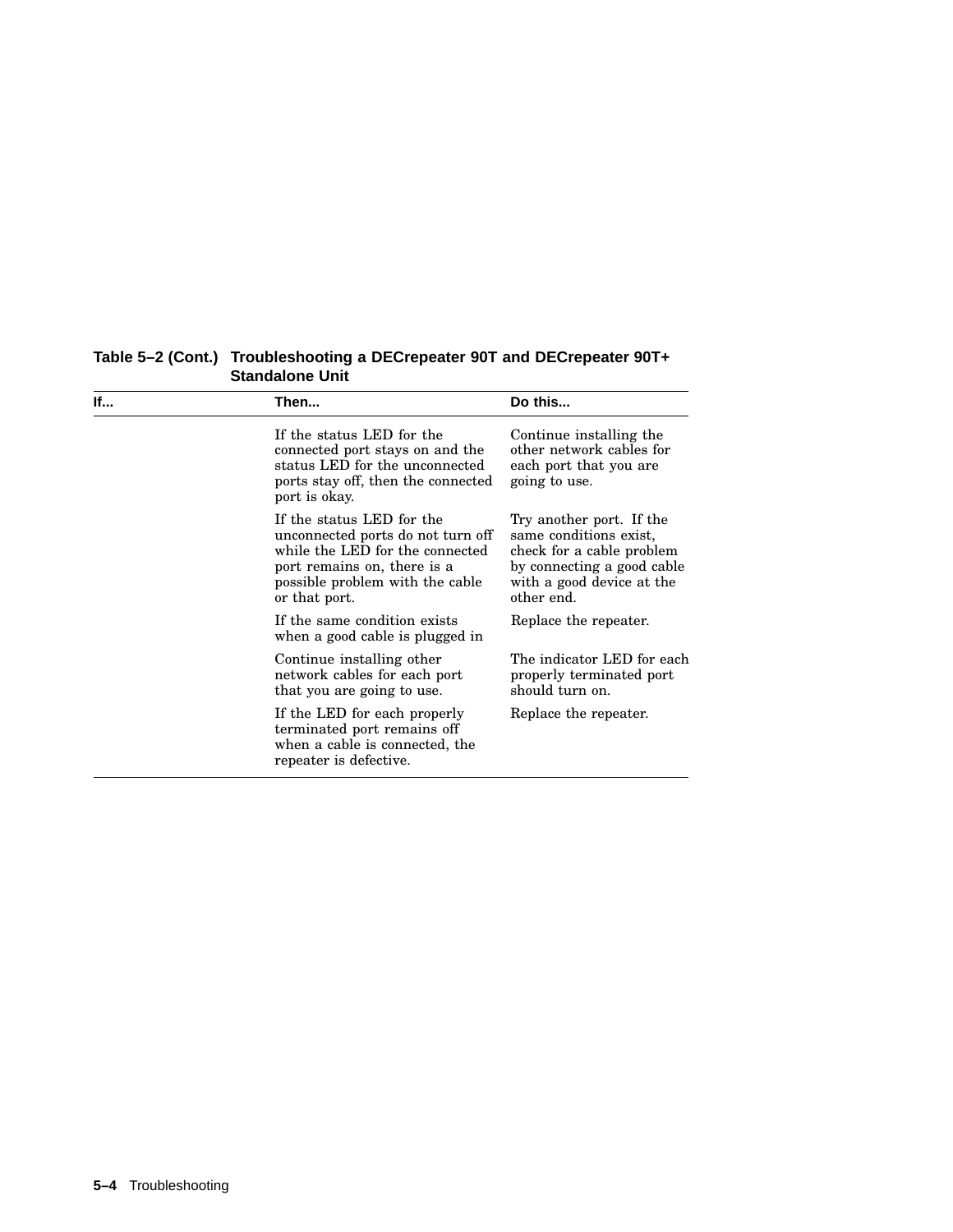### **DECrepeater 90T and DECrepeater 90T+ Backplane Troubleshooting**

To troubleshoot a DECrepeater 90T or DECrepeater 90T+ installed in a DEChub 90 configuration, refer to Table 5–3 for a list of possible error conditions and the corrective action.

| lf                    | Then                                                                                                                                                                                        | Do this                                                                   |
|-----------------------|---------------------------------------------------------------------------------------------------------------------------------------------------------------------------------------------|---------------------------------------------------------------------------|
| The power LED is off. | The repeater does<br>not have the correct<br>operating voltage.                                                                                                                             | Check the power LED on the<br>DEChub 90 power supply.                     |
|                       | If the power LED on<br>the DEChub 90 is off,<br>there is a problem with<br>the DEChub 90 power<br>supply.                                                                                   | See the troubleshooting procedures<br>in the DEChub 90 Owner's<br>Manual. |
|                       | If the power LED on<br>the DEChub 90 power<br>supply is on, check if<br>other component power<br>LEDs are off? If other<br>components LEDs are<br>on, the repeater has a<br>power problem.  | Reseat the repeater in either the<br>same slot or another slot.           |
|                       | If the power LED on<br>the DEChub 90 power<br>supply is on, check if<br>other component power<br>LEDs are off. If other<br>component LEDs are off,<br>the DEChub 90 has a<br>power problem. | See the troubleshooting procedures<br>in the DEChub 90 Owner's<br>Manual. |
|                       | If the power LED turns<br>on when reseated in the<br>same slot, the repeater<br>was not properly seated.                                                                                    | Make sure that the repeater is<br>properly seated in the slot.            |
|                       |                                                                                                                                                                                             | (continued on next page)                                                  |

**Table 5–3 Troubleshooting a DECrepeater 90T and DECrepeater 90T+ in a DEChub 90 Backplane**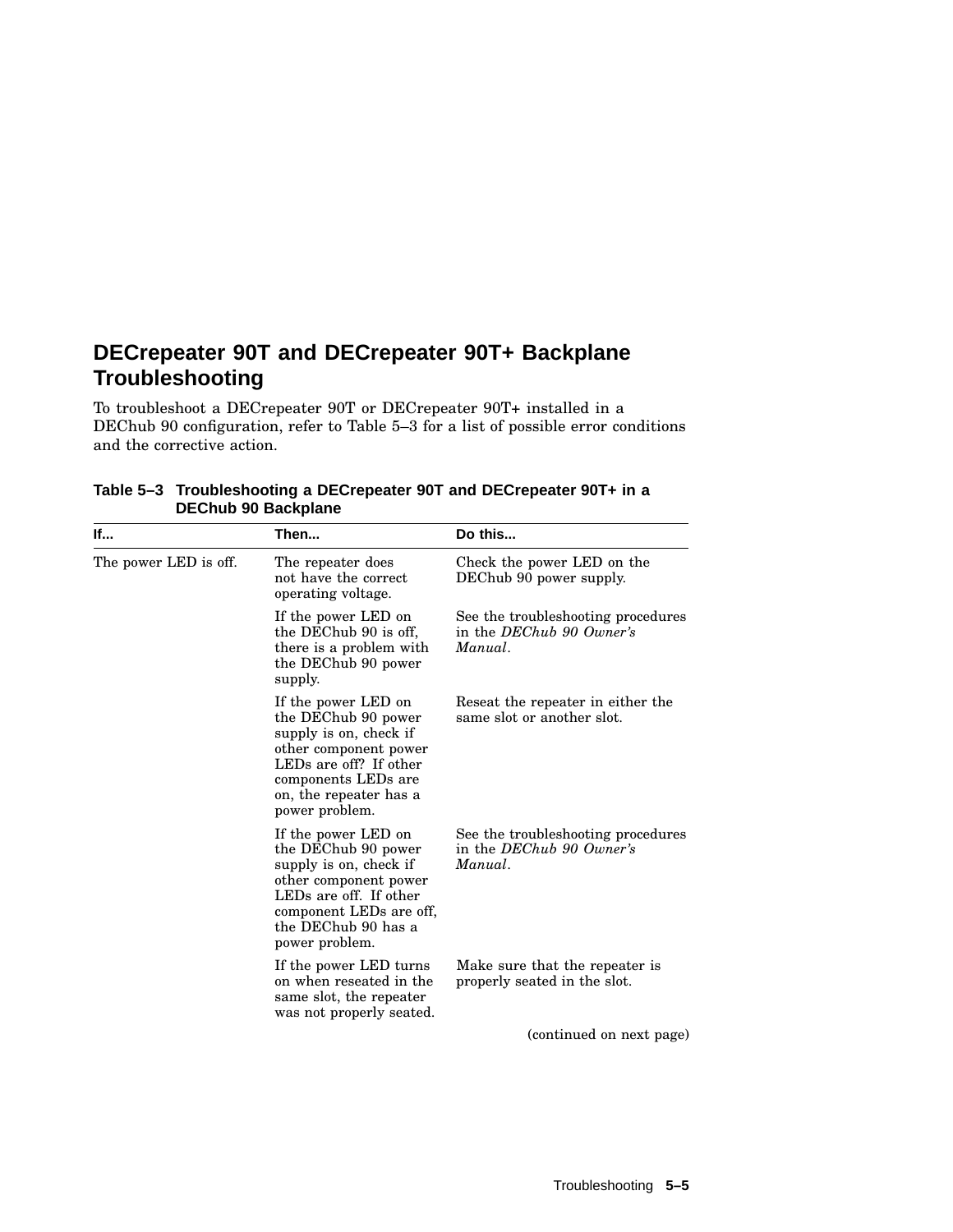| lf                                         | Then                                                                                                                     | Do this                                                                   |
|--------------------------------------------|--------------------------------------------------------------------------------------------------------------------------|---------------------------------------------------------------------------|
|                                            | If the power LED turns<br>on when reseated<br>in another slot, the<br>problem is with the<br>DEChub 90.                  | See the troubleshooting procedures<br>in the DEChub 90 Owner's<br>Manual. |
|                                            | If the repeater does<br>not turn on in a known<br>good slot, the repeater is<br>defective.                               | Replace the repeater.                                                     |
| The port 0 network<br>activity LED is off. | The repeater or any<br>other unit in the<br>DEChub 90 may not be<br>connected to an active<br>segment.                   | Connect a known active segment to<br>any unit in the DEChub 90.           |
|                                            | If the repeater is<br>connected to a known<br>active segment and the<br>port 0 LED is off, the<br>repeater is defective. | Replace the repeater.                                                     |
| The port 0 network<br>activity LED is on.  | This portion of the<br>self-test ran successfully.                                                                       | Check that the LED for each port<br>with a connected cable is on.         |
| The port 0 network<br>activity LED is on.  | If the LED for the<br>connected cable is<br>off, the repeater does<br>not acknowledge the<br>connection to its port.     | Plug the cable into another port.                                         |
|                                            | If the condition still<br>exists, verify that the<br>cable and station are<br>good. If the cable and<br>station are good | Replace the repeater.                                                     |
|                                            | If the port LED turns<br>on, the port is okay.                                                                           | No action is required.                                                    |

#### **Table 5–3 (Cont.) Troubleshooting a DECrepeater 90T and DECrepeater 90T+ in a DEChub 90 Backplane**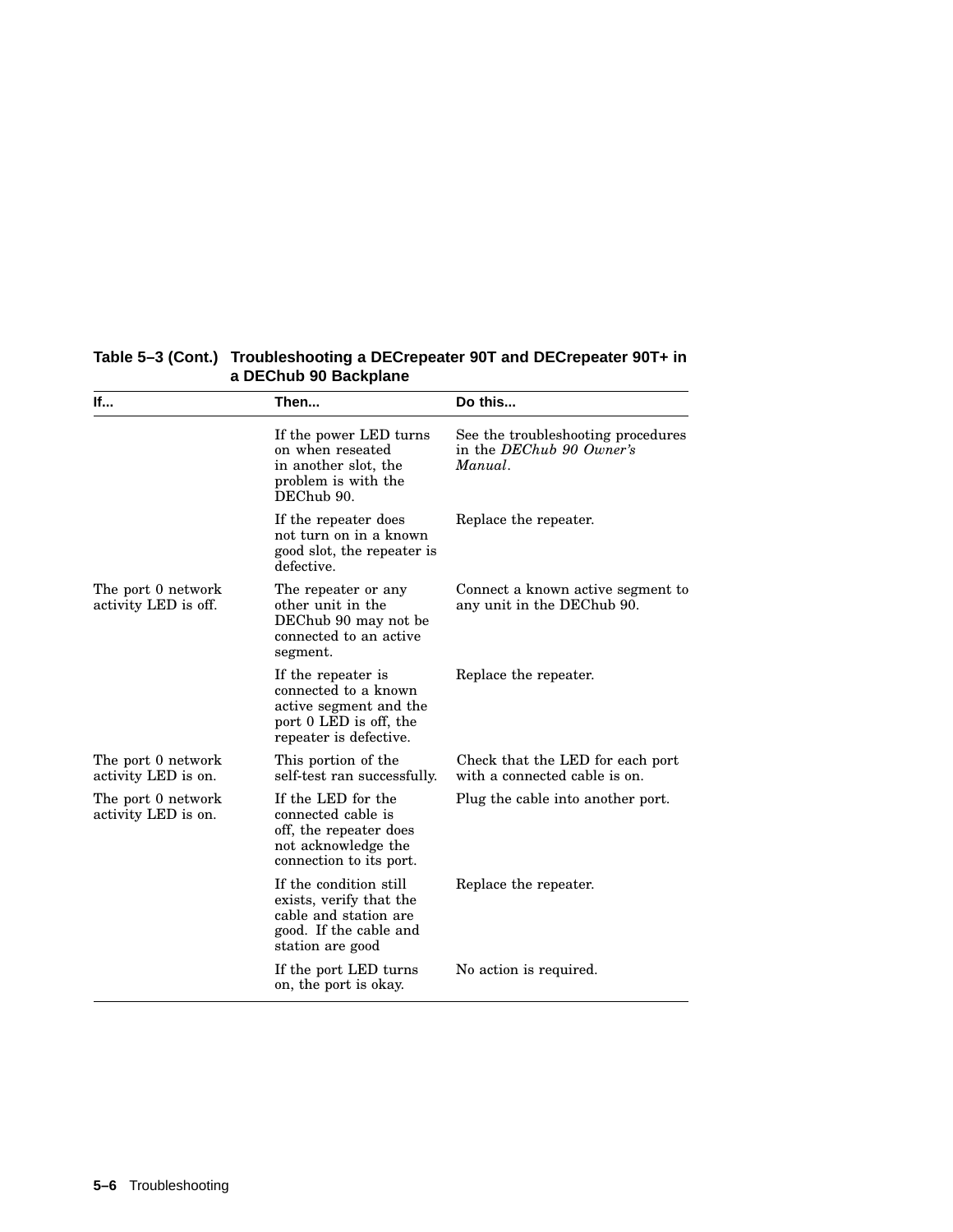# **A Specifications and Parts List**

### **Introduction**

This appendix provides the specifications and a parts list for the DECrepeater 90T and DECrepeater 90T+ repeaters.

Specifications for the repeaters are divided into the following categories:

- Physical dimensions
- Environmental (operating and shipping) specifications
- Power specifications

### **Physical Dimensions**

Table A–1 lists the physical dimensions of the repeaters.

| Table A-1 Physical Dimensions |  |  |  |
|-------------------------------|--|--|--|
|-------------------------------|--|--|--|

| <b>Dimension</b> | <b>Measurement</b>                   |  |
|------------------|--------------------------------------|--|
| Height           | $3.5$ cm $(1.4 \text{ in})$          |  |
| Width            | $28.0 \text{ cm } (11.0 \text{ in})$ |  |
| Depth            | 14.0 cm $(5.5 \text{ in})$           |  |
| Weight           | $.77 \text{ kg} (1.7 \text{ lb})$    |  |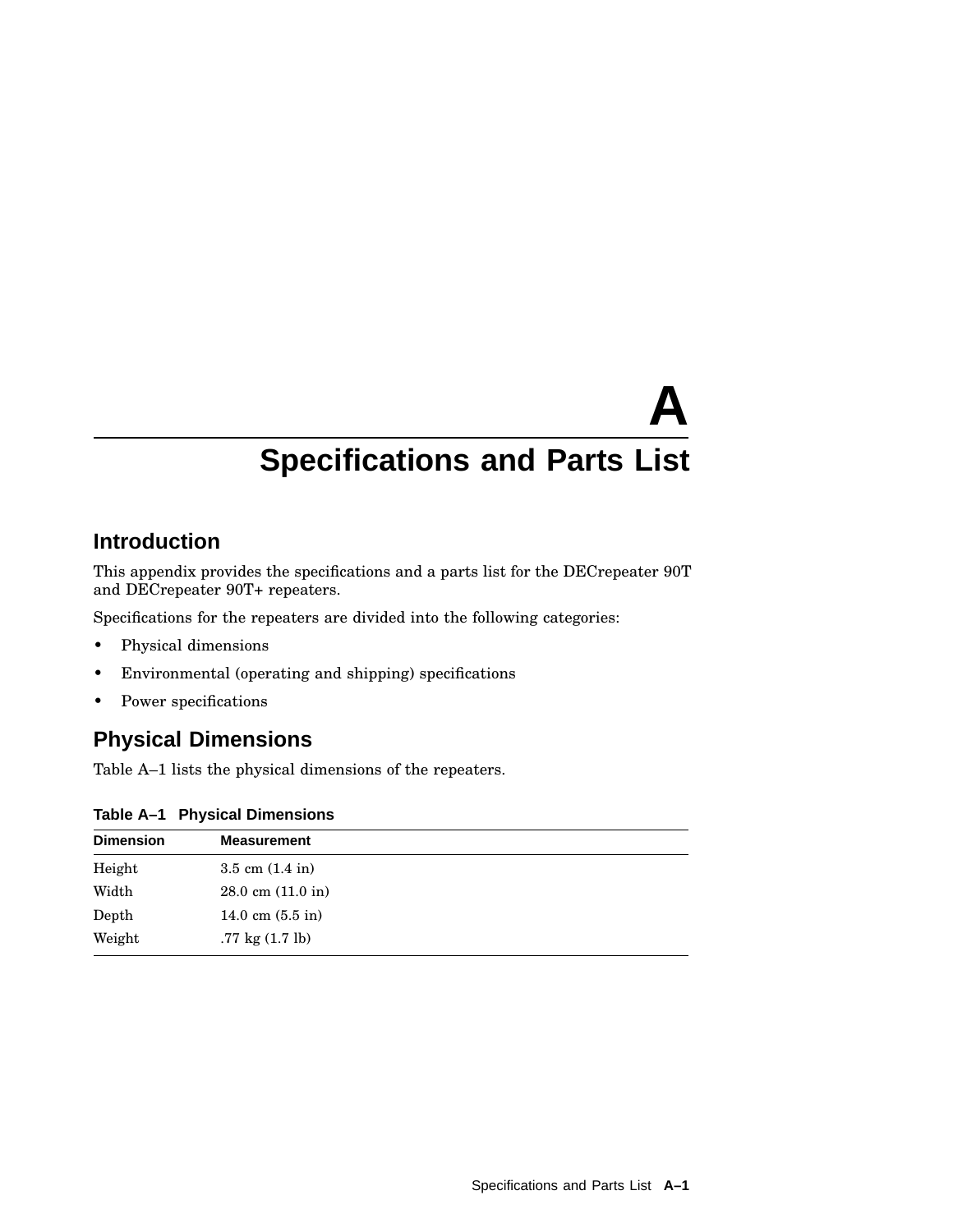### **Environmental Specifications**

Table A–2 lists the operating environment specifications for the repeaters.

| <b>Condition</b>       | Value                                                                                                                       |
|------------------------|-----------------------------------------------------------------------------------------------------------------------------|
| Temperature            | $5^{\circ}$ C to $50^{\circ}$ C (41 $^{\circ}$ F to 122 $^{\circ}$ F)                                                       |
| Maximum rate of change | $20^{\circ}$ C/hr $(36^{\circ}F/hr)$                                                                                        |
| Relative humidity      | $10\%$ to $95\%$ (noncondensing)                                                                                            |
| Wet-bulb temperature   | $32^{\circ}$ C (90 $^{\circ}$ F) maximum                                                                                    |
| Dew point              | $2^{\circ}$ C (36 $^{\circ}$ F) minimum                                                                                     |
| Altitude               | Sea level to $2.4 \text{ km}$ (8000 ft)                                                                                     |
| Air flow               | Convectively cooled. A minimum of 10 cm (4 in) of space must<br>be provided on both ends of the unit for adequate air flow. |

**Table A–2 Operating Environment**

The DECrepeater 90T and DECrepeater 90T+ are designed to operate in an office environment or equipment room environment such as telephone closets or satellite equipment rooms. The repeaters are not intended to operate in an air plenum.

Table A–3 lists the shipping environment specifications for the repeaters.

| <b>Condition</b>  | Value                                                                              |  |
|-------------------|------------------------------------------------------------------------------------|--|
| Temperature       | -40 <sup>o</sup> C to 66 <sup>o</sup> C (-40 <sup>o</sup> F to 151 <sup>o</sup> F) |  |
| Relative humidity | $10\%$ to $95\%$ (noncondensing)                                                   |  |
| Altitude          | Sea level to 4.9 km (16,000 ft)                                                    |  |

**Table A–3 Shipping Environment**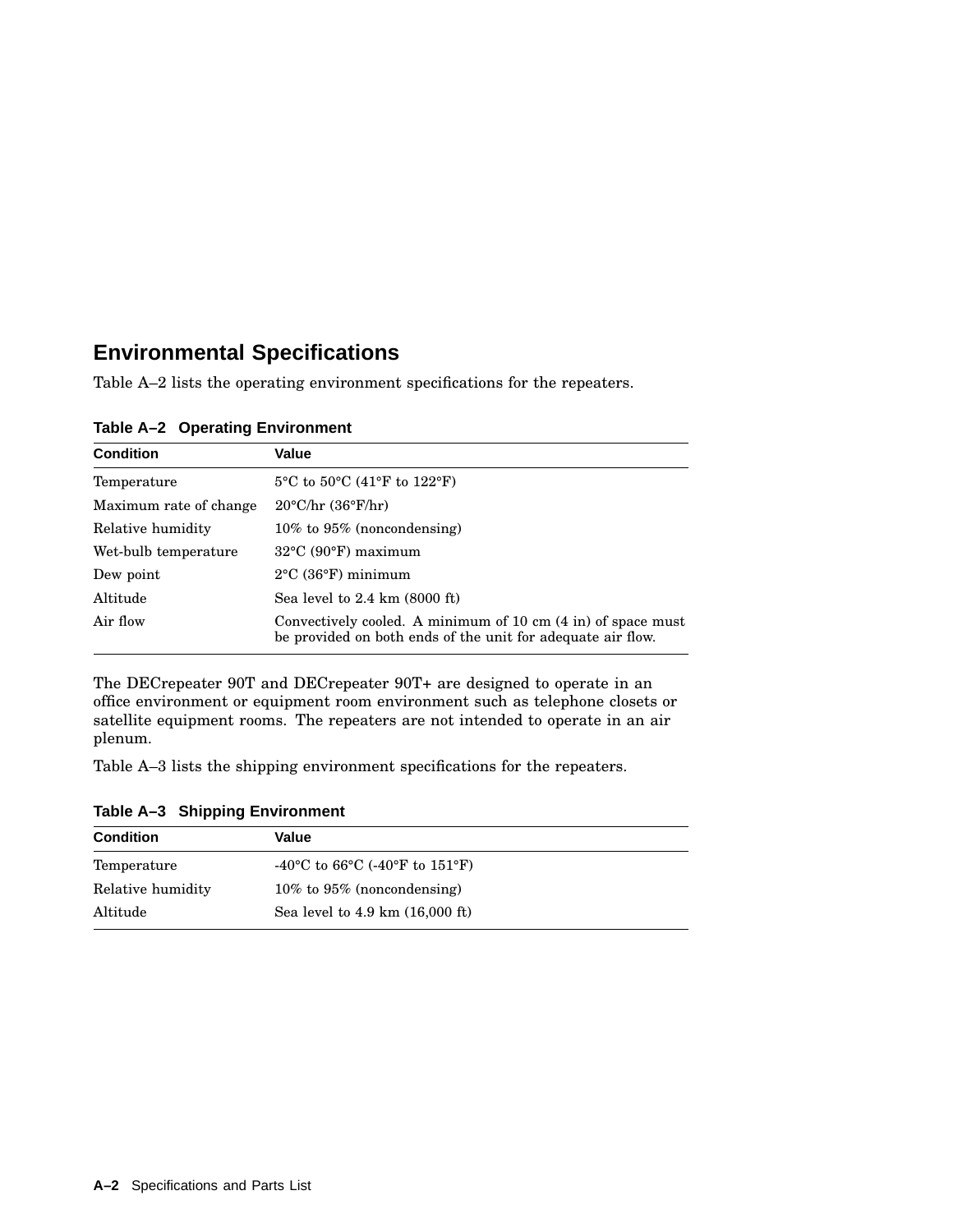### **Power Specifications**

Table A–4 lists the power specifications for the repeaters.

| <b>Specification</b>    | <b>Value</b>                         |
|-------------------------|--------------------------------------|
| Voltage (domestic)      | 104 Vac to 128 Vac (nominal 120 Vac) |
| Voltage (international) | 208 Vac to 256 Vac (nominal 240 Vac) |
| AC cord length          | 6ft                                  |
| Current at 120 V        | .25A                                 |
| Current at 240 V        | .125A                                |
| Frequency               | $50$ Hz to $60$ Hz                   |
| Power consumption       | 9 W                                  |
| Output voltage          | 5.1 Vdc                              |
| DC cord length          | 8 ft                                 |
| Output current          | 1.8 <sub>A</sub>                     |

**Table A–4 Power Specifications**

The repeaters feature either a self-contained power supply or self-contained power supply and power cord option.

Table A–5 lists the voltage and current specifications for the repeaters.

| Table A-5 DECrepeater 90T and DECrepeater 90T+ Input |  |  |  |  |
|------------------------------------------------------|--|--|--|--|
|------------------------------------------------------|--|--|--|--|

| <b>Specification</b> | Value            |
|----------------------|------------------|
| Input voltage        | 4.75 to 5.25 Vdc |
| Input current        | 1.7A             |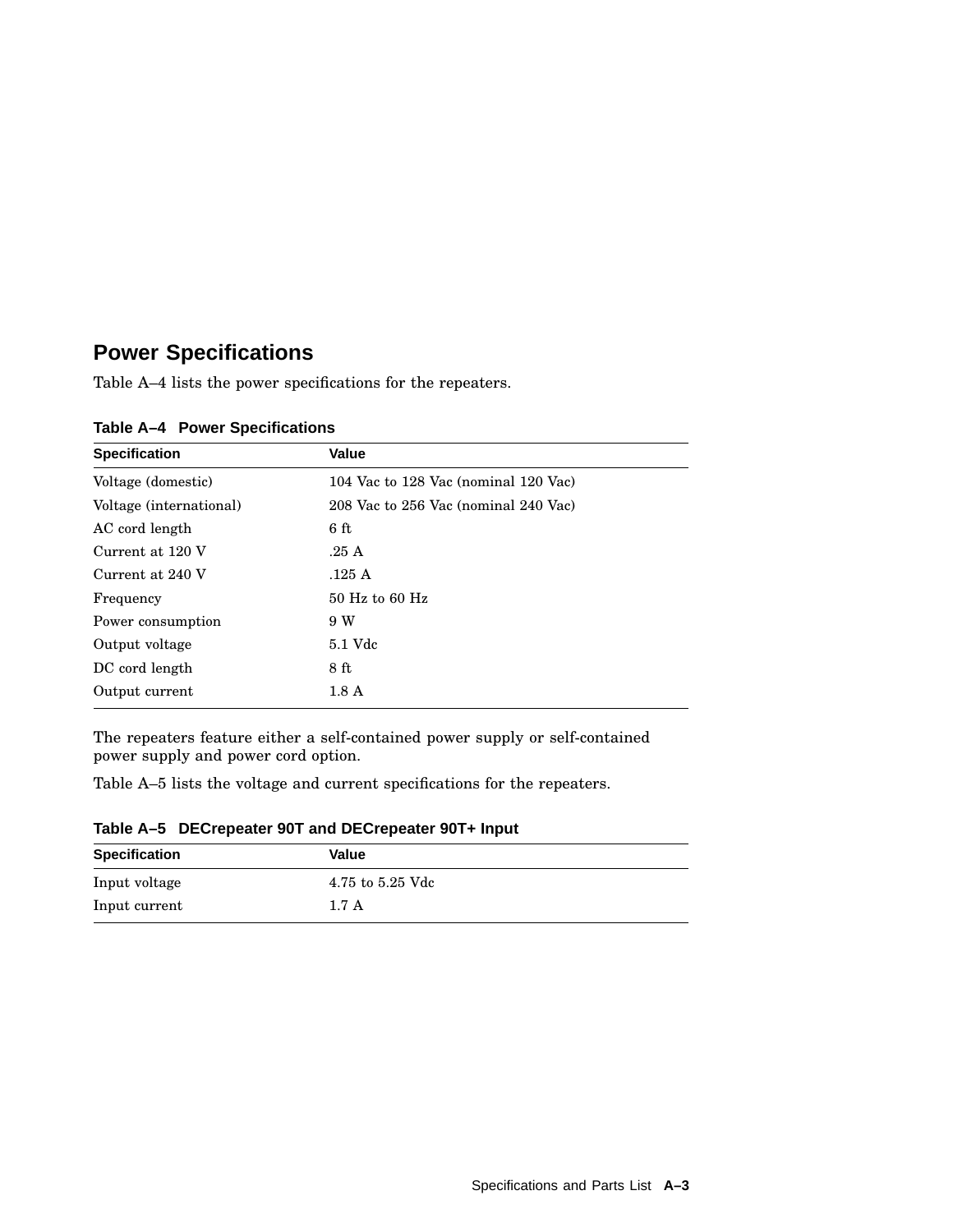### **MJ Pin Assignments**

The following table lists the MJ pin assignments:

| Pin            | Signal                                                            |
|----------------|-------------------------------------------------------------------|
| $\mathbf{1}$   | $RD+$                                                             |
| $\overline{2}$ | RD-                                                               |
| 3              | $TD+$                                                             |
| $\overline{4}$ | Not used                                                          |
| 5              | Not used                                                          |
| 6              | TD-                                                               |
| 7              | Not used                                                          |
| 8              | Earth ground for DECrepeater 90T<br>Not used for DECrepeater 90T+ |

#### **MJ Connector Shield**

The DECrepeater 90T+ supports earth ground shield connection by using a shielded MJ connector and plug. The MJ connector shield provides connection between the overall cable shield and the repeater analog ground, which is dc common to earth ground. The shield of the MJ socket is not connected in unshielded environments.

### **Parts List**

Table A–6 lists the replacement parts for the repeaters.

| Table A-6 Parts List |  |  |
|----------------------|--|--|
|----------------------|--|--|

| <b>Replacement Part</b>                       | <b>Part Number</b> |
|-----------------------------------------------|--------------------|
| DECrepeater 90T (unshielded)                  | DETMR-MA           |
| DECrepeater 90T+ (shielded and<br>unshielded) | DETMR-MB           |
| Power supply (110 Vac)                        | H7082-AA           |
| Power supply (220 Vac)                        | H7082-BA           |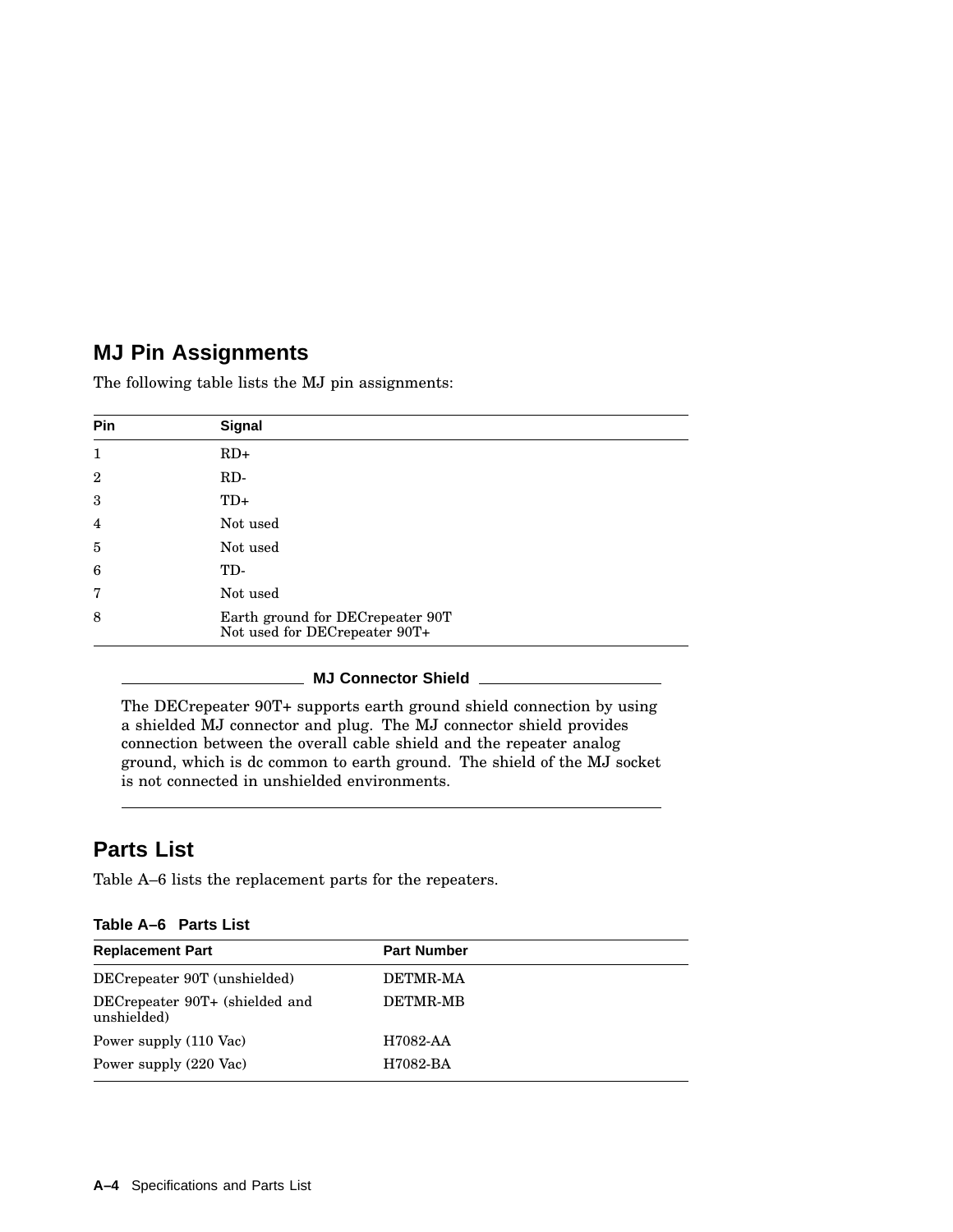# **B Management Details**

### **Introduction**

This appendix supplements the management information in Chapter 4, Managing the DECrepeater 90T and DECrepeater 90T+. It provides the following information for managing the repeaters in a DEChub backplane:

- Designating a hub manager
- Annotating the bridge address table
- Using the work group bridge address table for work group management

### **Designating a Hub Manager**

The protocol used on the DEChub management bus allows for only a single manager unit to access the management bus. When a DECbridge 90 series unit is first powered up or reset, the bridge waits 60 seconds before it is established as the designated hub manager. This delay ensures that there is no other manager unit in use in the hub.

During the 60 seconds, you cannot remotely manage the repeaters. This restriction does not apply to the repeaters themselves. A repeater installed into the hub is immediately manageable by whatever unit is currently the designated hub manager.

If you receive the following message after a DECbridge unit has been running for 60 seconds, then there is something wrong.

The DECbridge unit is not the designated hub manager.

When this message appears, check the following:

- If you are using two hubs, then ensure that the MMJ cable is wired correctly, and that it is not shorted or broken.
- If you are using only one hub, then ensure that the MMJ connector is disconnected.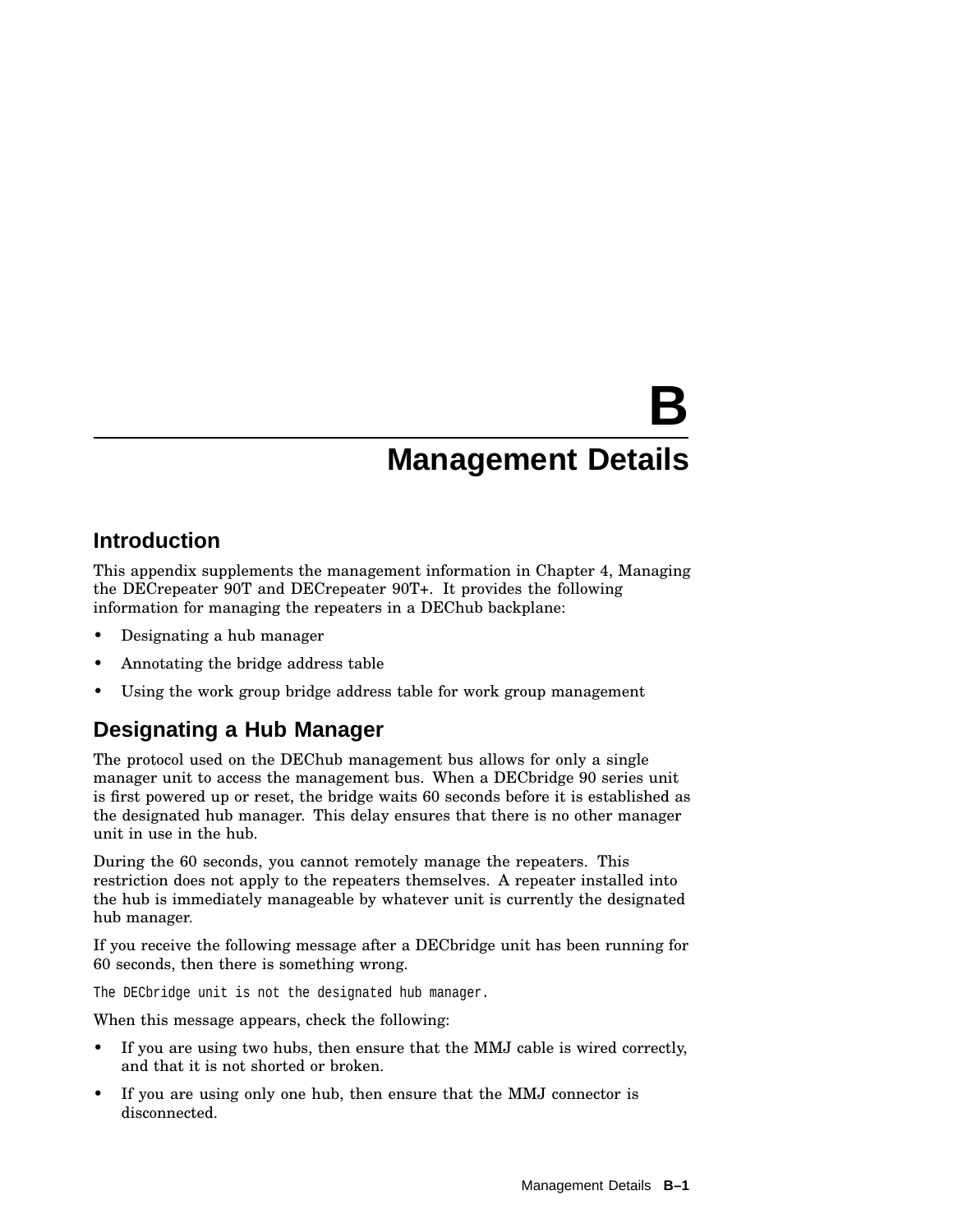Only one DECbridge unit is allowed in the hub. If more than one is installed, only one is able to manage the repeaters. The other unit issues this message.

If you do *not* want a specific DECbridge 90 series unit to be the designated hub manager, use the DEFINE BRIDGE HUB\_MANAGEMENT DISABLE command to disable the hub management features.

You can use the SHOW REPEATER and SET PORT or SHOW PORT commands without restriction after the DECbridge unit is the designated hub manager. There is, however, an additional delay before the SHOW ADDRESS command has complete information.

The DEFINE commands do not take effect until the next SET ALL or SET BRIDGE RESET commands are used. To have the command take effect immediately, you must also issue the corresponding SET command.

### **Annotating the Bridge Address Table**

The DECbridge 90 series unit SHOW ADDRESS command lists the repeater slot number and port number for every station in the work group that is connected to the same DEChub with a repeater. However, when changes are made to the network topology, there is a time lapse before the changes appear in the bridge address table. The algorithm for creating this information for every station in the work group is as follows:

- Tell the repeaters to wait for a message from this station.
- Wait as long as 90 seconds for the station to transmit a message.
- Ask the repeaters what port the message came from.

**If a station does not transmit a message within 90 seconds,** then the algorithm proceeds to the next station. In a typical network situation, this information is complete in a few minutes. After a bridge is newly installed or reset, this information should be complete after approximately 10 minutes of operation.

**If some stations do not transmit messages often,** then the DECbridge can hang on those stations as long as 90 seconds each before going to the next one. If you add a station or move it to another port, then it could take about 10 minutes before the SHOW ADDRESS command recognizes this move.

**If you remove a station from the network entirely,** then it should take a full address age time (default is 30 minutes) for the DECbridge unit to notice the removal. If you remove several stations at once, then the DECbridge unit hangs on each of these stations for 90 seconds, until they age out of the bridge address database. In this case, it usually takes the full address age time (30 minutes) before the port number annotations are complete.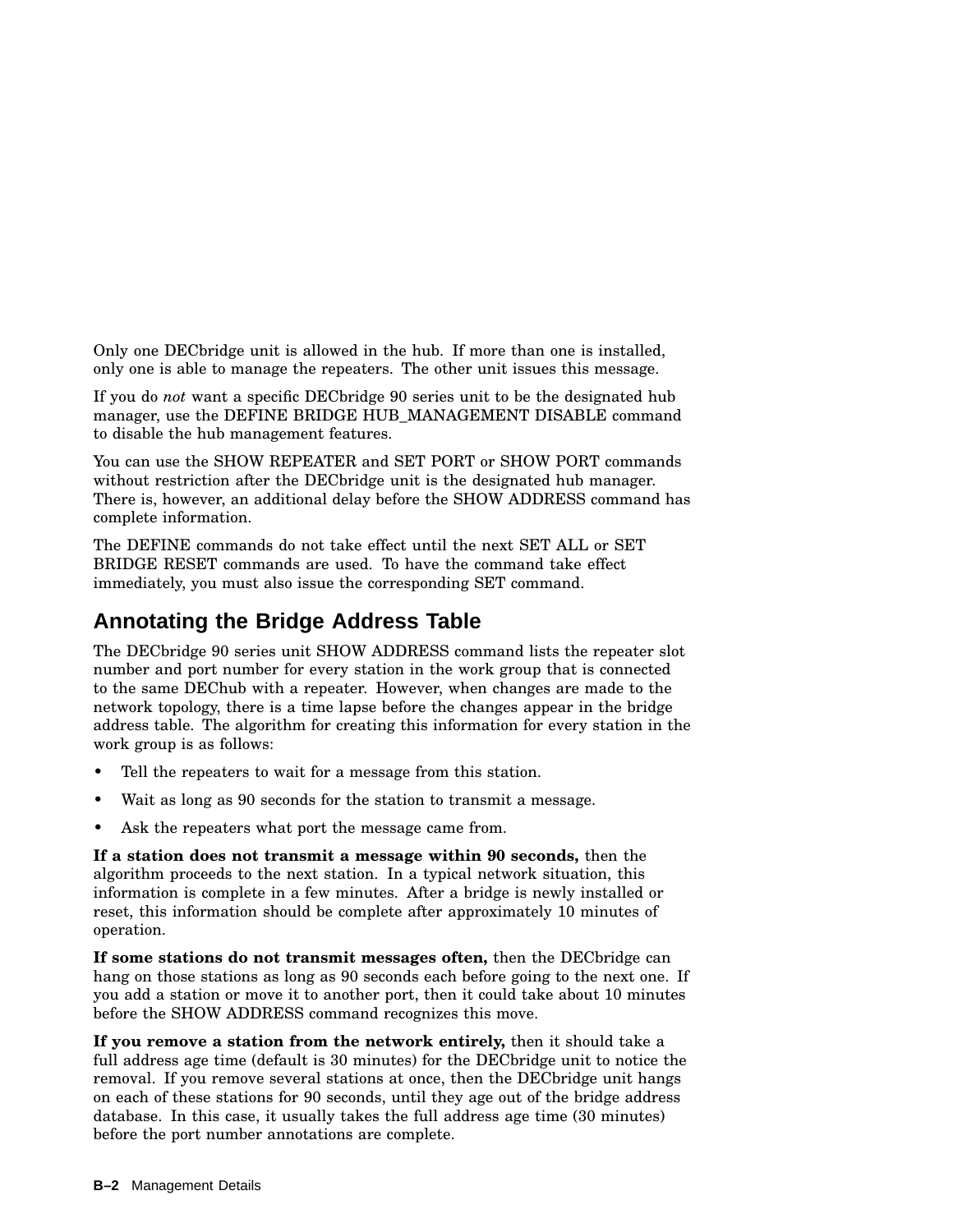As a worst case example, if it takes 60 seconds for each of the recommended 200 stations to transmit a message, then it could take 200 minutes to complete the address database annotations. However, the DECbridge 90 unit tries to expedite the transmission as follows:

- If the station remains quiet after waiting 30 seconds for a message, then the DECbridge 90 attempts to generate a response using the IEEE XID request.
- If the IEEE XID request fails, then the DECbridge unit tries a MOP system-ID request.

For these reasons, the DECbridge unit never hangs for more than 30 seconds on an IEEE conforming station, or for more than 60 seconds on any Digital station that pre-dates the IEEE specifications. If you are monitoring messages and protocols on your work group Ethernet, then you occasionally see these messages.

### **Using the WGB Address Table for Work Group Management**

The work group bridge Ethernet address table is dynamic: Ethernet addresses are added to the table when a device first transmits on the network; addresses are removed when a device does not retransmit for a user-specified period, from 1 to 32767 seconds (about 10 hours). The default is 15 minutes. When a device is learned or relearned after it has timed out, the address is listed in the lowest empty entry of the address table.

This continuous learning, timeout, and relearning of the Ethernet addresses means that devices in a particular work group may or may not be in the address table at any moment. If they are in the address table, then they may not be in a consistent database location. Devices such as personal computers or laptop computers, that are removed and reconnected elsewhere, time out from the address table. When the device is reconnected, the addresses for these devices are stored in a different address table location.

Because the address table is so dynamic, the network manager cannot easily compare printouts of the work group bridge address table to determine workgroup changes on a day-to-day or week-to-week basis.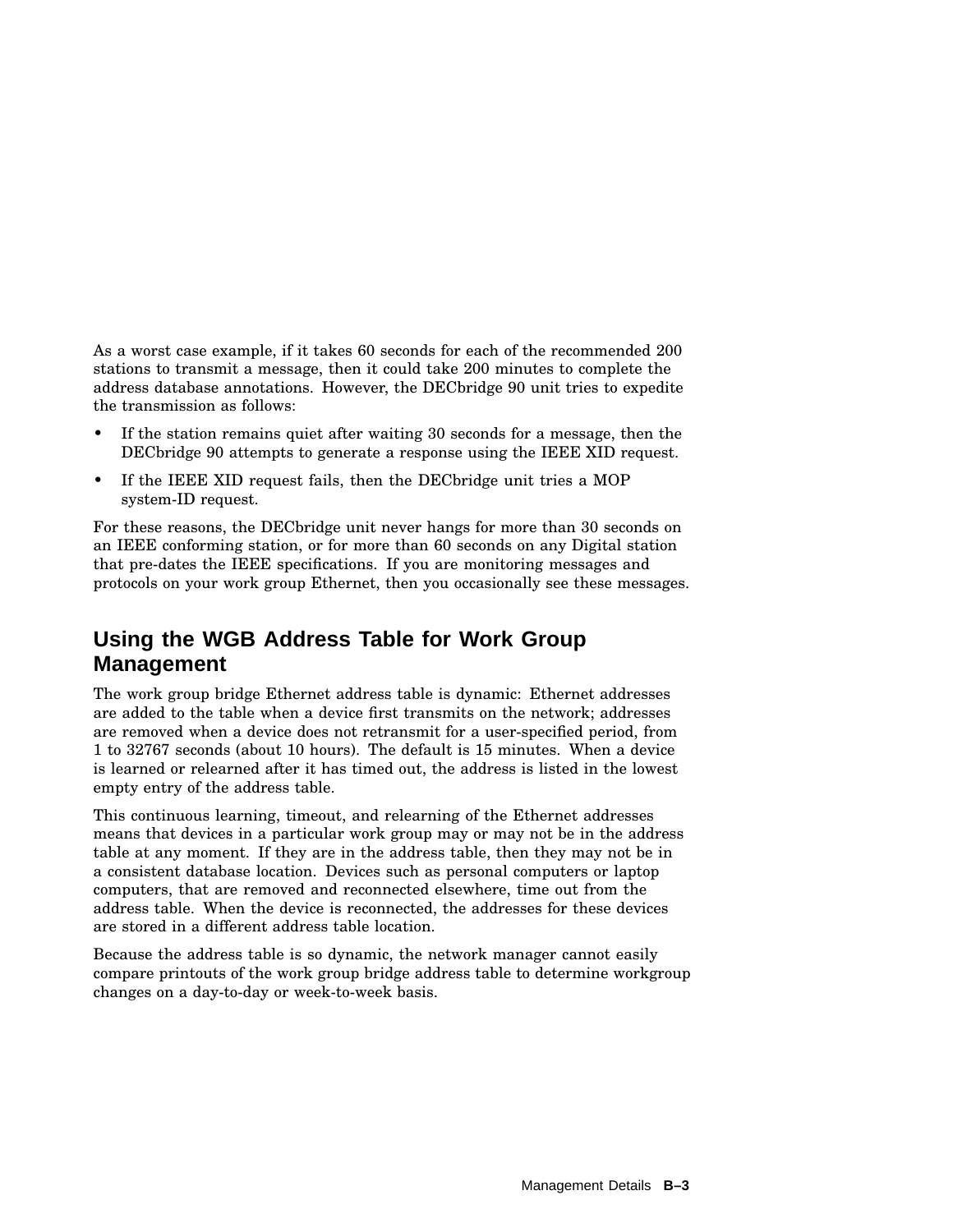# **C Documentation and Ordering**

### **Introduction**

This appendix provides information about related documentation and ordering.

### **Related Documentation**

You can order the following documents from Digital:

| <b>Document Title</b>                                                        | <b>Order Number</b> |
|------------------------------------------------------------------------------|---------------------|
| DECbridge 90 Owner's Manual                                                  | EK-DEWGB-OM         |
| DECbridge 90FL Owner's Manual                                                | EK-DEWGF-OM         |
| DEChub 90 Owner's Manual                                                     | EK-DEHUB-OM         |
| <b>Open DECconnect Building Wiring Components</b><br>and Application Catalog | EB-K2407-42         |
| DEC connect System Planning and Configuration<br>Guide                       | EK-DECSY-CG         |

### **Ordering Information**

You can order options and documentation by mail, phone, or electronically.

#### **Need Help?**

If you need help deciding which documentation best meets your needs, please call 800–DIGITAL (800–344–4825) and press 2 for technical assistance.

#### **Electronic Orders**

To place an order through your account at the Electronic Store, dial 800–234–1998, using a modem set to 2400 or 9600 baud. You must use a VT terminal or terminal emulator set at 8 bits, no parity. If you need help, call 800–DIGITAL (800–344–4825) and ask for an Electronic Store specialist.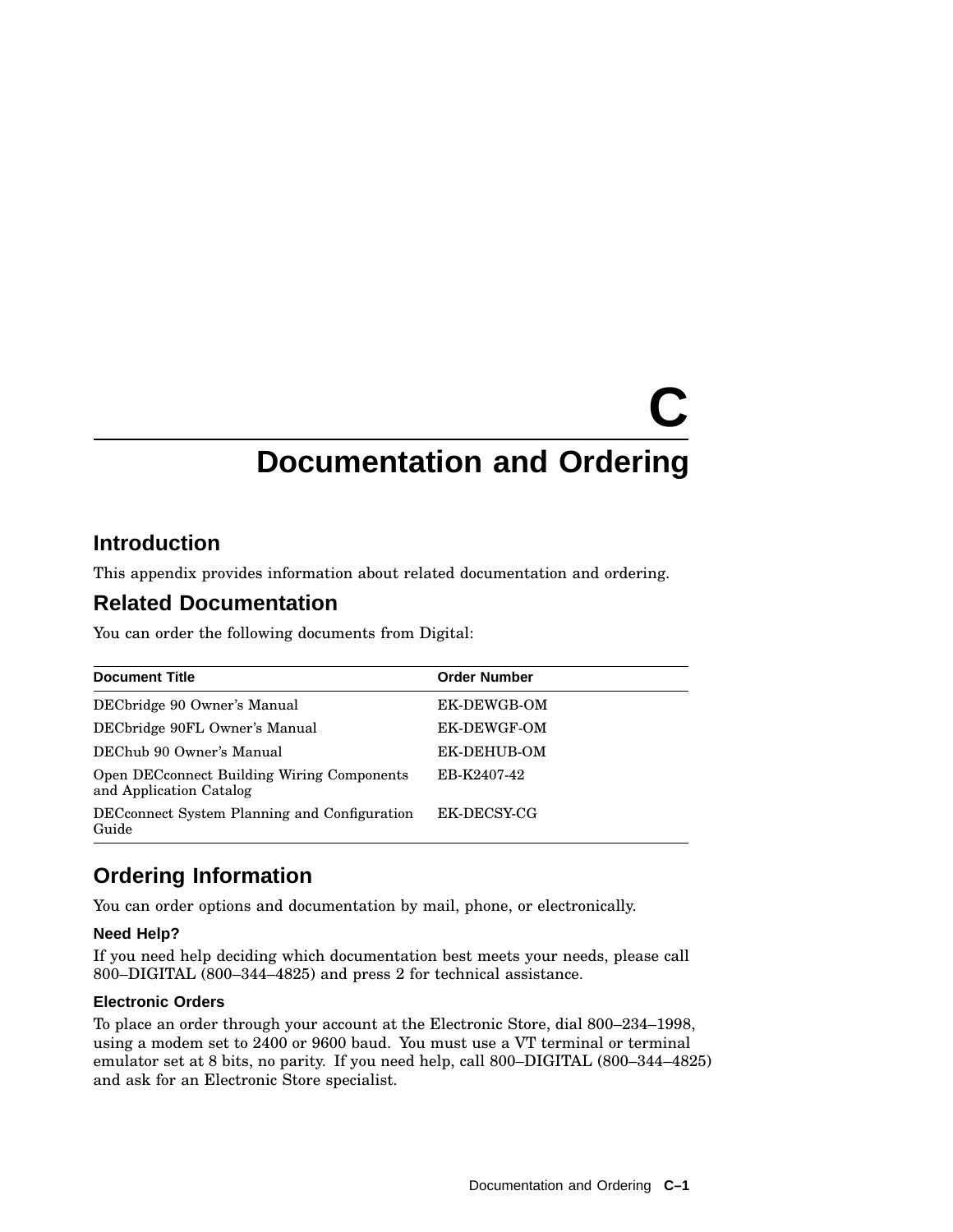#### **Telephone or Direct Mail Orders**

You can order documentation by phone or direct mail.

| If You Are<br>From | $Call \ldots$                                                                         | Or Write                                                                                                                          |
|--------------------|---------------------------------------------------------------------------------------|-----------------------------------------------------------------------------------------------------------------------------------|
| U.S.A.             | <b>DECdirect</b><br>Phone: 800–DIGITAL<br>$(800 - 344 - 4825)$<br>FAX: (603) 884-5597 | Digital Equipment Corporation<br><b>P.O. Box CS2008</b><br>Nashua, NH 03061                                                       |
| Puerto Rico        | Phone: (809) 781–0505<br>FAX: (809) 749–8377                                          | Digital Equipment Caribbean, Inc.<br>3 Digital Plaza, 1st Street<br>Suite 200<br>Metro Office Park<br>San Juan, Puerto Rico 00920 |
| Canada             | Phone: 800–267–6215<br>FAX: (613) 592–1946                                            | Digital Equipment of Canada Ltd.<br>100 Herzberg Road<br>Kanata, Ontario, Canada K2K 2A6<br>Attn: DECdirect Sales                 |
| International      |                                                                                       | Local Digital subsidiary or approved<br>distributor                                                                               |

#### **Digital Personnel**

You can order documentation by electronic mail. Contact the following organizations for instructions:

| If You Need                            | $Call \ldots$                                            | Contact $\dots$                                                                                                              |
|----------------------------------------|----------------------------------------------------------|------------------------------------------------------------------------------------------------------------------------------|
| Software<br>documentation <sup>1</sup> | DTN: 241-3023<br>$(508)$ 874-3023                        | Software Supply Business<br>Digital Equipment Corporation<br>1 Digital Drive<br>Westminster, MA 01473                        |
| Hardware<br>documentation              | DTN: 234–4325<br>$(508)$ 351-4325<br>FAX: (508) 351-4467 | Publishing & Circulation Services<br>Digital Equipment Corporation<br>NRO2-2/I5<br>444 Whitney Street<br>Northboro, MA 01532 |

 $^1\mathrm{Call}$  to request an Internal Software Order Form (EN–01740–07).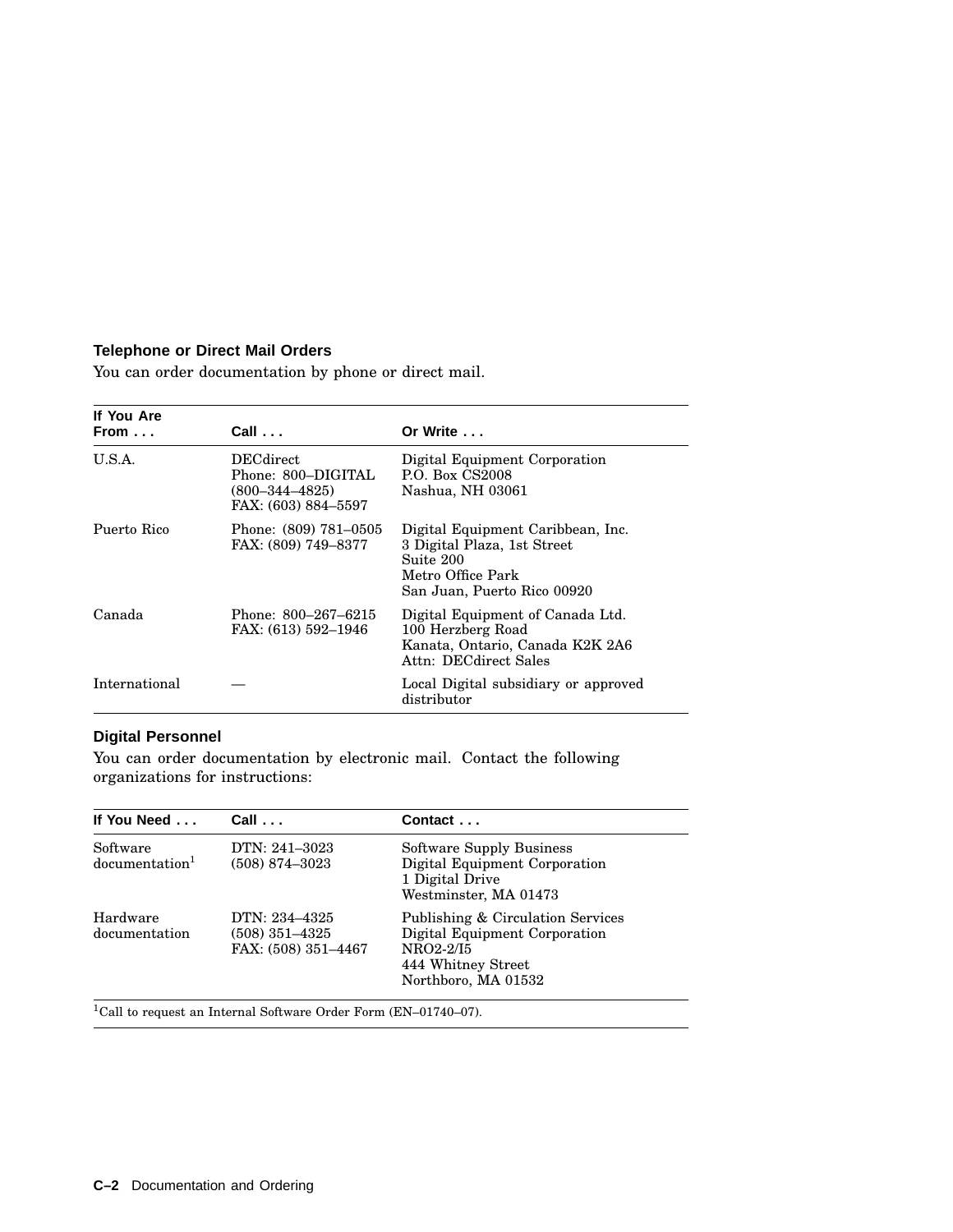### **Index**

### **A**

Address number, 4–6

### **B**

Backcover, 1–5 Backplane DEChub 90, 1–1 installation, 3–6 to 3–7 Backplane connector, 1–5 Bridge names maximum length, 4–3

### **C**

Commands abbreviations, 4–4 additional, 4–16 arguments and parameters, 4–5 console carrier, 4–4 to 4–6 parameters descriptions, 4–6 Configuration rules network, 2–2 number of repeaters, 2–1 repeaters, 2–1 to 2–2 segment length, 2–1 Connections backplane, 3–6 to 3–7 power supply, 3–4 standalone, 3–4 to 3–5 ThinWire, 3–4

Connector backplane, 1–5 port (MJ), 1–5 port 0 network (BNC), 1–5 power, 1–5 Console carrier commands, 4–4 to 4–6 to establish a session from ULTRIX, 4–3 to 4–4 to establish a session from VMS, 4–2 to 4–3 user interface, 4–4 Constraints segment length, 2–1 CSMA/CD networks, 1–1

### **D**

DC OK indicator, 1–5 DEChub 90 backplane See backplane. Documentation ordering, C–1

### **E**

Error messages DECbridge 90, 4–17 to 4–18 Ethernet addresses, 4–2 arbitrary address, 4–3 circuit names, 4–2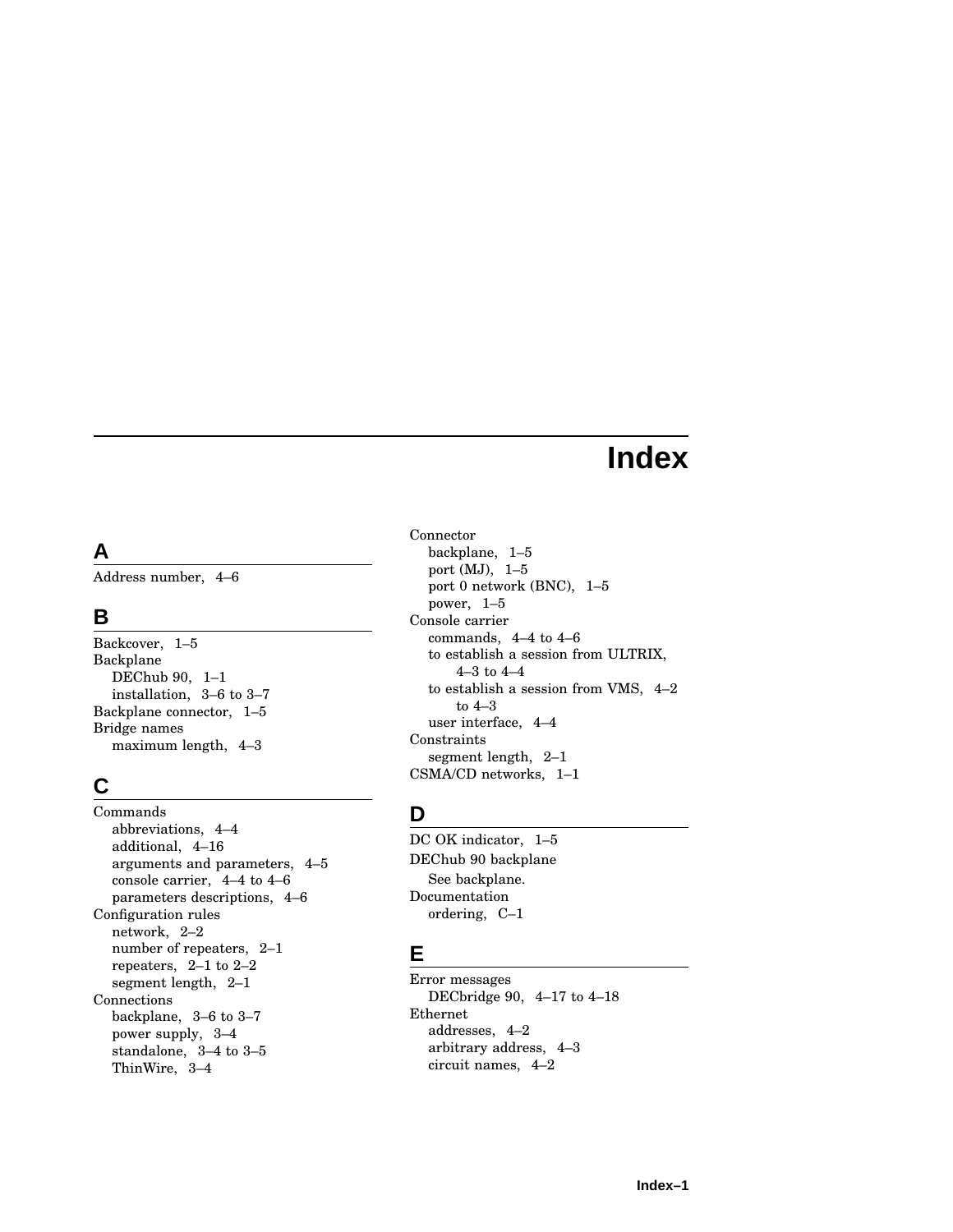### **H**

Help command, 4–4 Hub slot number, 4–6

#### **I**

Indicators DC OK, 1–5 network activity, 1–5 port 0 status, 1–5 ports 1 to 8, 1–5 Installation backplane, 3–6 to 3–7 environmental requirements, 3–1 standalone, 3–1 to 3–5 tool, 3–1 wall-mount, 3–2 to 3–5

#### **L**

LEDs and connectors, 1–3 to 1–5

### **M**

Maintenance Operations Protocol (MOP) See MOP. Management annotating bridge address, B–2 to B–3 components, 4–2 designating a hub manager, B–1 to  $B-2$ from remote network, 4–13 port partitioning, 4–13 problems, 4–15 to 4–16 session, 4–14 to 4–15 techniques, 4–13 topology map, 4–14 using bridge address table, B–3 MJ Pin assignments, A–4 MOP access from ULTRIX, 4–3 access from VMS, 4–2 functions, 4–1 to 4–4

### **N**

Network activity indicator, 1–5 Network Control Program (NCP), 4–2 Networks 10Base2, 1–1 10BaseT, 1–1 CSMA/CD, 1–1

### **O**

Options ordering, C–1

#### **P**

Password at login, 4–3 defining, 4–3 length, 4–8 security, 4–3 Port number, 4–6 ThinWire, 1–1 twisted-pair, 1–1 Port (MJ) connector, 1–5 Port 0 network (BNC) connector, 1–5 Port 0 status indicator, 1–5 Port partitioning, 5–1 Power supply auto-ranging, 1–1 output voltage, A–3 120 Vac, 1–1 240 Vac, 1–1 Power supply connector, 1–5

### **R**

Repeaters backplane troubleshooting, 5–5 to 5–6 configuration rules, 2–1 to 2–2 disabling ports, 4–9 environmental specifications, A–1 features, 1–2 managed in backplane, 1–1